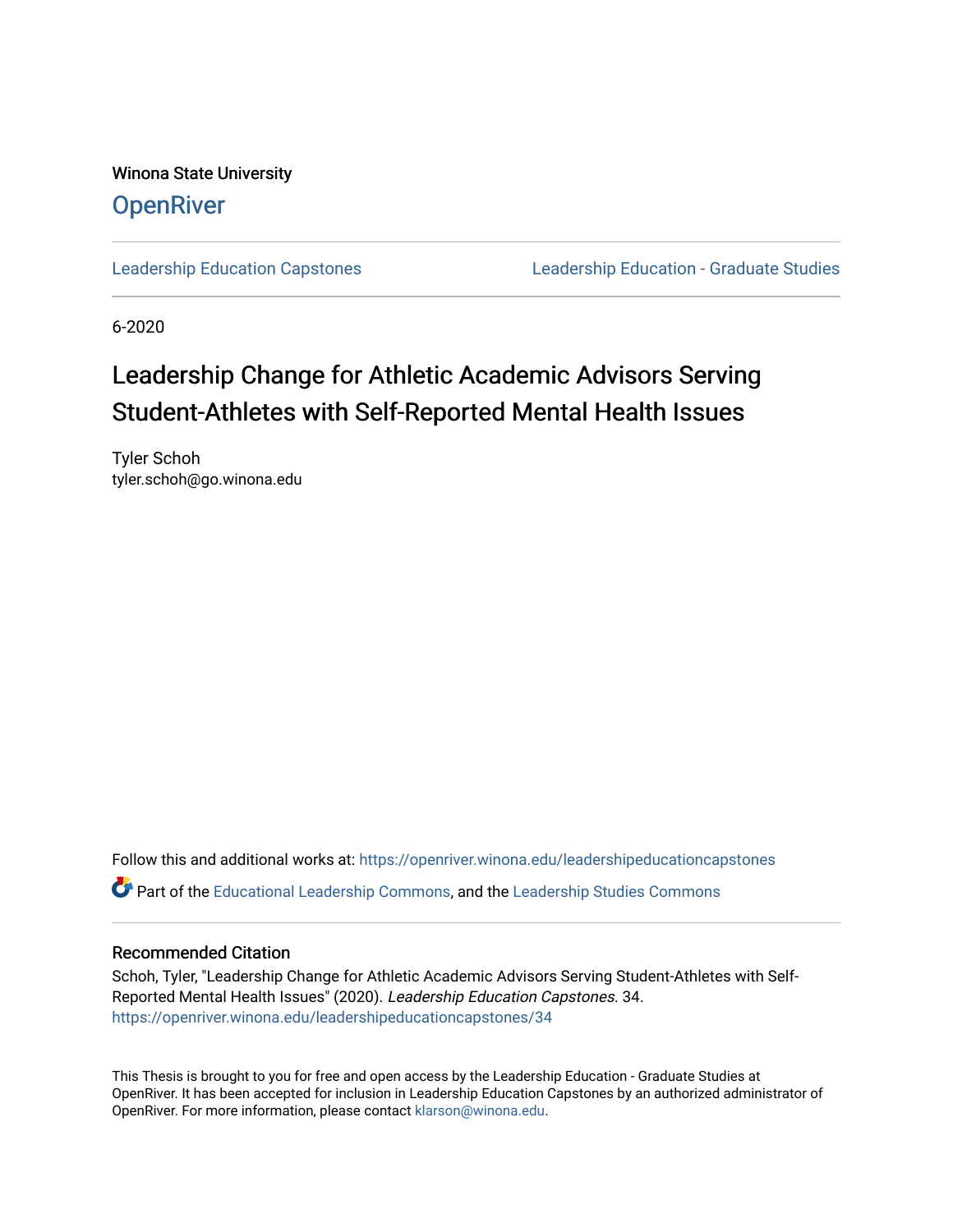Leadership Change for Athletic Academic Advisors Serving Student-Athletes with Self-Reported Mental Health Issues

Tyler Vern Schoh

Winona State University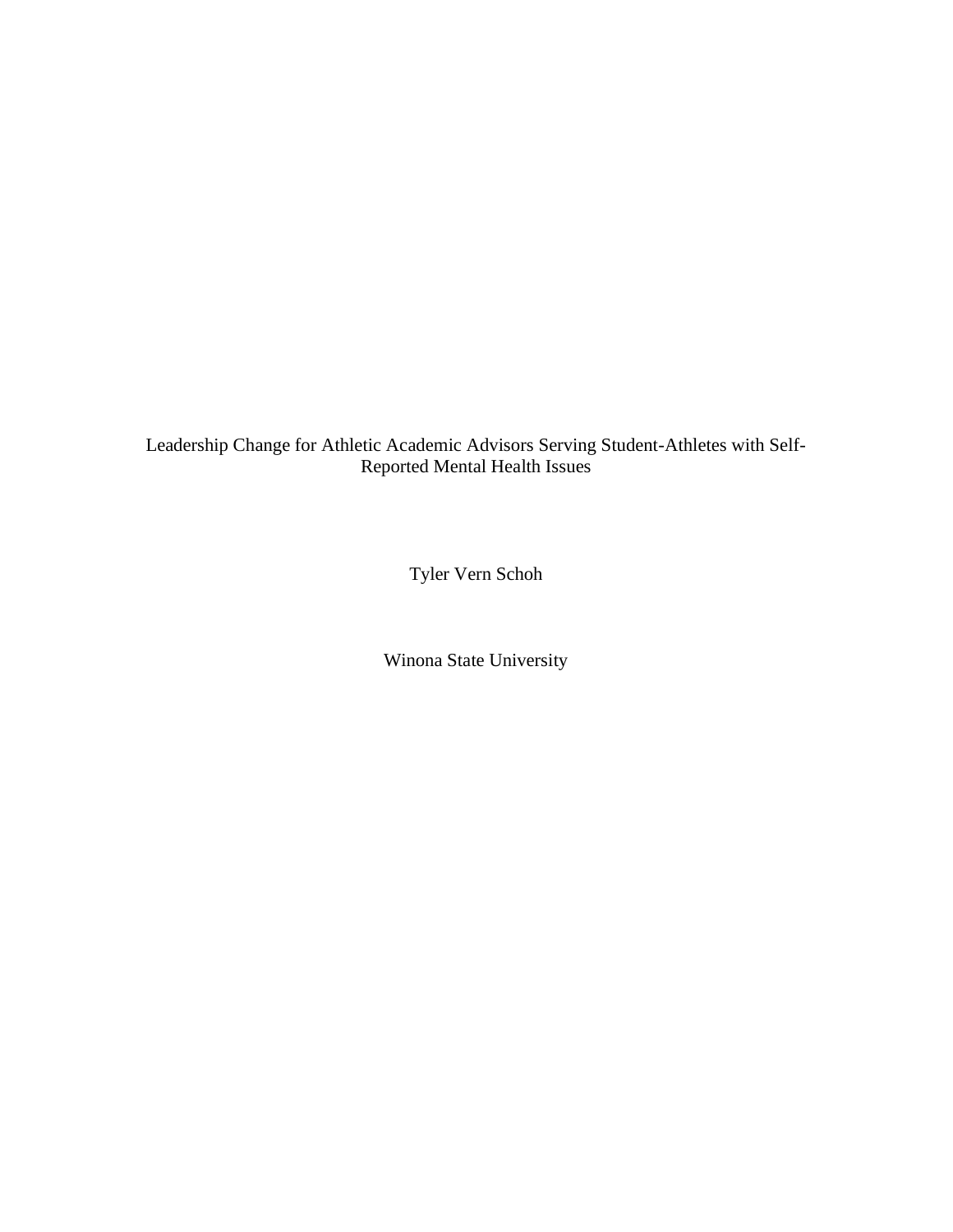#### **Abstract**

Athletic academic advisors find themselves in conversations about the personal lives and issues of student-athletes as mental health issues become more prevalent in college athletics. The purpose of this study is to explore the experiences of athletic academic advisors serving studentathletes with self-reported mental health issues in relation to leadership styles, traits, and strategies. This study involved interviewing current athletic academic advisors who are affiliated with NCAA Division I or Division II schools. Geographically, the sample included athletic academic advisors in the Midwest. All of the sample participants have earned a master's degree. The interviews were analyzed with the Constant Comparative Method. Results from this process were used to draw conclusions and leadership implications as related to Communication Privacy Management theory and Leader-Member Exchange Theory. The study found that studentathletes frequent the help of athletic academic advisors due to strong, naturally occurring, personal relationships built over time. Along with this, the researcher found that athletic academic advisors show fluidity in their leadership styles, traits, and strategies. The conclusions led to three major leadership implications: situational, authentic, and delegation.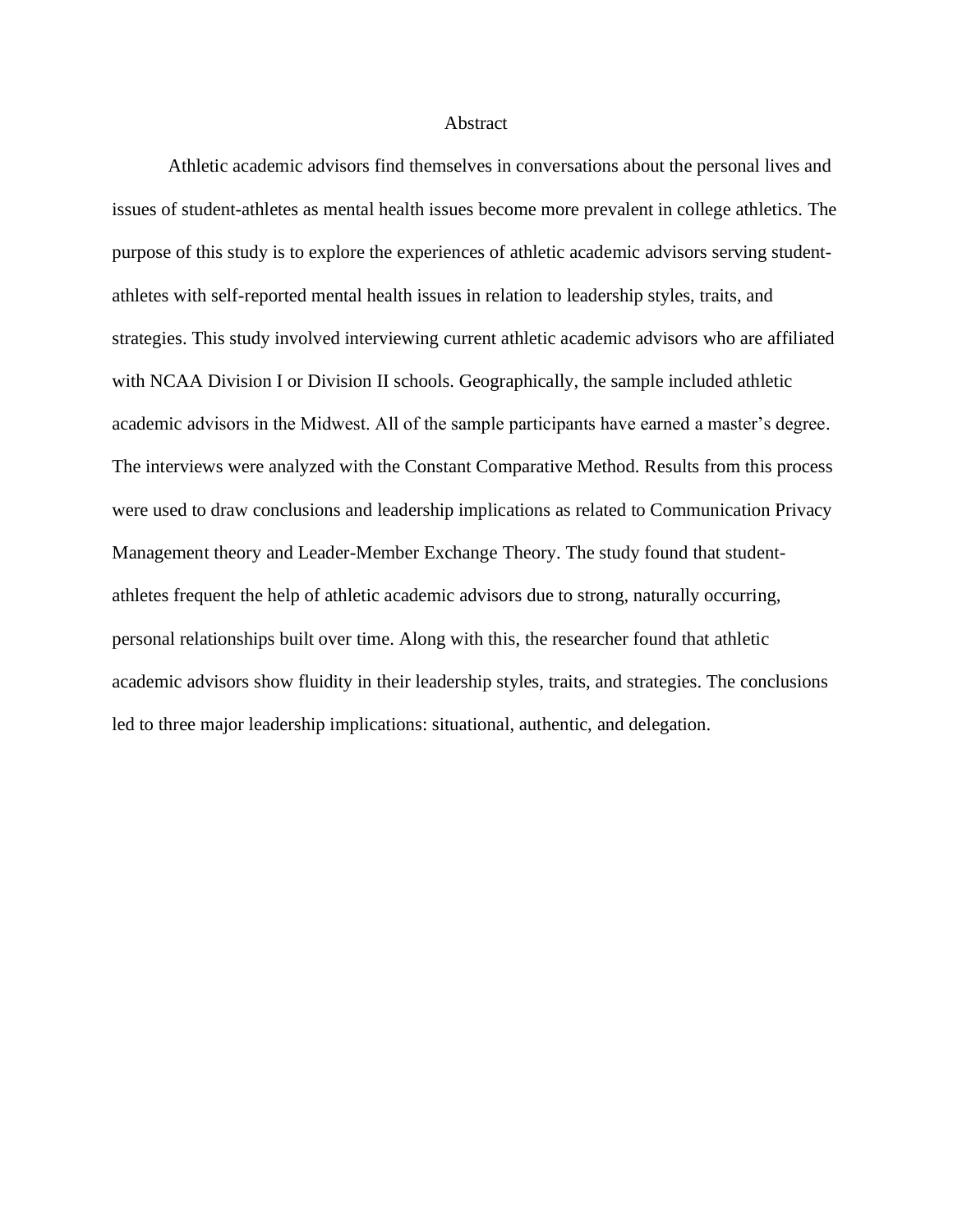## **TABLE OF CONTENTS**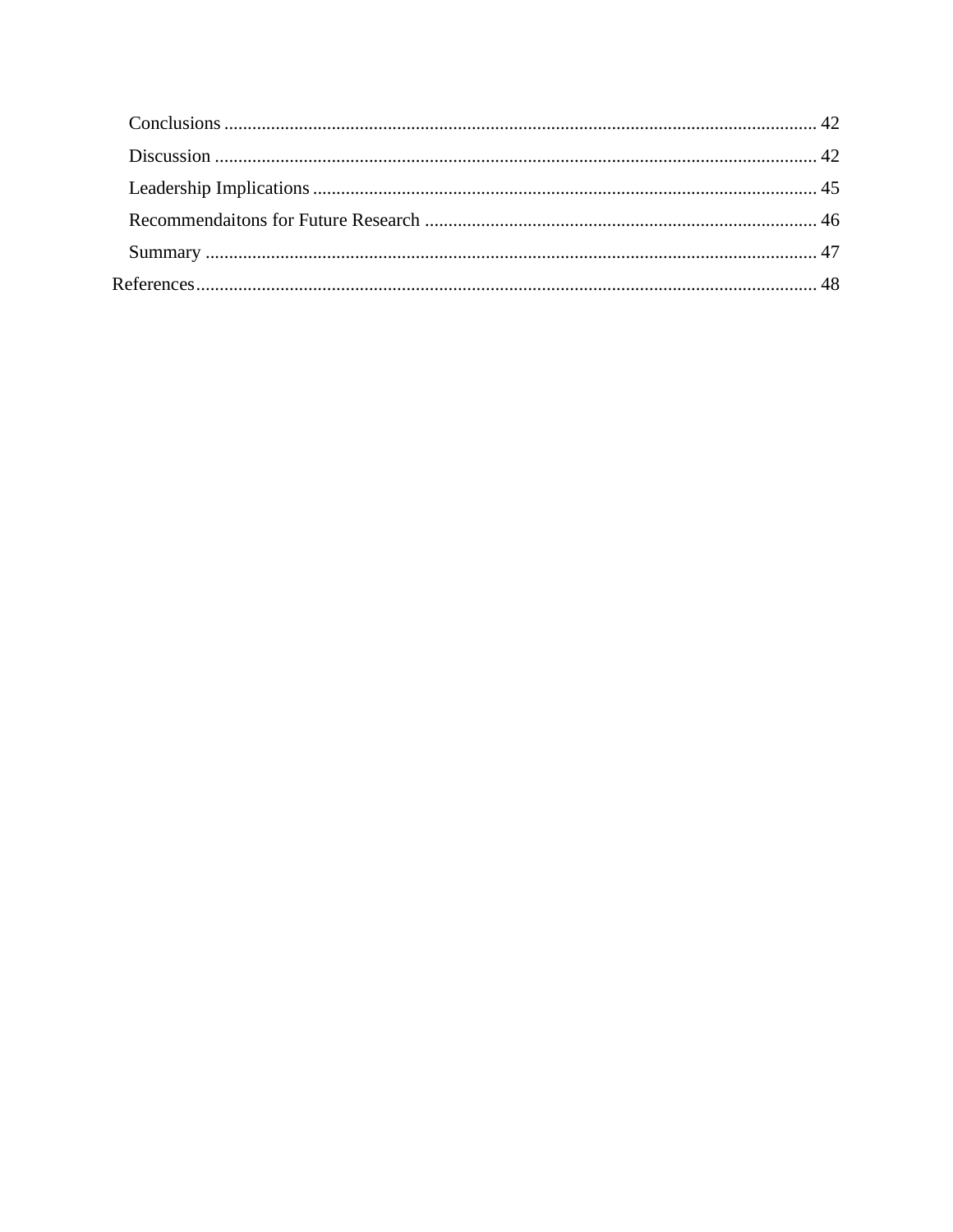#### **CHAPTER I**

## **INTRODUCTION**

Athletic academic advisors serve student-athletes to ensure athletic eligibility, provide guidance in coursework, and give direction for challenges that come with being a college student (Thompson, Petronio, & Briathwaite, 2012). These roles are fulfilled through one-on-one meetings with student-athletes and communication with coaches (Doubleday, 2013). The effectiveness of athletic academic advisors relies heavily on the strength of relationship built between student-athletes and advisors (Thompson et. al.). The leadership styles of athletic academic advisors are fluid and intentional because of the differences in experiences and backgrounds of student-athletes (Leach & Wang, 2015).

Student-athletes face challenges with transitioning to the college setting similar to those college students who are not involved in athletics (Kaiseler, Poolton, Backhouse, & Stanger, 2017). On top of these transitions, student-athletes have the added stresses of time management around practices, travel schedules, and making up for missed classes (Gard, 2017). The added stresses of being a student-athlete has shown an increase in self-reported mental health issues (Ryan, Gayles, & Bell, 2018). Mental health issues among student-athletes are often overlooked because of the stigma that student-athletes need to be mentally tough and that they chose to be involved with sports (Giroux & Geiss, 2019). Student-athletes find that they have less outlets to discuss mental health issues because of this stigma (Ryan et al.). Athletic academic advisors need to be equipped with the ability to discuss mental health issues because student-athletes associate athletic academic advisors with more personal development rather than athletic development (Gill, 2014).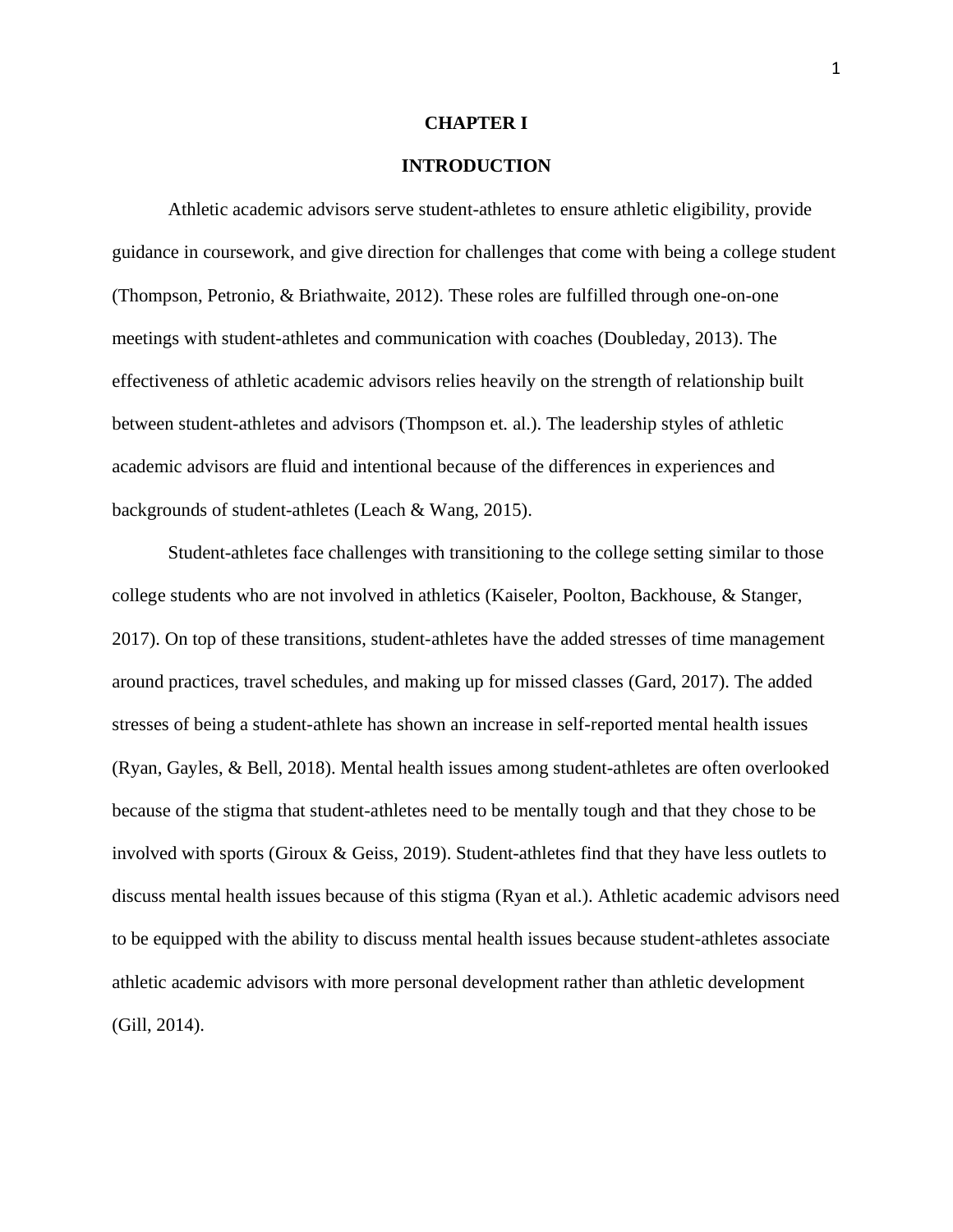Academic advising has changed into a multipurpose activity that requires discussion about the personal and private lives of student-athletes (Thompson et al., 2012). The leadership practices of athletic academic advisors further changes with the introduction of mental health issues (Gill, 2014). Student-athletes seeking mental health care requested that they have access to a practitioner with an understanding of the student-athlete experience (Ryan et al., 2018). Athletic academic advisors are this outlet, but they shift their leadership styles, traits, and strategies from academics or sports focused to personal life focus (Thompson et al.).

#### **Background of the Problem**

Mental health disorders are common in the United States. A survey conducted in 2013 found that 18.5 percent of adults experienced mental illness in any one year (National Council for Behavioral Health, 2015). Student-athletes are not immune to these trends on college campuses. For young adults between the ages of 18 and 25 years, 19.4 percent of them experience some form of mental health disorder (Ryan et al, 2018).

The increase in mental health issues among college age persons comes in all forms (Booth, Sharma, & Leader, 2016). Each situation requires different assessment and treatment (Rehagen, 2019). Per the National Council for Behavioral Health (2015), many first aid actions are specified to mental health issues that may be encountered. The number and complexity of mental health issues requires unique action based upon the symptoms and situation (National Council for Behavioral Health).

The increasing number of student-athletes with self-reported mental health issues calls for a system of services which can help them through situations of need (Gill, 2014). Almost 50 percent of incoming full-time freshmen and high school seniors anticipated finding personal counseling while in college (Ryan et al., 2018). Personal counseling is sought out in part because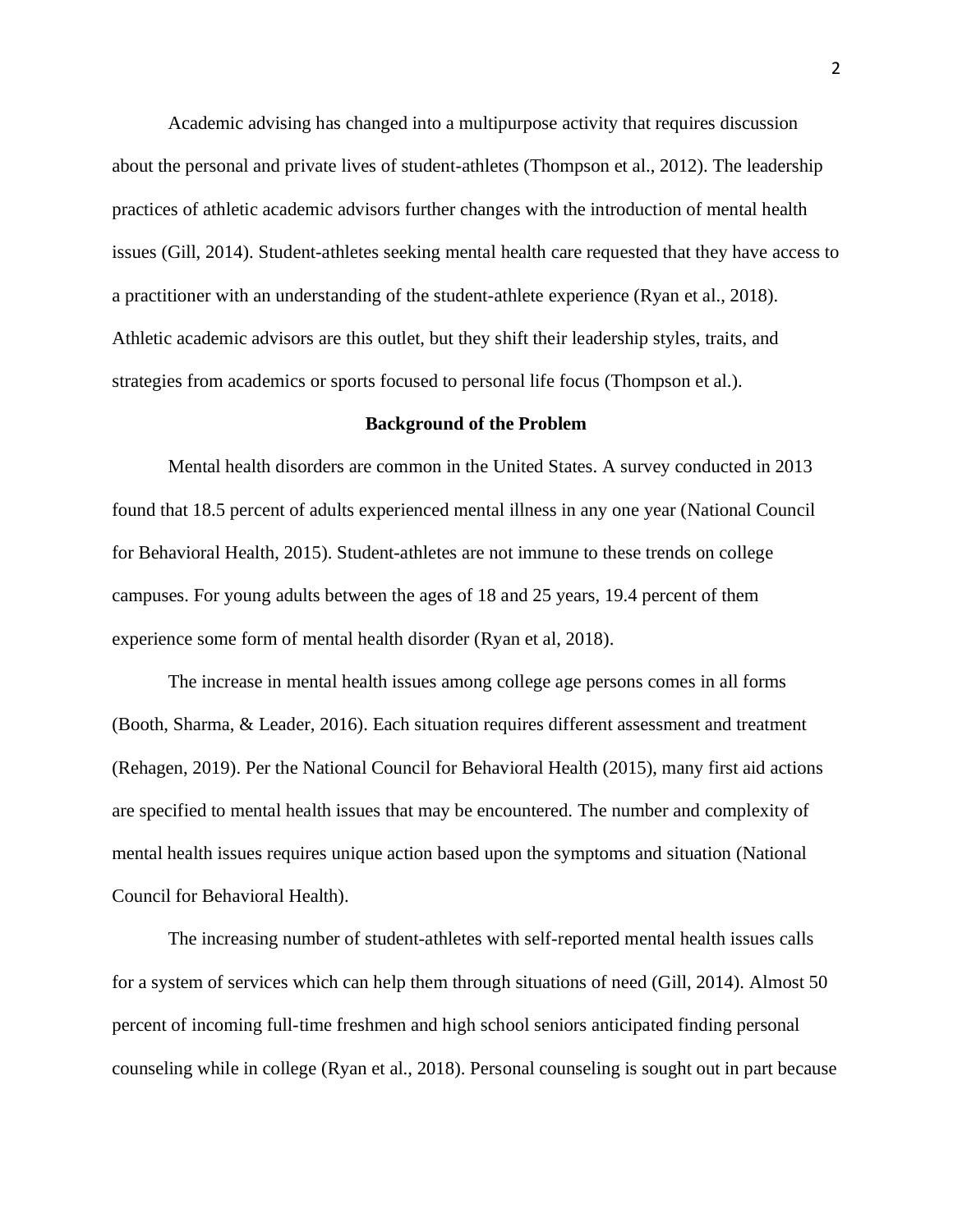communication between coaches and student-athletes can be difficult due to the stigma that student-athletes must be mentally and physically tough (Beauchemin, 2014). The job description of athletic academic advisor is not changing, but people in these positions are taking on more responsibilities, like helping student-athletes through personal life situations rather than athletic or academic issues (Thompson et al., 2012). Athletic academic advisors must work alongside campus counseling and psychological services to get student-athletes in the right hands because some cases require professional help (Thompson et al.).

Student-athletes need the attention of athletic academic advisors, so these advisors need to pay attention to how and why they are treating student-athletes the way they are (Leach and Wang, 2015). Especially when serving student-athletes with mental health issues, athletic academic advisors should serve each situation uniquely (Beauchemin, 2014).

#### **Statement of the Problem**

The National Collegiate Athletics Association has seen a growth in the conversation about the mental health of student-athletes (NCAA, 2017). Mental health awareness for athletes across the Division I, Division II and Division III levels has increased, however, the leadership approaches that can benefit student-athletes have not been analyzed. Athletic academic advisors are in a position of comfortability with student-athletes where conversations can be conducted without the pressures of athletics (Thompson et al, 2012). Analyzing the leadership practices of athletic academic advisors can provide a baseline of how to address student-athletes who have self-reported mental health issues.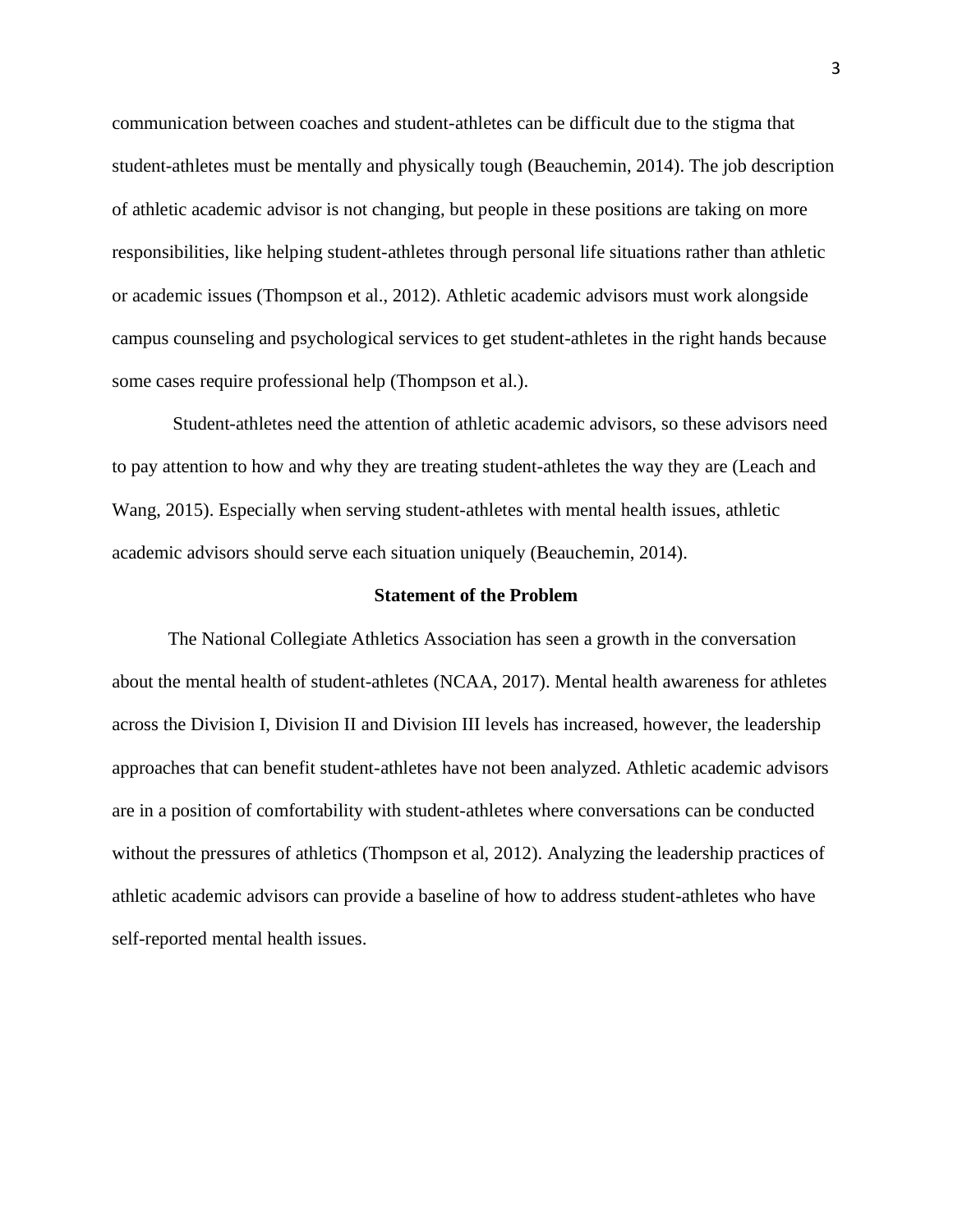#### **Purpose of the Study**

The purpose of this study is to explore the experiences of athletic academic advisors serving student-athletes with self-reported mental health issues in relation to leadership styles, traits, and strategies.

## **Theoretical Framework**

Communication Privacy Management theory and Leader-Member Exchange theory shaped the study to investigate in one way, or they shaped the process of interviewing participants in order to get the most descriptive experiences of athletic academic advisors while protecting the privacy of all parties who were involved.

Athletic academic advisors need to change leadership styles in order to accommodate for the diversity among student-athletes (Leach & Wang, 2015). Leader-Member Exchange theory challenges the assumption that leaders treat all their followers the same way (Northouse, 2015). This theory can be translated to the relationship between student-athletes and athletic academic advisors. Athletic academic advisors fill more roles than just academic assistance to studentathletes (Thompson et al., 2012). Leader-Member Exchange theory was used in the framework of this study because it emphasizes the fluidity of leadership styles, traits, and strategies of athletic academic advisors (Northouse, 2015).

Student-athletes experience extra stresses that can cause self-reported mental health issues (Gard, 2017). Studies among student-athletes show that anywhere from 10 to 21 percent of student-athletes suffer from depression (Ryan et al., 2018). Depression is just one form of mental health issues that student-athletes can encounter. There are numerous mental health issues that student-athletes can experience, and mental health issues typically overlap with other mental health issues (National Council for Behavioral Health, 2015).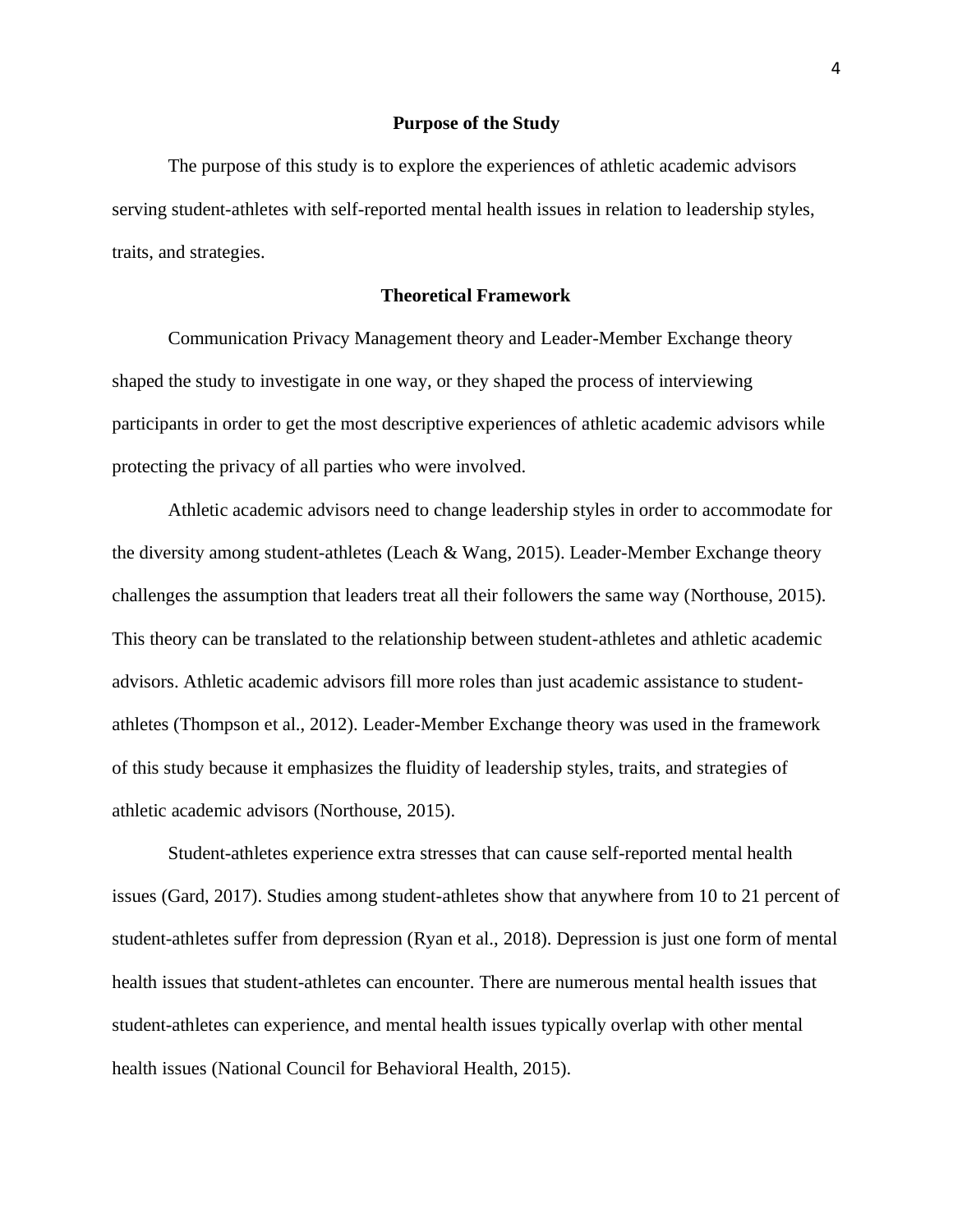Athletic academic advisors can find themselves in conversations with student-athletes that are not about academics or athletics (Gill, 2014). This expanded role comes from the comfortability that student-athletes feel in the relationship with academic advisors (Thompson et al., 2012). These conversations are a way for student-athletes to seek help for mental health issues if they do not feel comfortable talking with coaches or administrators about the topic (Leach & Wang, 2015).

Student-athletes dealing with self-reported mental health issues require more specific changes in leadership styles, traits, and strategies (National Council for Behavioral Health, 2015). Along with this, athletic academic advisors must use Communication Privacy Management theory when serving student-athletes with mental health issues (Thompson et al., 2012). Communication Privacy Management theory suggests that athletic academic advisors must analyze situations and information before disclosing information (Thompson et al., 2012).

#### **Research Questions**

The following research questions guided this study:

RQ1: What are athletic academic advisors' experiences with student-athletes selfreporting mental health issues?

RQ2: How are athletic academic advisors interacting with student-athletes who have self-reported mental health issues?

RQ3: What leadership practices do athletic academic advisors find useful in supporting student-athletes with self-reported mental health issues?

## **Research Method**

A qualitative research method was used in this study to explore and better understand the experiences of athletic academic advisors serving student-athletes with self-reported mental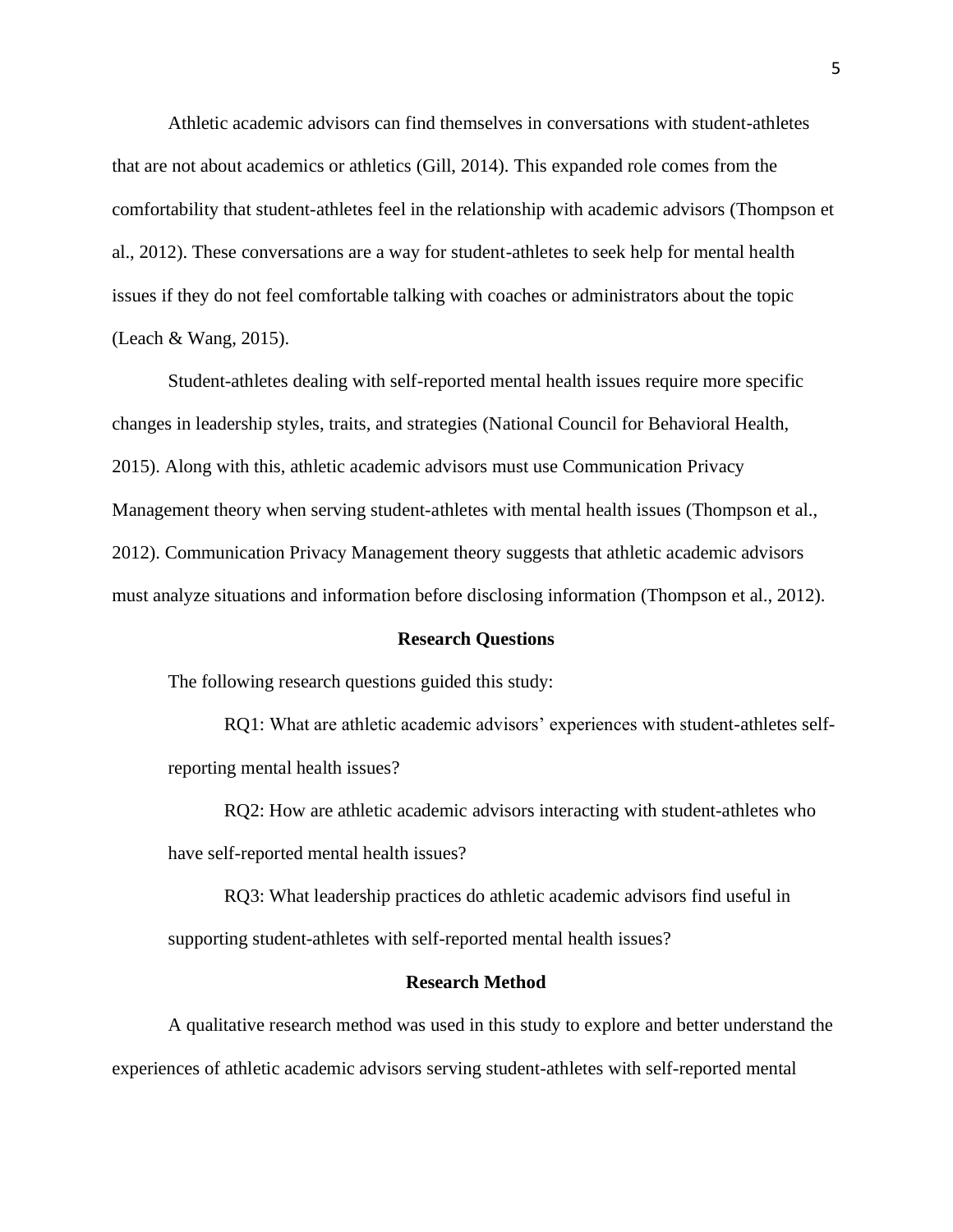health issues in relation to leadership styles, traits and strategies. This type of research aims to clarify the experiences within a natural setting (Lochmiller & Lester, 2017). Qualitative research uses the researcher as the key instrument and uses diverse data sources which are connected to the purpose of the research (Lochmiller & Lester, 2017).

For this study, data was collected through individual telephone interviews. A semistructured interview protocol was used in order to allow for some deviation from the written questions (Lochmiller  $&$  Lester, 2017). Throughout the interview process, appropriate interview protocol was written and followed.

#### **Rationale for the Research Design**

Qualitative research is used when openness and flexibility are necessary as the researcher's understanding deepens or situations change (Lochmiller & Lester, 2017). The focus of this research was to explore the naturally occurring experiences of athletic academic advisors in relation to leadership styles, traits, and strategies. The leadership styles, traits, and strategies of athletic academic advisors as related to self-reported mental health issues has not been directly explored in the past. A qualitative research design allowed for the researcher to explore these leadership experiences of athletic academic advisors serving student-athletes who have selfreported mental health issues.

The interviewing of athletic academic advisors also eliminated the risk of getting information from student-athletes. The stigma surrounding mental health issues makes it difficult for those suffering from mental health issues to initiate the conversation about the topic (National Council for Behavioral Health, 2015). Athletic academic advisors were able to share their experiences without disclosing personal information of student-athletes involved.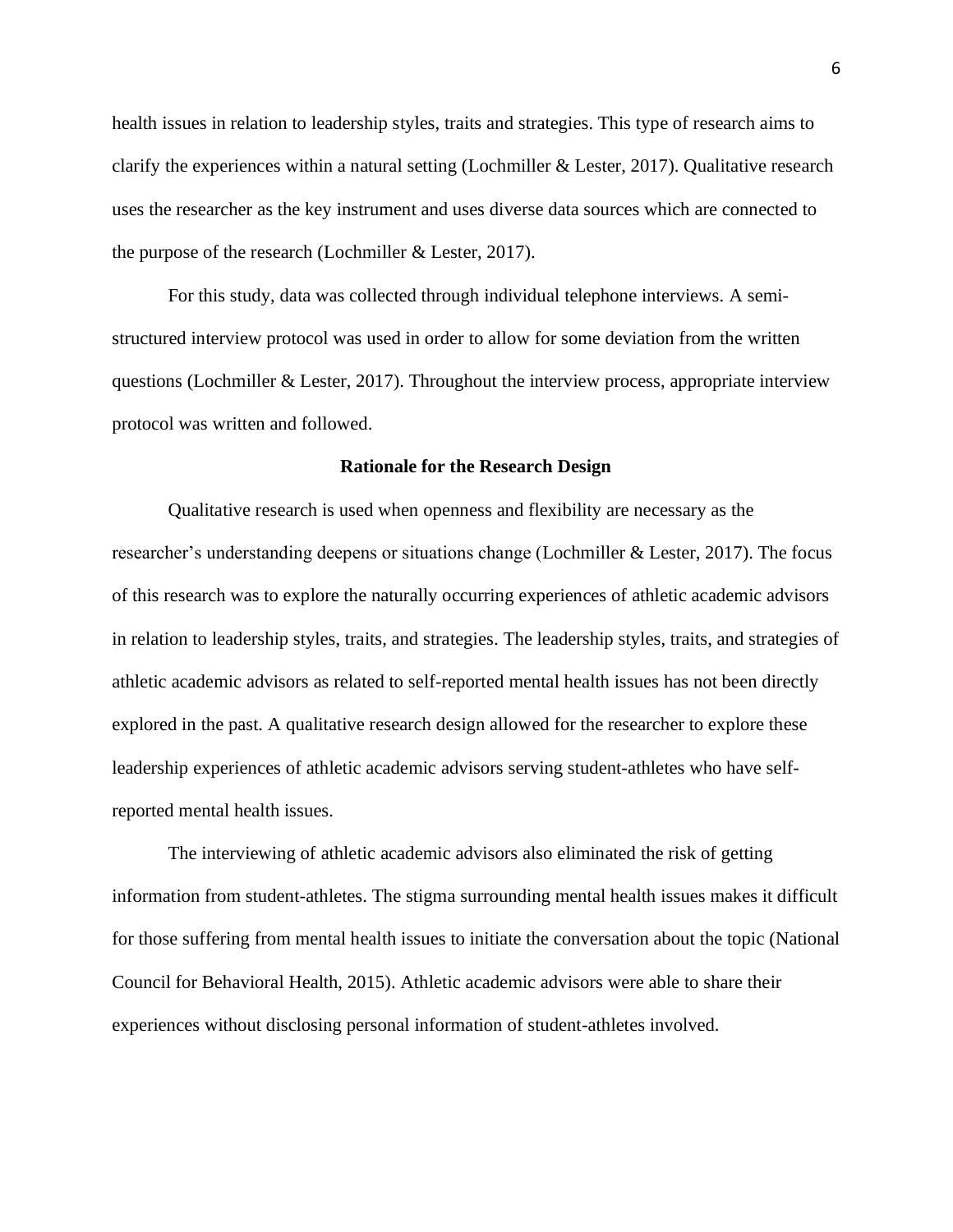### **Definition of Terms**

Listed below are definitions of key terms that are relevant to this study.

**Athletic academic advisor:** This is a person within an athletic department whose main purpose is to assist student-athletes in managing their sports and academic responsibilities (Thompson et al., 2012). For this study, it is defined as a paid position at a four-year university whose typical duties include providing academic assistance to student-athletes.

**Student-athlete:** This term is inclusive of all students who are a participant in any varsity sport at a university (NCAA, 2015).

**Self-reported mental health issue:** A mental health problem is a term that describes both mental disorders and symptoms of mental health disorders than may not be severe enough to warrant a diagnosis of a mental health disorder (National Council for Behavioral Health, 2015). For this study, a self-reported mental health issue can be any condition under the defined mental health problem that is reported by an individual.

**Leader-Member Exchange theory:** This theory is focused on the interactions between leaders and followers. Leader-Member Exchange theory makes the relationship the focal point of the leadership process (Northouse, 2015).

**Communication Privacy Management theory:** Communication Privacy Management theory provides a better understanding of how people manage private information. Thompson et al. (2012) lists the three main principles of managing private information as ownership, control, and turbulence.

#### **Limitations**

The research design had the intention of bypassing all limitations, but some limitations were unavoidable. Within qualitative research, there are limitations that persist. The dishonesty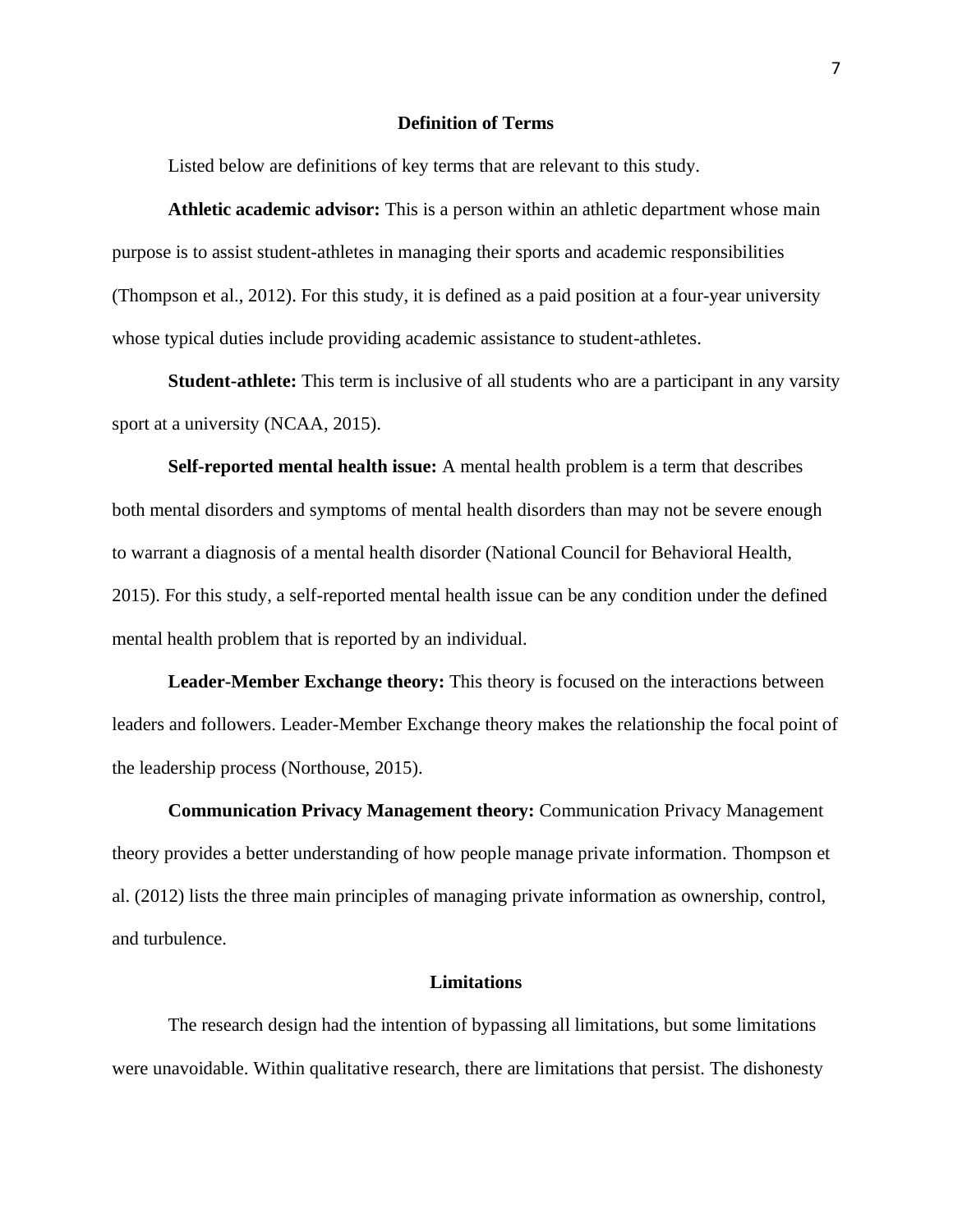of participants and biased responses were out of the control of the researcher (Creswell, 2014). Honest responses based on actual experiences were requested, but the participants may or may not have followed these directions. To encourage honest responses, the participants were assured that identities were kept confidential and were asked to refrain from giving names of studentathletes within their experiences. Another limitation is the allotted time to collect the data. Participants were allowed the convenience to select an interview time, but total amount of time set aside to reach all participants was limited.

#### **Delimitations**

Delimitations are the guidelines that narrow the scope of the study. This study was restricted to athletic academic advisors at four-year universities that are active members of the National Collegiate Athletics Association—also known as the NCAA. Four-year universities in this study included members of the NCAA at the Division I and Division II levels. The experiences of these athletic academic advisors were delimited to specific situations in which they were serving student-athletes who had self-reported mental health issues. Self-reported mental health issues provide a broader base of experiences from which athletic academic advisors can share. Finally, this study restricted the participants to be persons employed in the athletic department of their university who had a regular job duty of advising student-athletes academically.

#### **Significance of Study**

Many groups within the fields of collegiate athletics, mental health, and counseling may find the results of this study to be beneficial. Athletic academic advisors may use the results of this study to understand the differences in approaching student-athletes with mental health issues. Student-athletes may also use the results of this study to further understand why athletic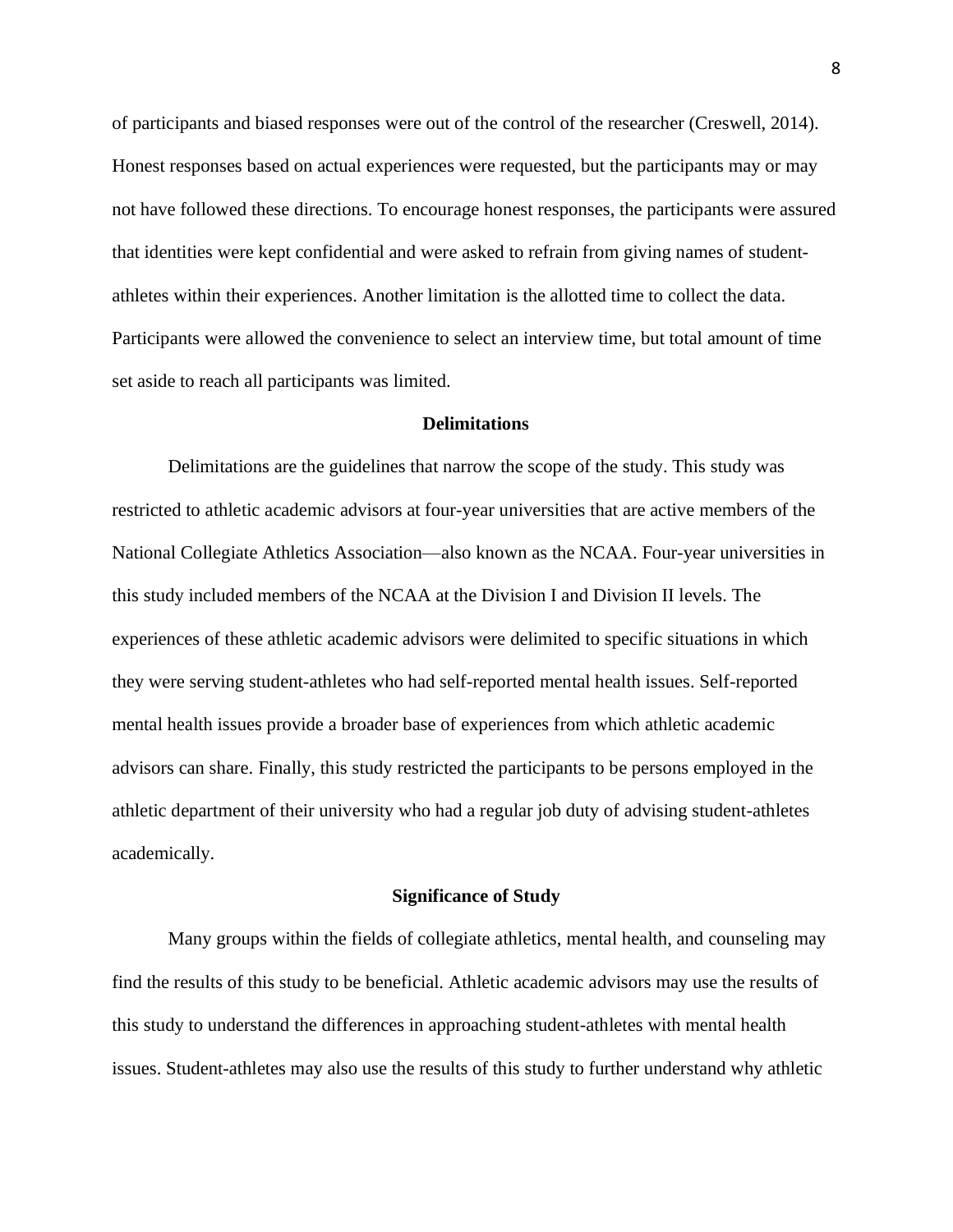academic advisors are approachable about non-athletic and non-academic issues such as mental health. Finally, counselors and the general public may use the results of this study to better understand what leadership styles, traits, and strategies are being used to connect with the new generation of student-athletes and those with self-reported mental health issues.

#### **Summary**

Chapter one introduced the research related to mental health issues, student-athletes with mental health issues, and the relationship between student-athletes and athletic academic advisors. Furthermore, the shift of leadership styles, traits, and strategies among athletic academic advisors was discussed. The background of the problem is routed in the growth of mental health issues in the United States which is also discussed in chapter one. The statement of the problem, purpose of the study, and theoretical framework were all derived from the initial research and interpreted in depth throughout chapter one. Finally, the research questions, definition of terms, limitations, and delimitations were discussed in chapter one to provide background knowledge about the study.

Chapter two reviews the literature about the relationship between student-athletes and athletic academic advisors, studies mental health issues among student-athletes, and the leadership practices of athletic academic advisors. The literature review also discusses the Communication Privacy Management and Leader-Member Exchange theories.

Chapter three focuses on the methodology of the study. The research design, rationale for the research design, and research questions are all justified here. This chapter also discusses the setting of the participants and how they were selected. Finally, chapter three explains the role of the researcher, instrumentation, data collection and analysis.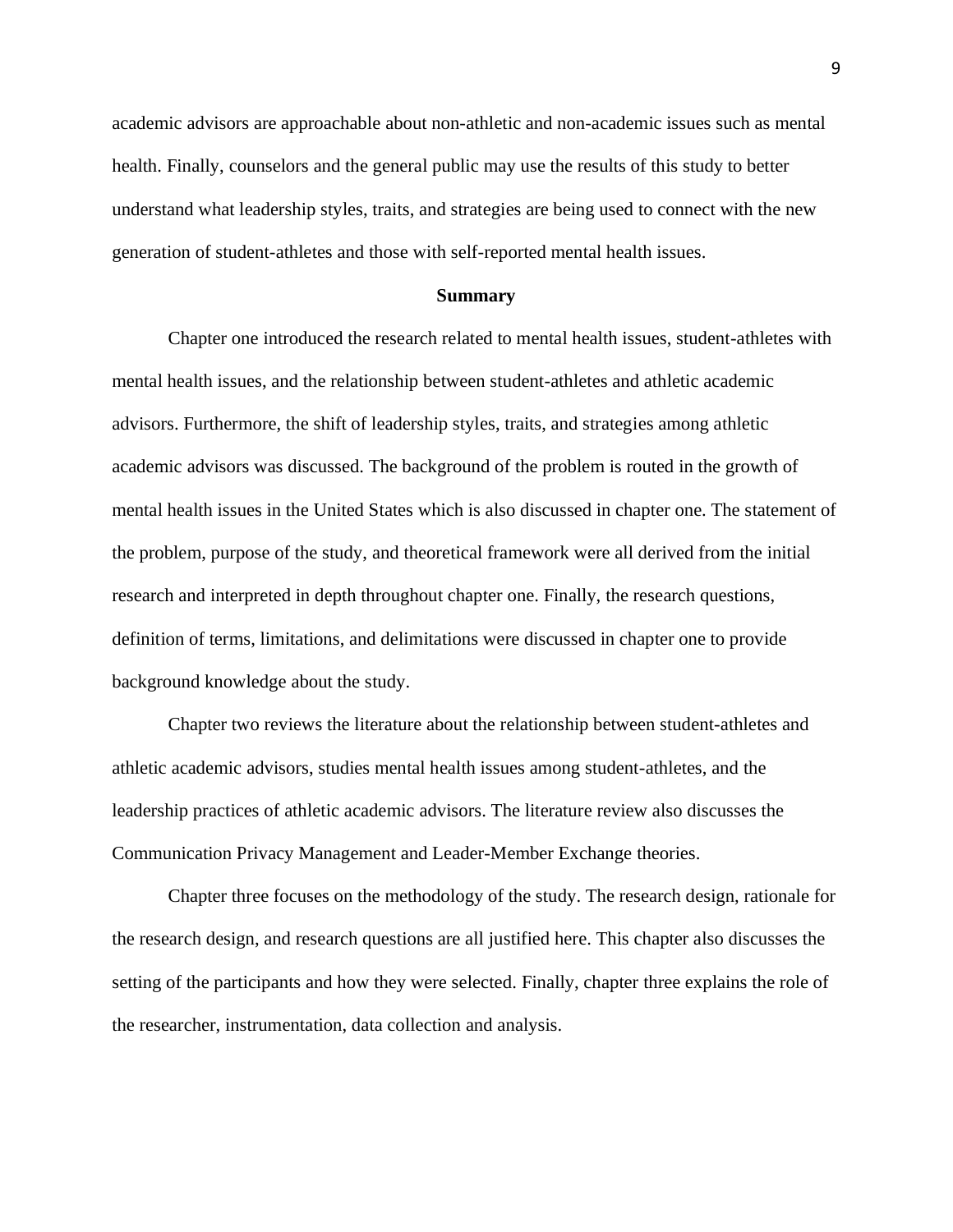#### **CHAPTER II**

#### **History of Academic Advisors**

Academic advising began when colonial colleges wanted to improve the moral and ethical development of the students (Harborth, 2015). In 1991, the NCAA required member universities to provide academic advising within the athletic department for student-athletes (Thompson et al., 2012).

Athletic academic advising has the major motive of making sure that student-athletes are able to manage both sports and academic responsibilities (Thompson et al., 2012). Most higher education academic advising takes place within the first year of attendance because it helps students become acclimated with the college lifestyle (Leach & Wang, 2015). Doubleday (2013) explains that students see academic advisors as someone to assist with only course registration. However, Harborth (2015) explains that multiple professional organizations recognize the developmental side of an academic advisor's occupation. Academic advisors play the role of showing options to students with undecided majors and assisting with degree completion for those with decided majors (Doubleday, 2013).

Presently, there is a high number of higher education institutions that provide developmental advising for at-risk freshman and students with disabilities, and these advising roles are anticipated to grow (Harborth, 2015). Academic advising operations as a whole are growing on college campuses as a result of trying to increase retention and graduation rates (Doubleday, 2013). Success Centers, where many academic advisors work, are used as a central location where students can get assistance with classes, course scheduling, or career planning (Doubleday, 2013). Ambrose, Martin, and Page Jr. (2014) demonstrate that academic advisors are in an advantageous role between students and campus administrators/staff; this connecting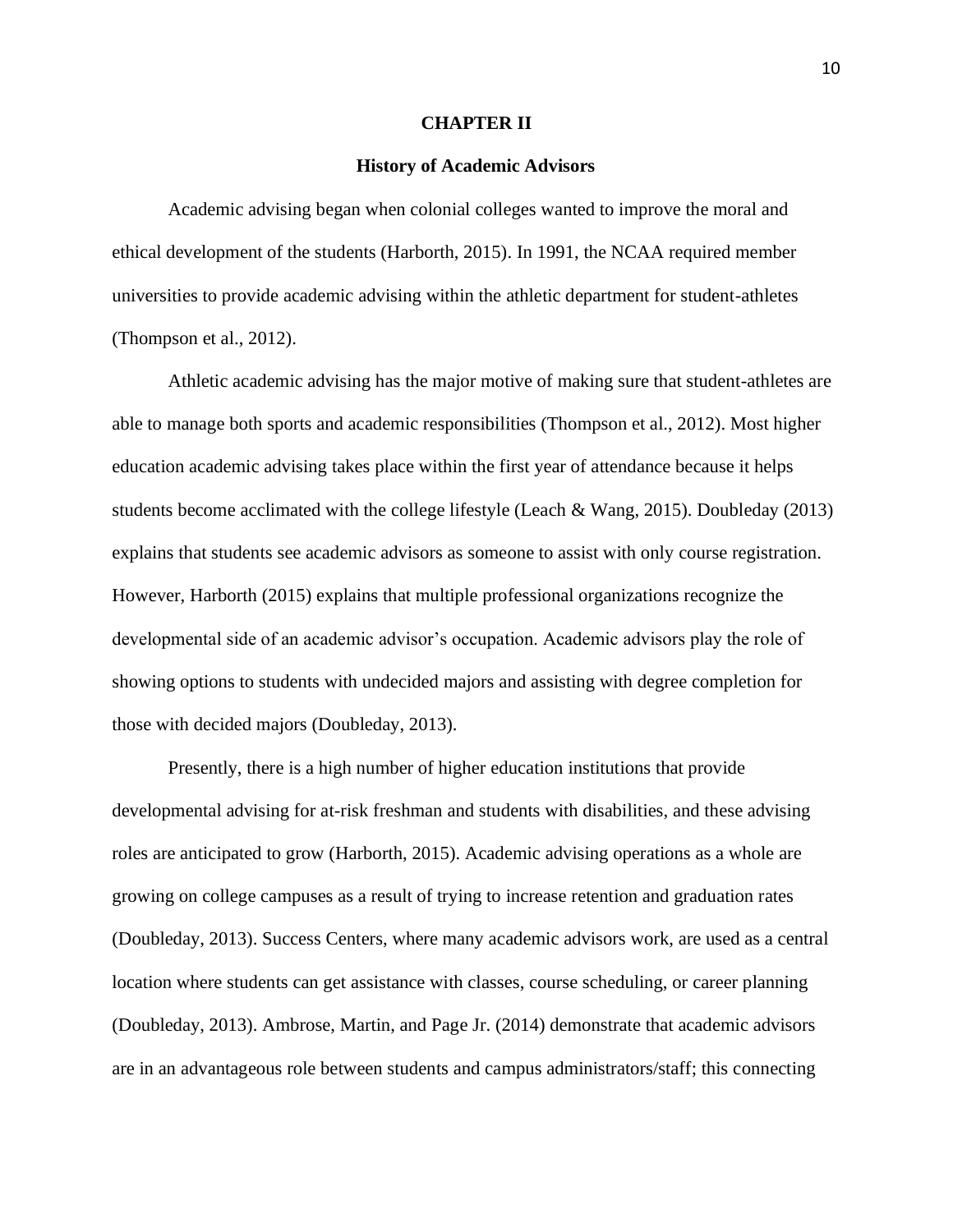role of academic advisors allows for easy communication between advisors and students which eases the access to administrators/staff for students.

## **Leadership Styles of Academic Advisors**

Many universities have academic advising roles on campus, and these roles vary between the different institutions (Harborth, 2015). Leach and Wang (2015) noticed developmental advising, prescriptive advising, proactive advising, and appreciative advising as styles that academic advisors use with their students. John Carroll University uses a leadership style that is hands-on in getting students to declare a major early in the process (Doubleday, 2013). University of North Carolina at Charlotte recently began a program that reaches out to students who left the university without finishing their degree (S.B., 2015).

Undergraduate students often prefer an academic advisor that they connect with on some level (Leach & Wang, 2015). S.B. (2015) conducted a survey that showed that the returning students appreciated the concierge-style of advising that included one advisor readily available to field questions for those students.

#### **Leader-Member Exchange Theory**

Leader-Member Exchange theory challenges the assumption that leaders treat all of their followers the same way (Northouse, 2015). Marc Lowenstein, as cited, explains that academic advisors should decide what is best for each student rather than have all students earn a degree in the shortest time possible (Doubleday, 2013). Advisees find the most satisfaction when the academic advisor's advising style is closely in line with their own (Leach & Wang, 2015). Doubleday shows that Leader-Member Exchange theory is represented at John Carroll University where they ask the question "Where do the world's needs meet your joys?" Specific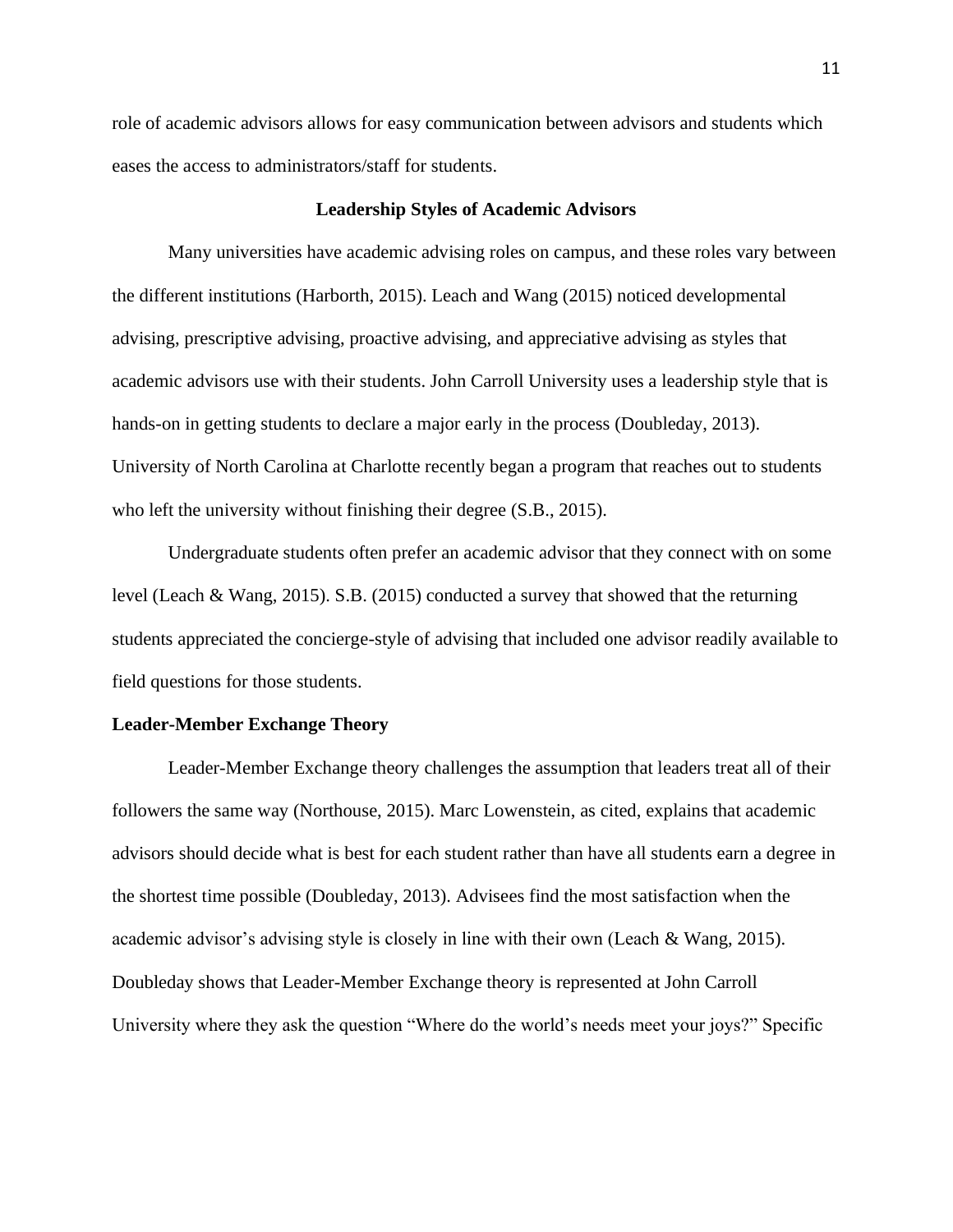to athletics academic advising, Rehagen (2019) says that moving to a less abrasive style when you notice fatigue or exhaustion can be helpful for student-athletes.

## **Communication Privacy Management Theory**

Athletic academic advisors must use Communication Privacy Management theory (Thompson et al., 2012). Privacy management can play a major role for student-athletes when it comes to mental health issues (Sport Science Institute, 2017). Communication Privacy Management theory suggests that athletic academic advisors must analyze situations and information before disclosing information (Thompson et al., 2012). It is important that coaches are aware of what is going on with their student-athletes, but student-athletes have the right to dictate who comes in contact with that information (Sport Science Institute, 2017).

As young adults, students use the separation from their parents and coaches as a way to individualize; academic advisors can support this by keeping student information private from parents and coaches (Ledbetter, 2019). The study by Leach and Wang (2015) included participants who valued the ability to share personal information with their academic advisor that they did not let most people hear. Students in their first year of college strive for autonomy (Ledbetter, 2019).

#### **Mental Health in the United States**

Today is the "age of anxiety" because people claim that it is commonly found due to factors new to today's society (Booth, Sharma, & Leader, 2016). The transition period from adolescence to young adult sees the most occurrence of mental health issues as compared to other groups in most societies (Wizner, Lindbald, Sorjonen, & Lindberg, 2014). National Council for Behavioral Health (2015) reported that a majority of people who experience mental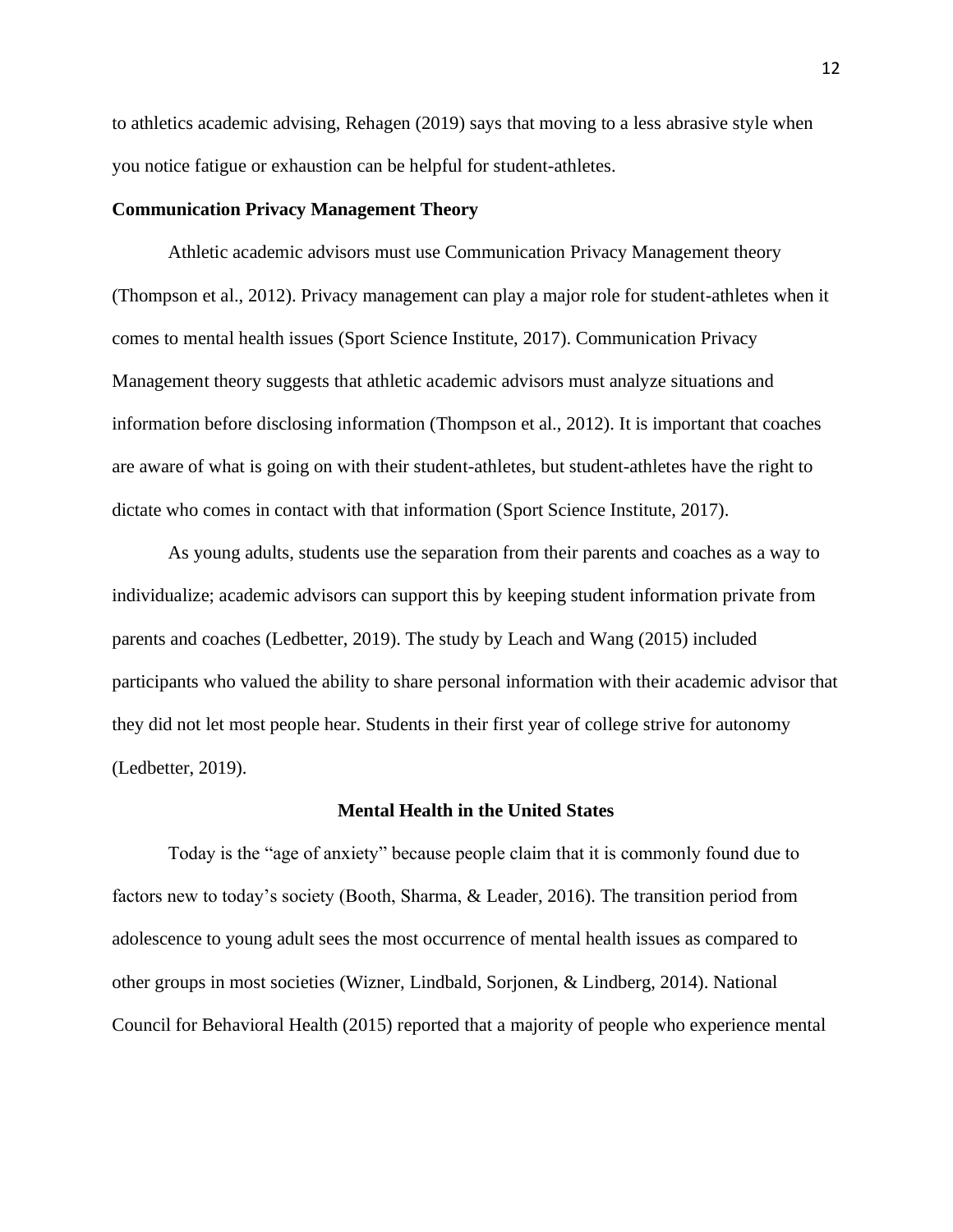health issues experience more than one. Booth et al. agrees in showing that anxiety has been linked to mental health issues like depression.

Mental health services have increased in the US, and Medicaid was one of the primary funders of these services (Hudson, 2018). "Other changes in mental health, specifically in the USA, have been associated with changes toward more materialistic goal setting, unrealistic expectations, and individualism" (Booth at al., 2016, 193). New technologies within the field of medicine have also shown an increase in the biological models of mental health issues within the last 25 years (Hudson, 2018). Surveys in the US have shown an increase in anxiety of 5.23 percent between 1990-1992 and 2001-2003 (Booth et al., 2016).

## **Policies and Procedures**

Rehagen (2019) shows that talking about mental health issues is one step in the right direction, but athletics departments as a whole can create a positive culture among studentathletes, coaches, and administrators where it is acceptable to talk about the issues that studentathletes might be having. Sport Science Institute (2017) and National Council for Behavioral Health (2015) agree that mental health issues should receive a formal evaluation by a licensed practitioner. On the importance of a formal evaluation, Giroux explains, "Those who do not seek treatment are more likely to develop a longer, more intensified comorbidity with other mental illnesses" (2019, 63). Sport Science Institute expresses the importance of having strong communication strategies to support student-athletes who may be experiencing mental health issues.

It is also important to understand the signs of mental health issues; noticing the signs can tell coaches, administrators, or other student-athletes where to direct those who are in need (Rehagen, 2019). Student-athletes who are in need should receive support from a licensed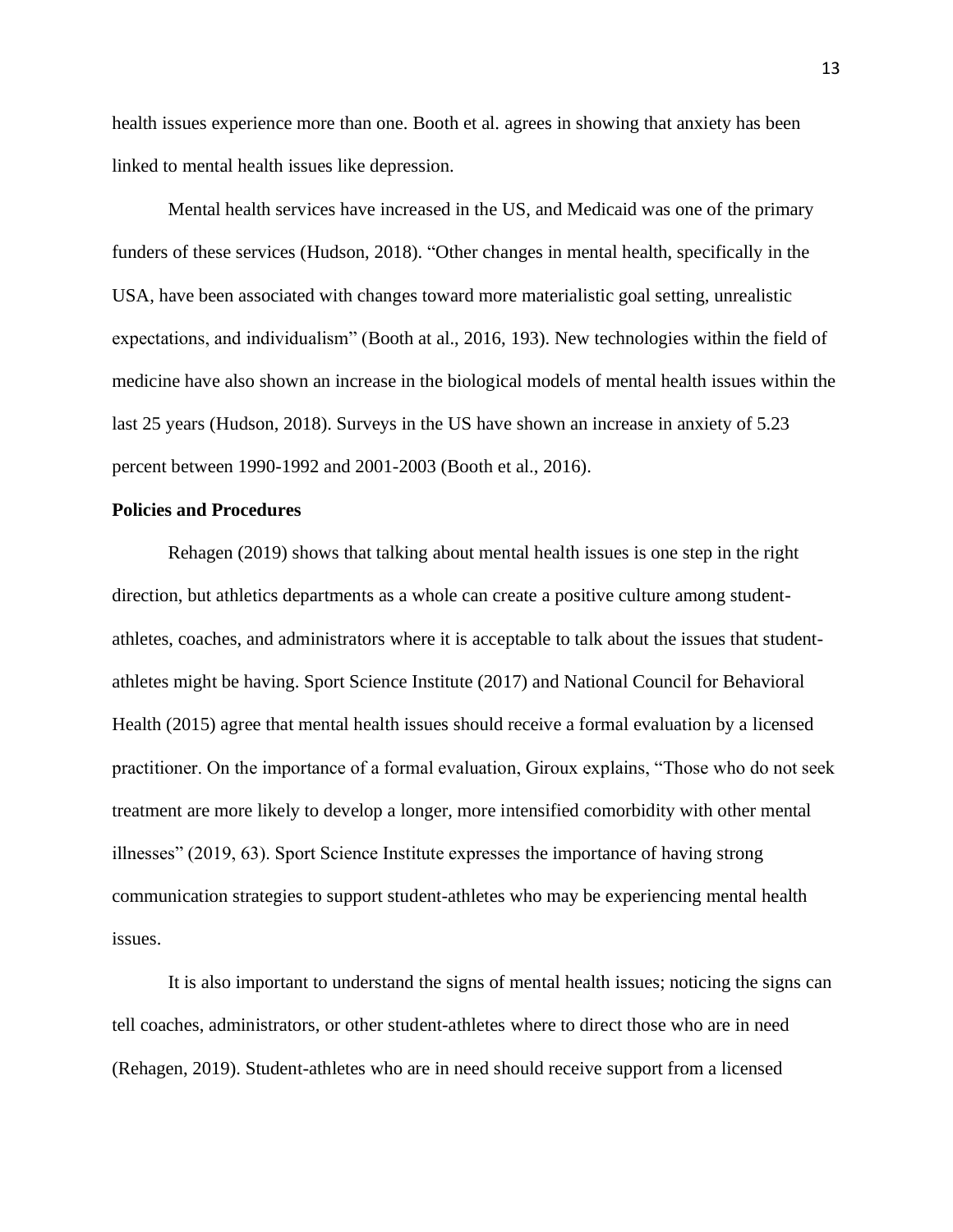physician that has experience working with athletes and the training that they endure (Sport Science Institute, 2017).

## **Mental Health Issues in College Age Persons**

The Sport Science Institute (2017) says, "Approximately one in five adults experiences mental illness in a given year, and this rate tends to be highest among young adults, many of whom are college students" (3). Douce and Keeling (2014) understand that the need for mental and behavioral health services is increasing on college campuses because first year students with diagnosed mental health issues have other issues with acclimating with college life. Booth et al. (2016) found that the majority of anxiety increase in the US was found among students, and anxiety is closely linked to other mental health issues, like depression. Along with this, half of students in counseling services on campuses are new to mental health issues, and around onethird of those have issues that continue after visiting counseling services (Douce & Keeling, 2014).

#### **Impact of Mental Health Issues on Student-Athletes**

Sport Science Institute (2017) and Douce and Keeling (2014) claim there is a direct link between physical and mental health, and student-athletes are at a higher risk of encountering a physical injury than their non-competitive counterpart students. Along with them, Giroux (2019) states, "Further, distressed students have worse academic performance and exhibit high drop-out rates" (62). Between 10 and 15 percent of student-athletes have issues strong enough to require a clinical counseling visit (Beauchemin, 2014, 268). NCAA Research (2017) found that 44 percent of female student-athletes and 29 percent of male student-athletes strongly agreed that the instances of a practitioner who understands athletes needs to increase (NCAA Research, 2017). These needs go along with the claim that student-athletes should seek help from a licensed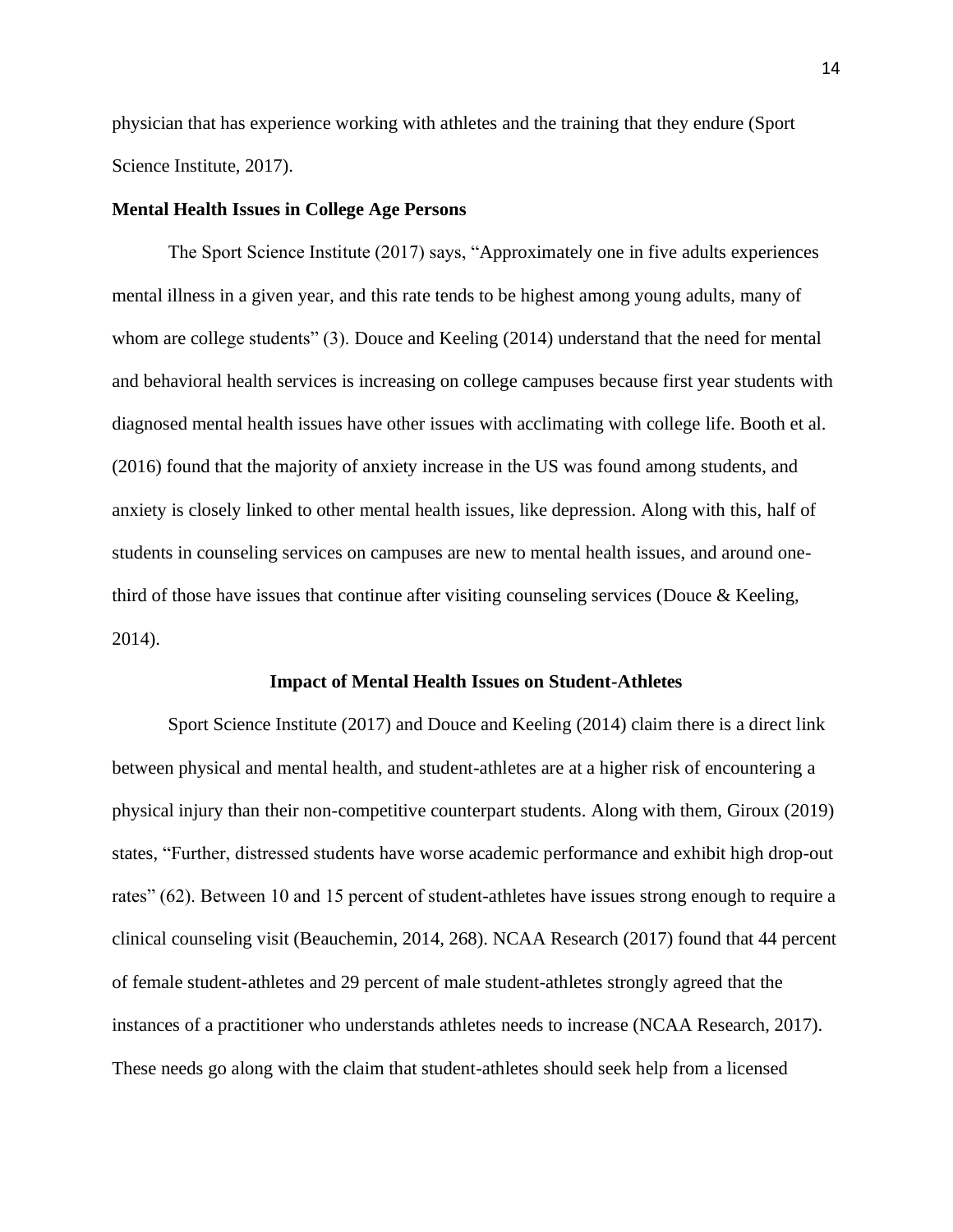physician who has experience in the physical and mental regimen of athletes (Sport Science Institute, 2017).

## **Stresses of Athletics**

The stresses of athletics begin in high school where those stresses are coupled with the intense academic expectations of the high school and the NCAA eligibility standards (Gard, 2017). Kaiseler, Poolton, Backhouse, and Stanger (2017) and Gard (2017) explain that rigorous training, travel schedules, and pressures to succeed in competition are a few of the added stresses that student-athletes experience as opposed to their non-competing student counterparts. Gard even says that the demands of athletics and academics become more demanding as a college freshman. Collegiate student-athletes are under a microscope from fans and critics via social media; 42 percent of male and 52 percent of female student-athletes claimed to be attentive to the conversations on social media about themselves or their team (NCAA Research, 2017).

Just participating in athletics can be an added stressor (Beauchemin, 2014). The study by Kaiseler et al. (2017) explained that risk of injury was an added stressor to student-athletes. Student-athletes are at a risk of going through physical injury in competition which can cause stress in aspects of life other than sport (Douce & Keeling, 2014). These findings are supported by Beauchemin (2014) who claims, "Balancing the substantial time demands that studentathletes must devote to practice and participation can pose problems that can lead to increased susceptibility to mental and physical exhaustion" (268).

#### **Player-Coach Relationship**

Coaches use direct communication on the field or court of play, but this relationship can be harmful when discussing sensitive matters (Rehagen, 2019). Sport Science Institute (2017) demonstrates the importance of a supportive environment by providing resources and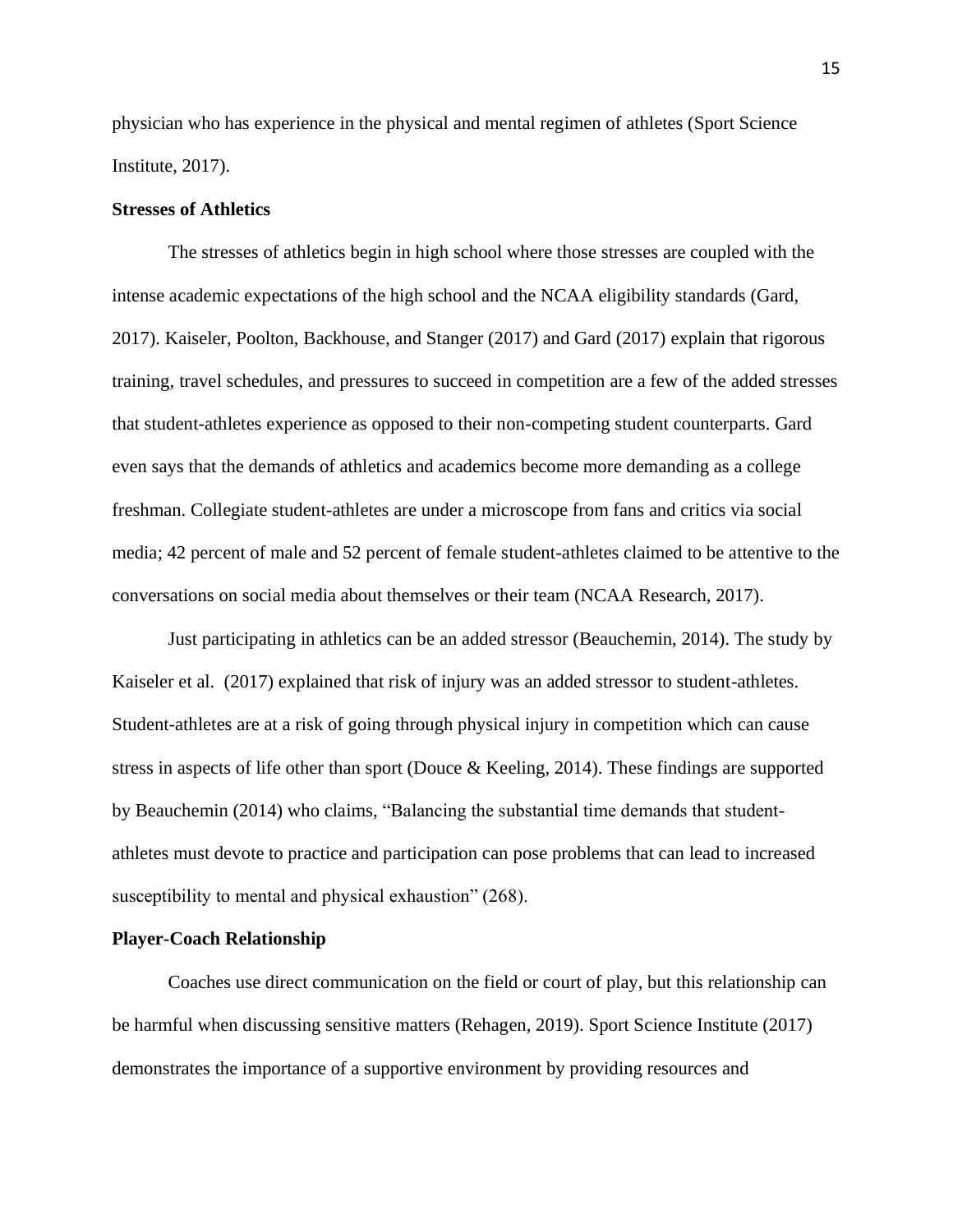suggestions on how to support student-athletes in order to make them comfortable while talking about mental health issues.

Student-athletes feel more comfortable bringing up athletic issues to academic advisors rather than coaches because student-athletes have engaged in difficult personal conversations with academic advisors in the past (Thompson et. al., 2012). Thompson et. al. (2012) uses the experience of one athletic academic advisor who explains that many student-athletes share personal information with academic advisors based on the personal relationship that they have built.

## **Stigma with Mental Health Issues**

Student-athletes everywhere see seeking help as a sign of weakness, which is contradictory to typical characteristics that are supposed to be found in competitors: strength, self-reliance, etc. (Beauchemin, 2014). David Wyrick is a former student-athlete at Elon, and he described his experience of talking about mental health as "strictly taboo" (Rehagen, 2019). Student-athletes with mental health issues often do not seek counseling because they are worried about being stigmatized by their coaches and teammates (Beauchemin, 2014). Persons who seek help for mental health issues can be seen as "mentally unstable" by the public (Giroux, 2019, 62).

#### **Changing Roles of Academic Advisors**

Charlie Nutt—former Executive Director of the National Academic Advising Association—explained that each university has a different requirement of their academic advisors (Harborth, 2015). With the main goal of keeping up retention and graduation rates, academic advisors need to put students on the degree path that suits the student (Doubleday,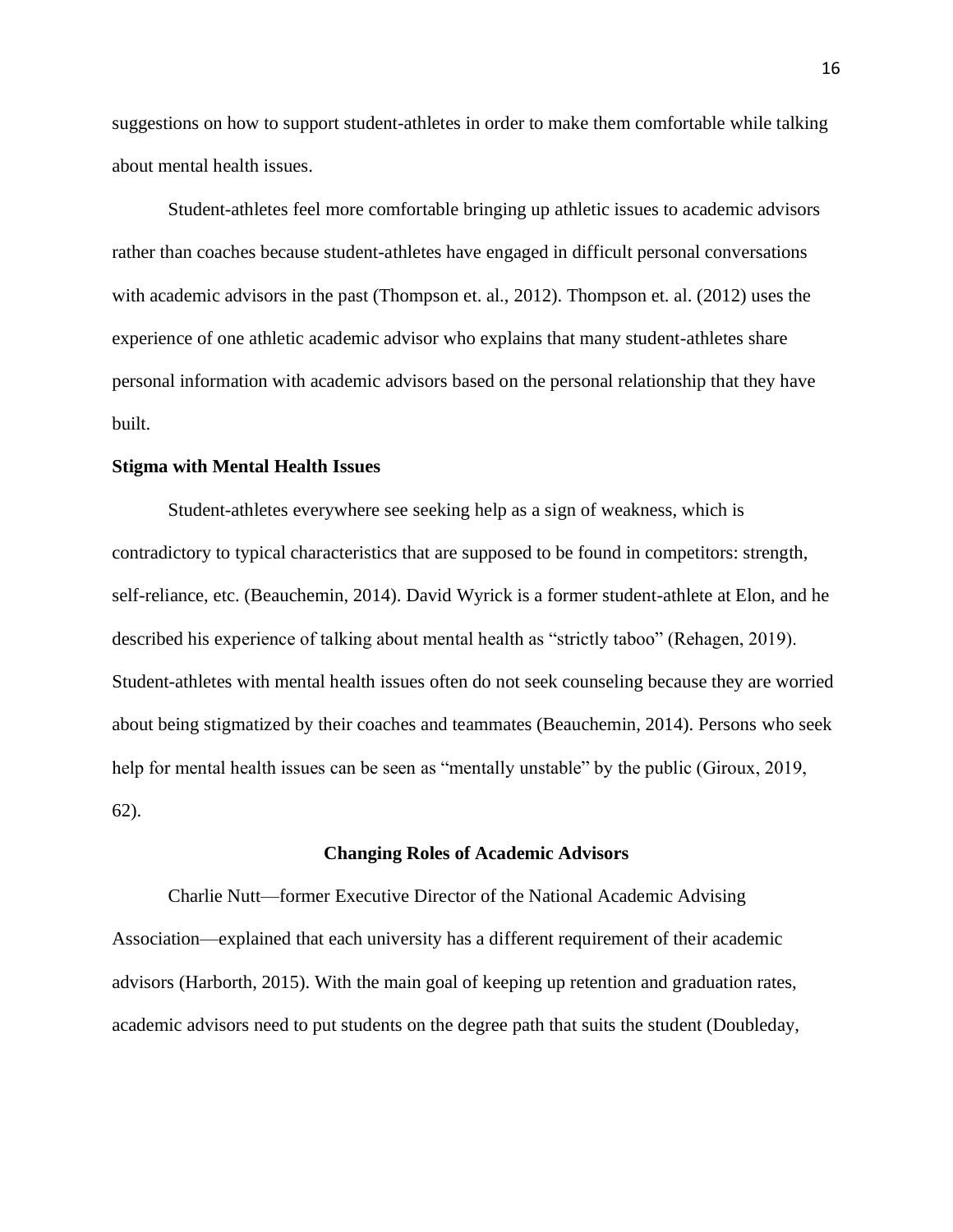2013). Nutt also believes that academic advisors need to improve their professional network in order to assist students into moving into their career fields (Harborth, 2015).

Charlie Nutt explains that the roles of academic advisors has changed from being a parent role into assisting students into improving their life skills (Harborth, 2015). The emotional availability of academic advisors is also appreciated among advisees; the role of an open ear or personal-life advice giver has fallen into the hands of academic advisors (Leach & Wang, 2015). Athletic academic advisors must be able to discuss personal matters and give advice about general life choices of student-athletes (Thompson et. al., 2012). Doubleday (2013) used an interview with Eric Baldwin, Marymount University's first professional and academic advisor, to state the importance of relationship building between student and advisor.

Specific to athletic academic advisors, some student-athletes reveal information about playing time or issues with the coach; academic advisors must then take on the role of mediator or show the importance of open communication by encouraging the student-athlete to initiate the conversation (Thompson et al., 2012). Student-athletes do not typically use counseling services offered on campuses; this is where student-athletes tend to use academic advisors in their role in academic support and career development units to fill the void of counseling services (Gill, 2014).

#### **Summary**

Chapter two reviewed the literature about the relationship between student-athletes and athletic academic advisors, studies mental health issues among student-athletes, and the leadership practices of athletic academic advisors. A brief history of academic advisors and the integration of that role into athletics departments was provided. The occurrence and effects of mental health issues across the US is touched on and related back to the impact on student-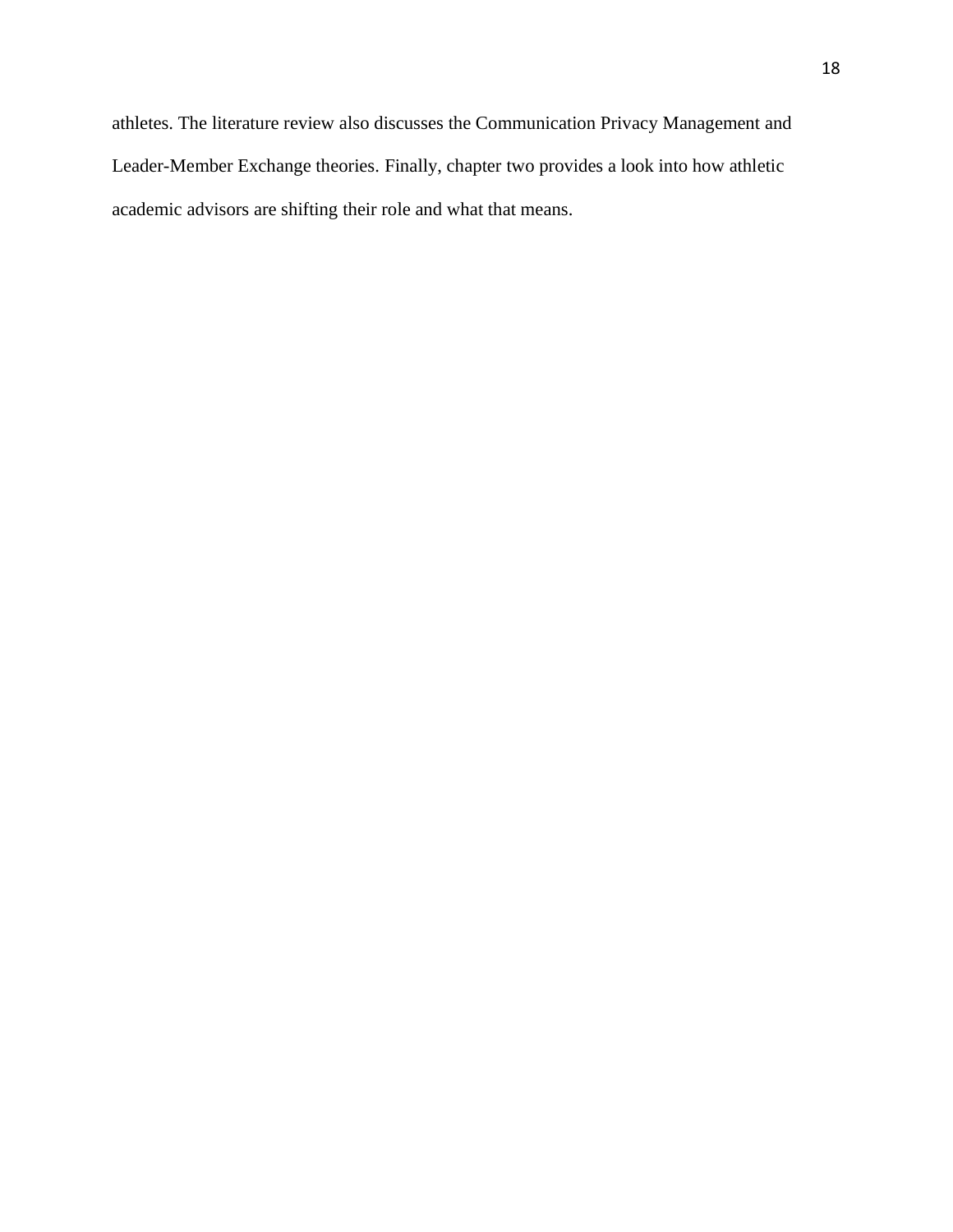#### **Chapter III**

## **Introduction**

The NCAA has seen a growth in the conversation about the mental health of studentathletes over the last few years. Mental health awareness for athletes across all levels has increased, however, the leadership approaches that can benefit student-athletes have not been analyzed. Athletic academic advisors are in a position of comfortability with student-athletes where conversations can be conducted without the pressures of athletics (Thompson et al., 2012). Analyzing the leadership practices of athletic academic advisors can provide a baseline of how to address student-athletes who have self-reported mental health issues.

Chapter three discusses the specifics of the research methods, design, and layout of the study. Along with this, the researcher as a human instrument is interpreted. General background of the participants and how they were gathered is also established.

#### **Research Design**

A qualitative research method was used in this study to explore and better understand the experiences of athletic academic advisors serving student-athletes with self-reported mental health issues in relation to leadership styles, traits and strategies. This type of research aims to clarify the experiences within a natural setting (Lochmiller & Lester, 2017). Qualitative research uses the researcher as the key instrument and uses diverse data sources which are connected to the purpose of the research (Lochmiller & Lester, 2017).

Participants were recruited based on their career field and their professional connection with the researcher. Some participants were recruited through their involvement with the National Association of Academic and Student-Athlete Development Professionals. The researcher is a member of this organization that contains many members within the career field.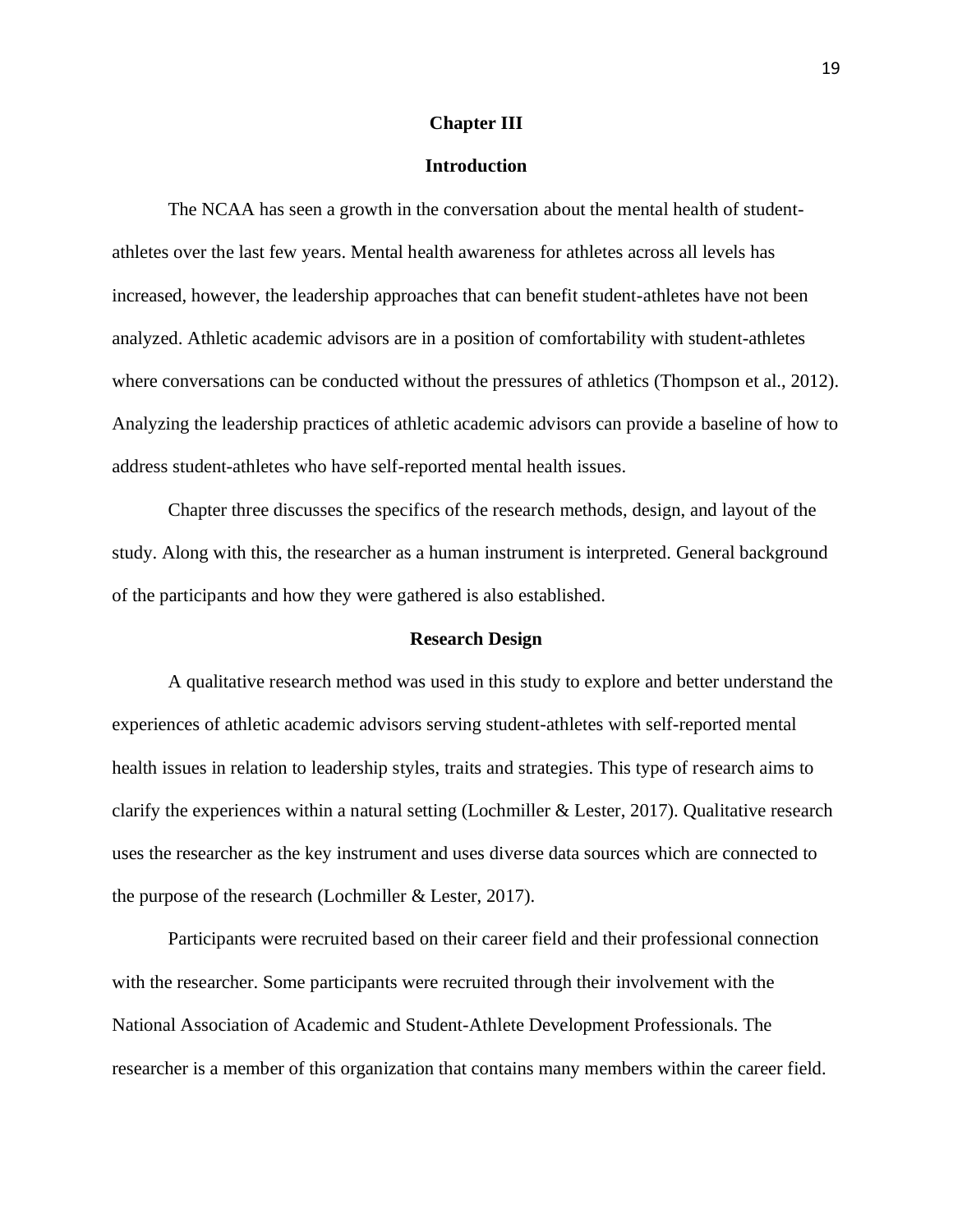For this study, data was collected through individual telephone interviews. A semistructured interview protocol will be used in order to allow for some deviation from the written questions (Lochmiller & Lester, 2017). Throughout the interview process, appropriate interview protocol was written and followed.

## **Rationale for the Method**

Qualitative research is used when openness and flexibility are necessary as the researcher's understanding deepens or situations change (Lochmiller & Lester, 2017). The purpose of this study was explore the experiences of athletic academic advisors serving student athletes with self-reported mental health issues in relation to leadership styles, traits, and strategies. The leadership styles, traits, and strategies of athletic academic advisors has not been fully explored in the past, and further research is necessary. A qualitative research design allowed for the researcher to explore the leadership experiences of athletic academic advisors serving student-athletes with self-reported mental health issues. The interviewing of athletic academic advisors also limited the risk of getting information from student-athletes. There is a negative stigma attached to mental health issues which makes it difficult to hear personal stories from those who have battled with those issues (National Council for Behavioral Health, 2015). Athletic academic advisors shared their experiences without disclosing personal information of student-athletes involved.

## **Research Questions**

The following research questions guided this study:

RQ1: What are athletic academic advisors' experiences with students selfreporting mental health issues?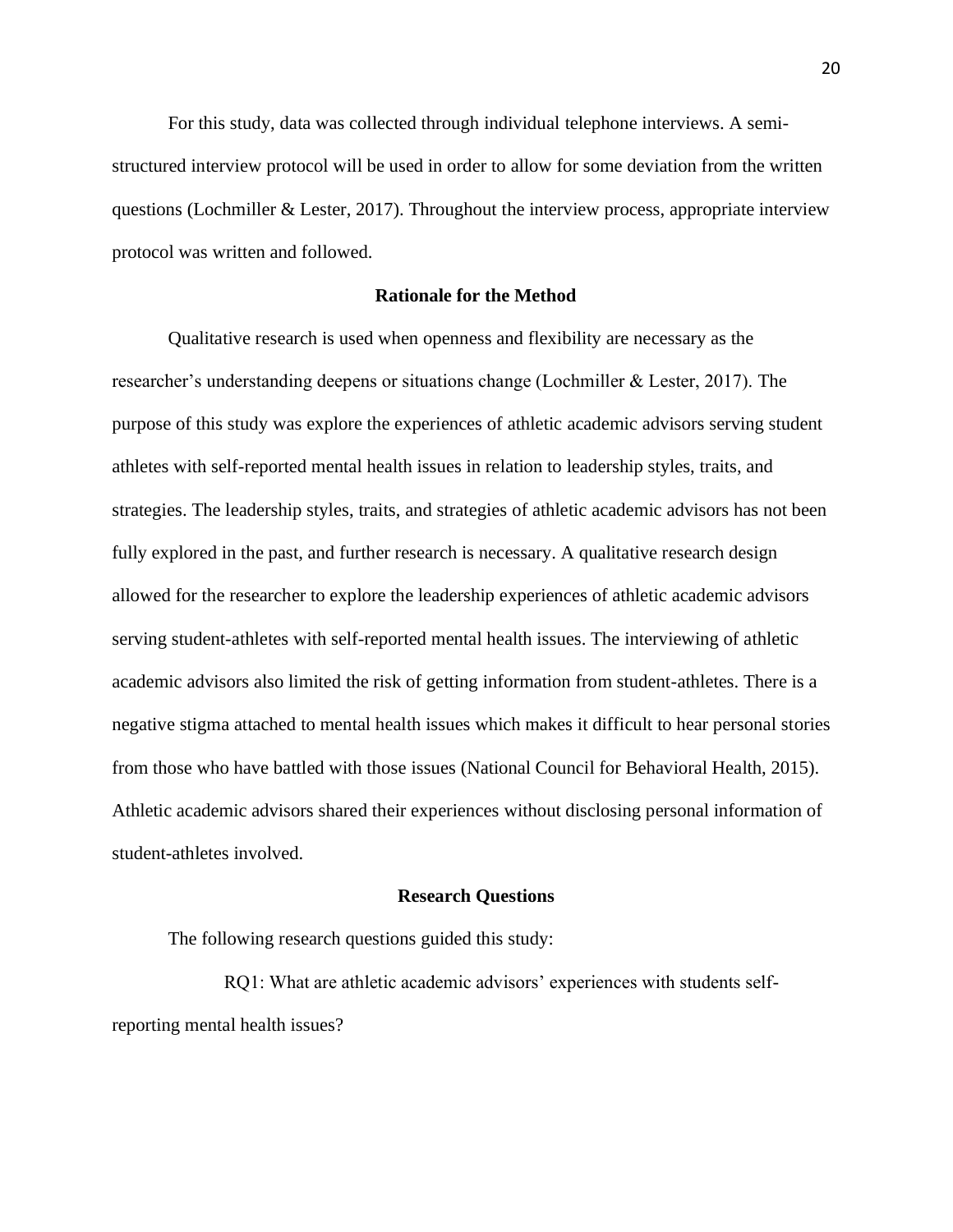RQ2: How are athletic academic advisors interacting with student-athletes who have self-reported mental health issues?

RQ3: What leadership practices do athletic academic advisors find useful in supporting student-athletes with self-reported mental health issues?

#### **Setting**

The setting of this study was four-year universities that participate in intercollegiate athletics. Furthermore, the study was specific to universities that compete through the NCAA at the Division I or Division II level. This setting was chosen because the NCAA has similar guidelines for academic eligibility between these two divisions. The difference in academic eligibility guidelines influences the role of an athletics academic advisor. Finally, the NCAA has recognized the issue of mental health among participating universities. Narrowing the study to NCAA universities falls in line with where the literature shows mental health issues are occurring.

An athletic academic advising setting is professional but also personal. The setting of an athletic academic advisor is professional and personal in what is typically a one-on-one conversation with a student-athlete (Thompson et al., 2012). Student-athletes have a personal level of comfortability with their athletic academic advisor which gives athletic academic advisors exposure to the mental health issues of student athletes (Leach & Wang, 2015).

## **Sample**

The sample of this study was persons who are currently in an athletic academic advising role within the setting. The study included six athletic academic advisors. Geographically, the sample included athletic academic advisors on the in the Midwest. All of the sample participants have earned a master's degree.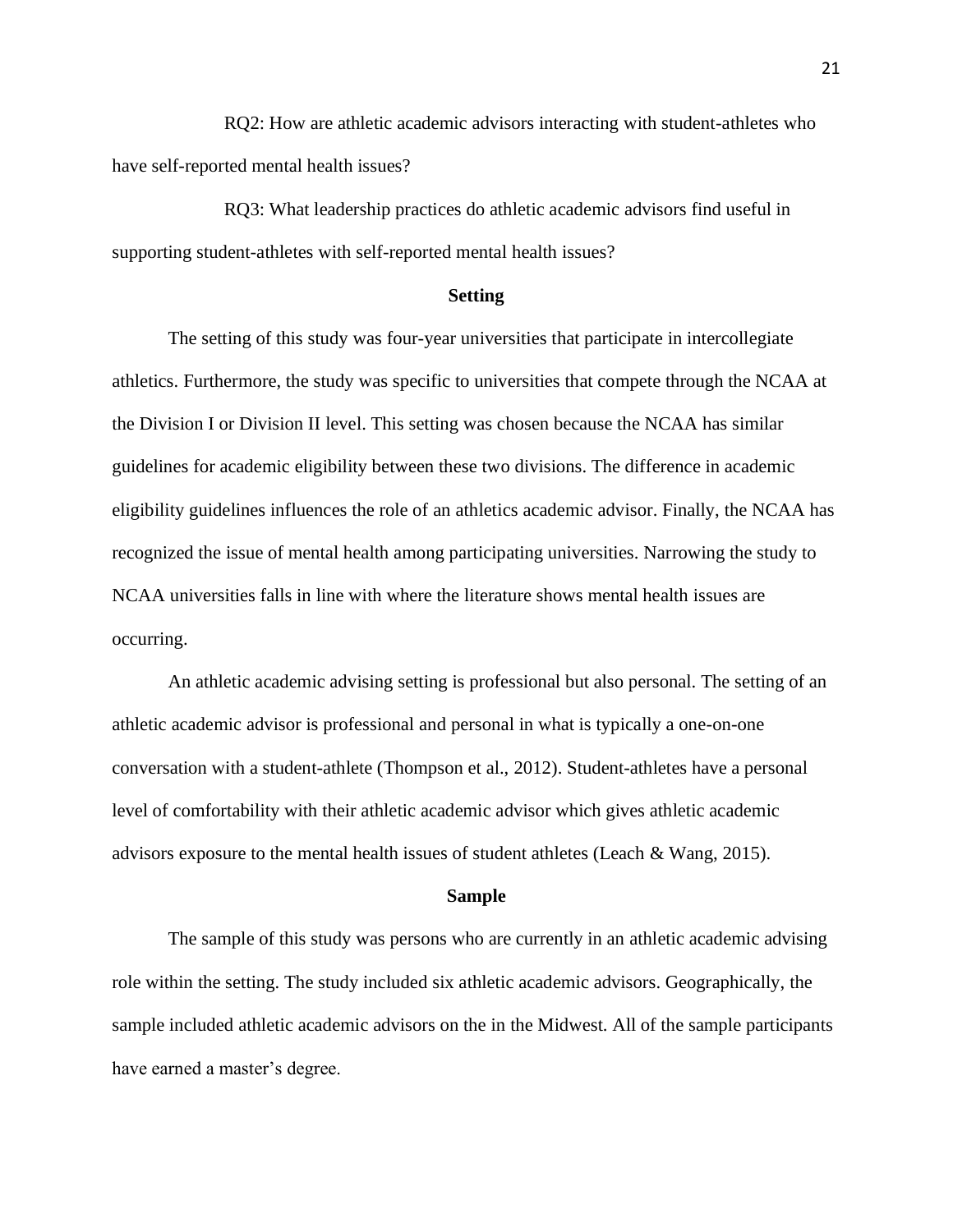A snowball sampling was used in this study to broaden the participant field. The researcher used the knowledge of initial participants to be connected with other athletic academic advisors who were willing to share their experiences with student-athletes with self-reported mental health issues. The population of athletic academic advisors in the NCAA is not specifically stated. Throughout the NCAA Division I and Division II, there are 659 participating universities (NCAA, 2019). Each university could have between one and seven athletic academic advisors.

#### **Selection of Participants**

Participants were selected based upon convenience for the researcher and who was available through those connections. All participants were contacted through email to arrange a phone interview that was convenient for the participant. Initial participants were asked for contact information of other possible participants. These snowball participants were contacted and pursued in the same fashion as the original participants. Current athletic academic advisors were selected in order to hear recent experiences that properly represent the occurrence of mental health issues among today's student-athletes. Once selected, the participants were asked to sign a voluntary participation statement.

#### **Role of the Researcher**

As a qualitative research study, the researcher was a human instrument. Human instrumentation brings bias and difficulty in analyzing the data. The role of the researcher was to ask athletic academic advisors about their specific experiences with serving student-athletes who have self-reported mental health issues. The researcher is an athletic academic advisor and has limited experience serving student-athletes with a self-reported mental health issue.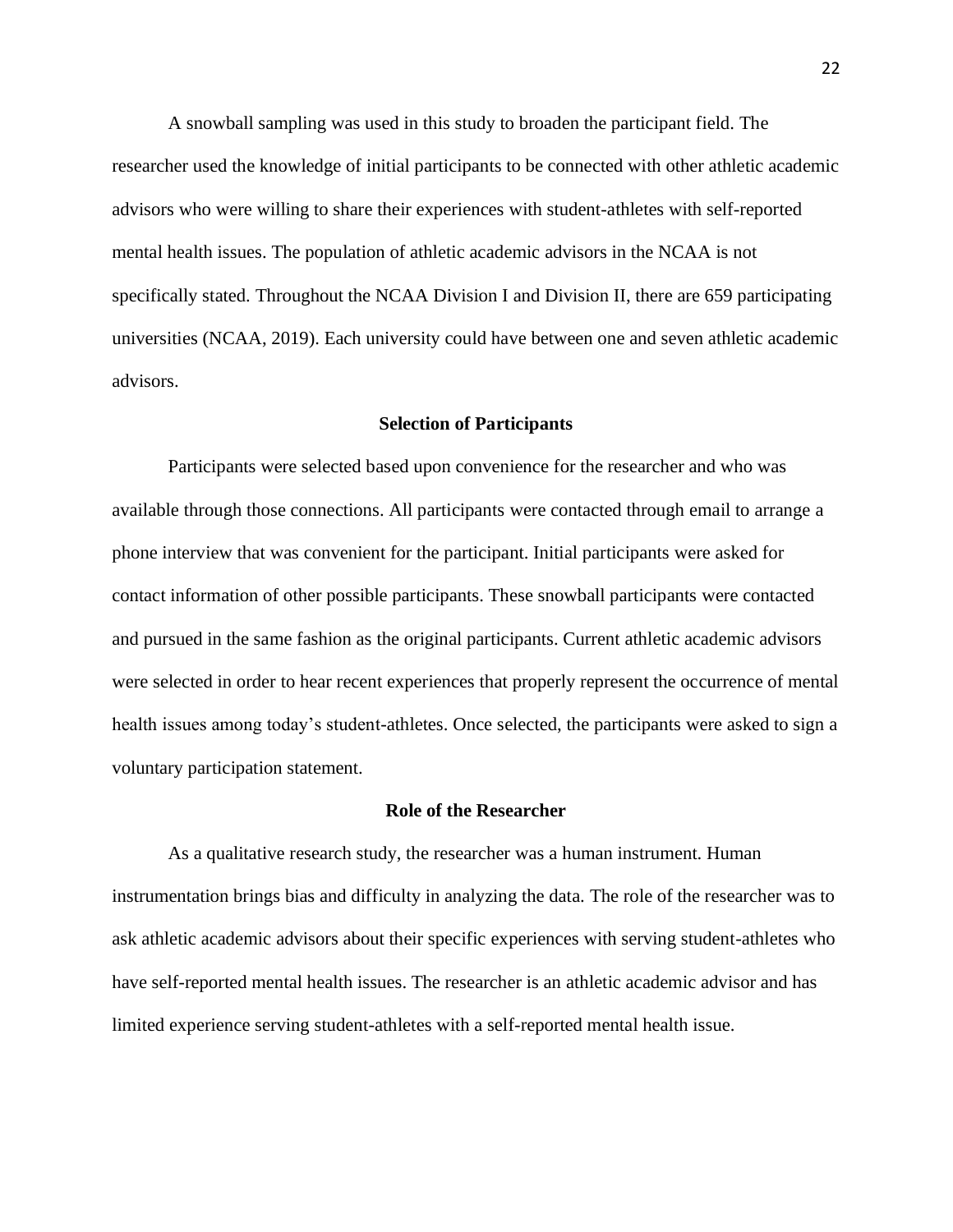Bias was evident from the researcher's experience of being a student-athlete and witnessing mental health issues within sports. This bias was avoided through withholding the researcher's experiences from the interview process. The researcher was also bias to the importance of Leader-Member Exchange theory in the athletic academic advising field. This bias was avoided by utilizing peer debriefing. The researcher had an outside entity analyze the interviews gathered as to add another perspective along with the researcher's analysis.

Along with peer debriefing, the researcher utilized member checking. Member checking allowed the participants to display the correct information in the study's results. The analysis and transcribing of the data was done by the researcher. However, the analysis of the data was also conducted by an outside source who is neither an athletic academic advisor nor involved with the athletic department of a four-year NCAA affiliated university.

#### **Assumptions**

One major assumption within the research design was that participants have experience in serving student-athletes with self-reported mental health issues. Participants were told to give only honest and truthful experiences of their own. Some of the participants may have bountiful experience but none with student-athletes who experience self-reported mental health issues.

#### **Institutional Review Board Process**

The Institutional Review Board (IRB) protects the rights of subjects who are involved in research (Winona State University, n.d.). The researcher completed the Human Subjects Module that is presented by the IRB (Winona State University, n.d.). The next step was to complete the protocol package and receive recommendations from the IRB reviewer. Once the researcher received approval from the IRB, the researcher began to contact the potential participants and conduct research.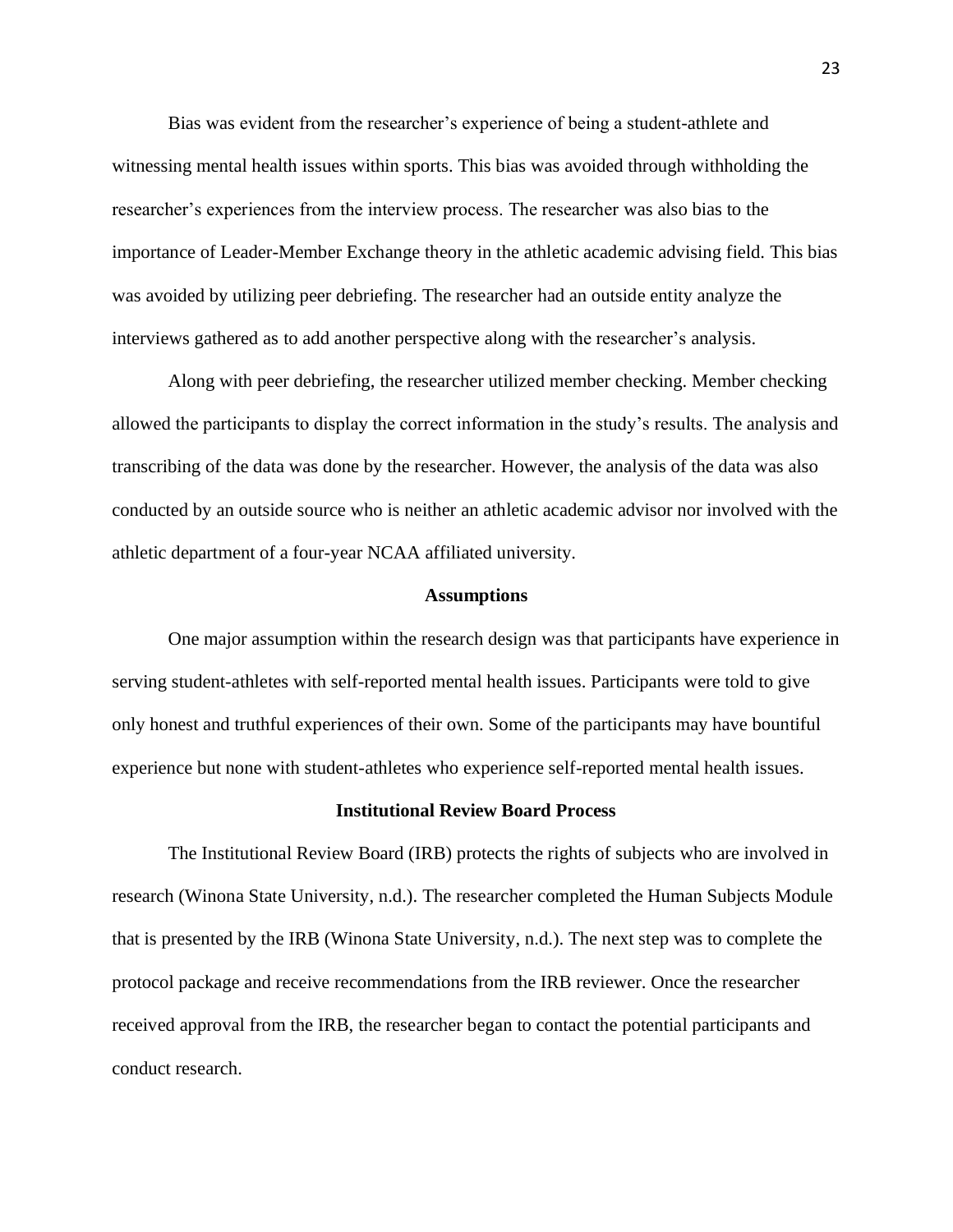#### **Data Collection**

This study was conducted by interviewing current athletic academic advisors who are affiliated with NCAA Division I or Division II schools. These interviewees were contacted via email to schedule an interview time that was convenient for the interviewee. A majority of the interviews were conducted over the phone due to the geographical distance between the interviewer and the interviewee. Interviewees who are within a reasonable distance participated in an in-person interview after confirming that this was acceptable. The interviewees were not named in the study as a way to make them more comfortable with giving personal experiences. The name of the university at which they work was left out of the study because this could give information as to who the interviewees are. Interview recordings were destroyed after the completion of the study.

Data was collected using a semi-structured open-ended interview guide (SOIG) with each participant. The SOIG allowed the researcher to ask questions in the same order to each participant, eliminating research bias or changing the interview process for any one participant. The SOIG allowed the researcher flexibility to ask prompts to get clarification or gain further understanding of the participant's answers. The SOIG is presented here in its full version:

Question 1. What mental health support services are available for students on your campus?

Question 2. Do you have any mental health support training?

Question 3. How often do student-athletes rely on you for personal support regarding mental health?

Question 4. Why do you feel student-athletes reach out to you with personal issues as opposed to other options on campus?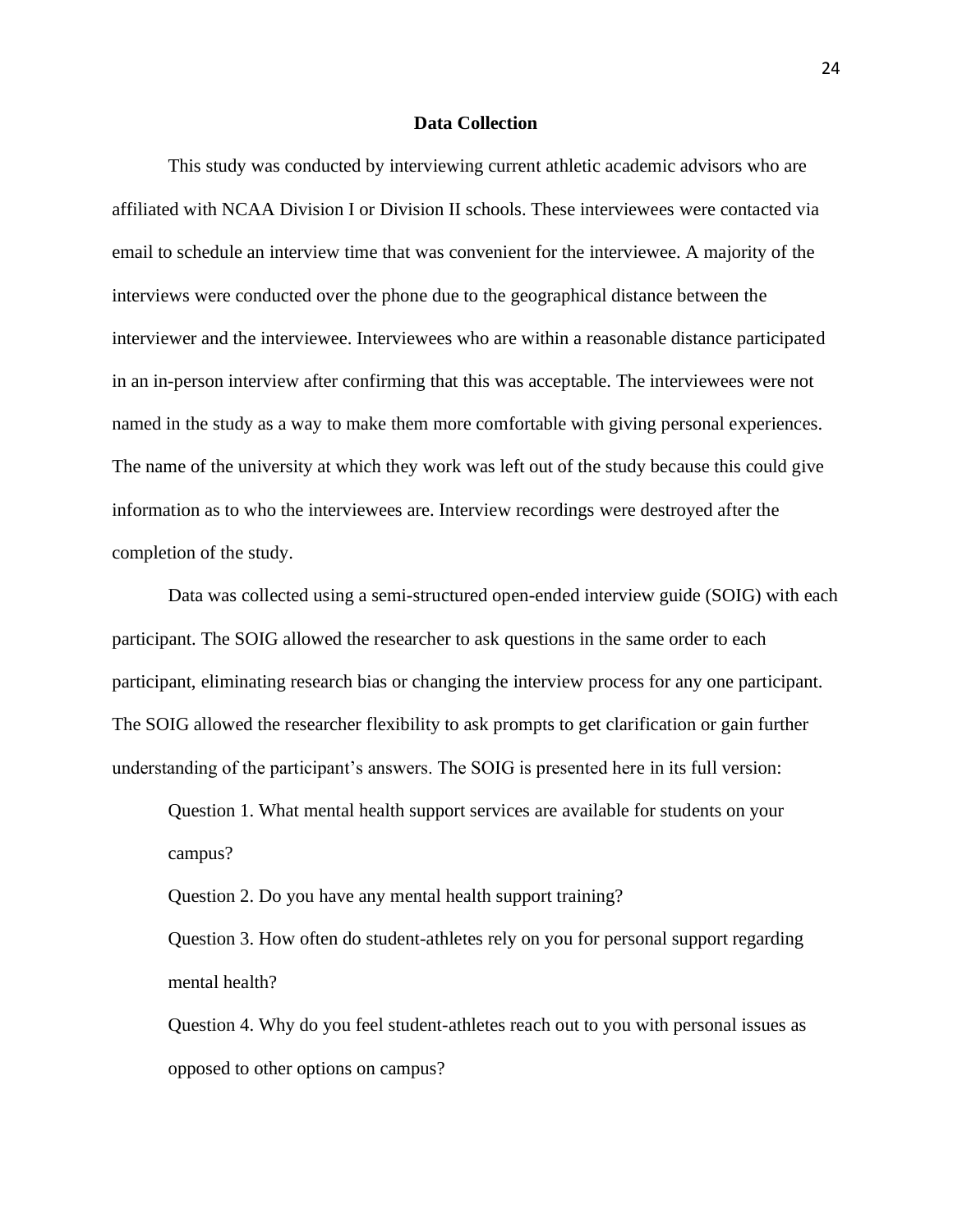Question 5. What leadership styles, traits, and strategies do you use when assisting student-athletes with academic questions? Which do you avoid?

Question 6. What leadership styles, traits, and strategies do you use when assisting student-athletes seeking support for mental health issues? Which do you avoid? Question 7. What benefits, if any, do you see from a particular leadership style, trait, or strategy?

Question 8. How do you protect the privacy of student-athletes when they disclose information about mental health issues? Please explain the differences in your actions based on the severity of the situation.

Question 9. Regarding your leadership style, traits, and strategies, are there any changes that you have made based on past experiences? Please explain those past experiences and your perception of how the student-athlete's mental health issues progressed. Question 10. Please provide any additional information regarding your thoughts on athletic academic advising with regards to working with student-athletes with selfreported mental health issues.

Thank you for participating in this study.

#### **Triangulation**

The data harvested from this study was triangulated with multiple sources. Athletic academic advisors outside of the study were consulted on their opinions of the findings. The study was also compared to journal articles that report on the presence of mental health issues among college age students. The NCAA has seen a rise in mental health issues among student-athletes, and this study shows how leadership styles, traits, and strategies change when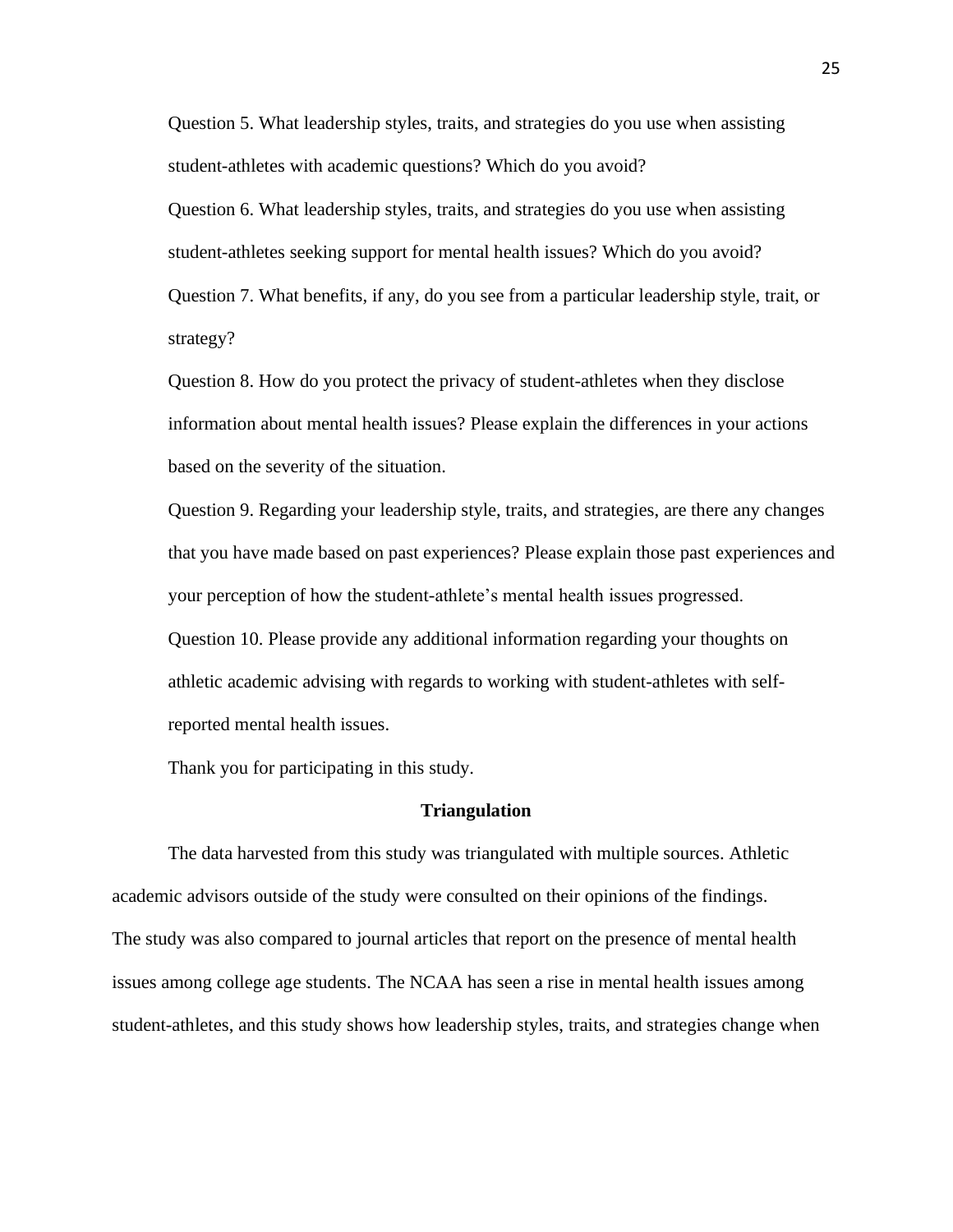serving student-athletes with mental health issues. The findings of this study can be compared with how leadership styles, traits, and strategies change among specific mental health issues.

#### **Data Analysis**

The data was analyzed using the Constant Comparative Method. This method helped the researcher find common themes among the data and place it into categories that can better the understanding of the information.

On top of these two sources of data analysis, the researcher found a peer in the field of athletic academic advising to analyze the data. This strengthened the common themes and connections that were found since the researcher and peer found similar trends.

Finally, the researcher used the participants for member-checks. The participants are the experts in the field of athletic academic advising and should be given the opportunity to analyze the findings. Before data analysis, the participant names and university names will be removed from the data. The researcher used pseudonyms and a confidentiality state. These were utilized in order keep a safe environment for athletic academic advisors, so they would not have to be concerned with the release of private information shared by their student-athletes.

#### **Summary**

Chapter three provided a layout for the study and how the study was conducted. There are also explanations about a background of why this study was chosen by the researcher and why the researcher planned to conduct the study. It was also clarified who the participants were and why they were chosen to be a part of the study. Lastly, the study was solidified by the explanation of bias and elimination of those biases.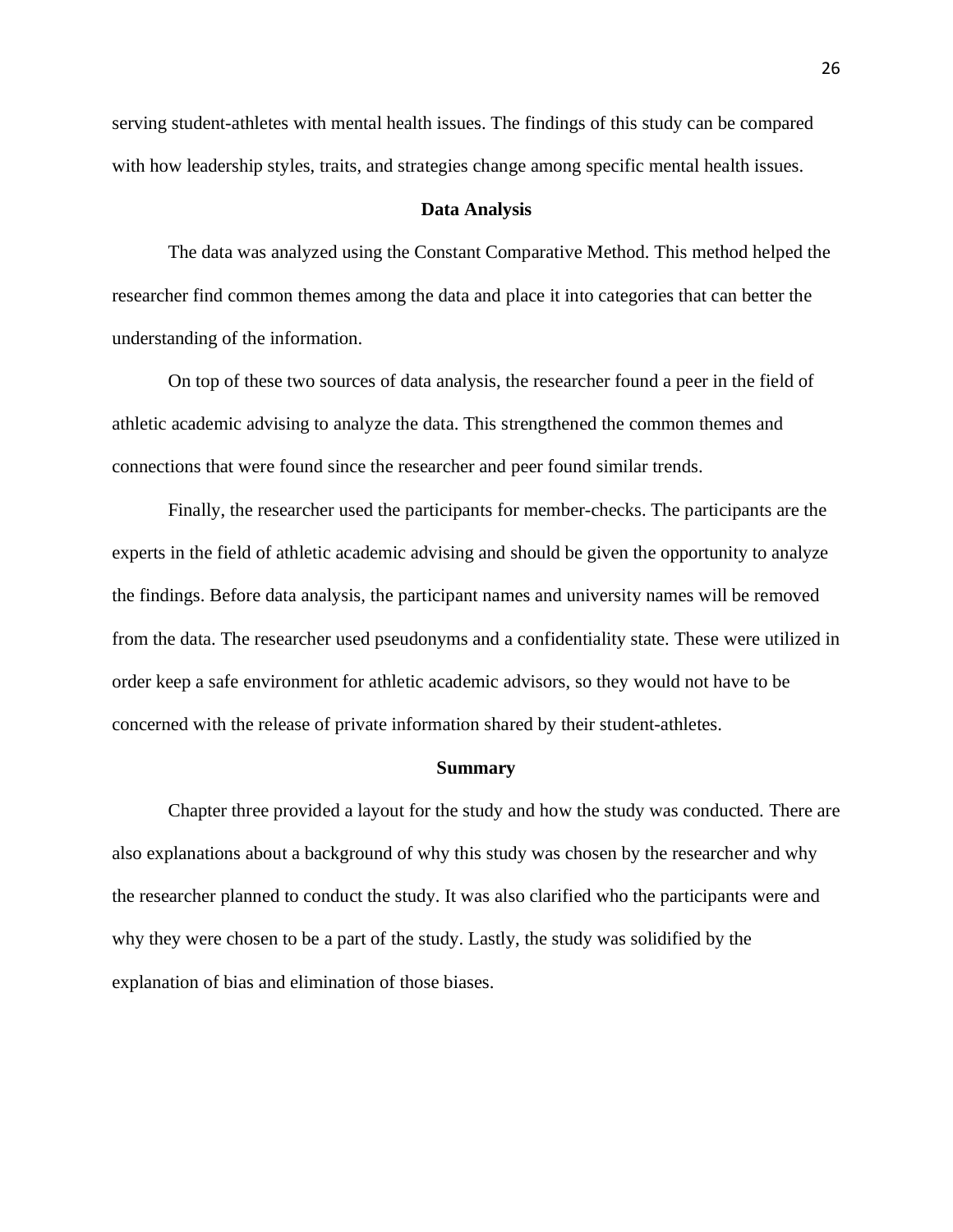#### **Chapter IV**

## **Introduction**

This qualitative study explored the leadership styles, traits, and strategies of athletic academic advisors serving student-athletes with self-reported mental health issues. The rationale for the research method was explained in detail in chapter three. A qualitative research design allowed for the researcher to explore the leadership experiences of athletic academic advisors. These experiences were shared without disclosing personal information of the participants or the student-athletes depicted in the experiences. Chapter four reviews the problem statement, research design, interview process, participant demographic, and presents the findings from interviews with current athletic academic advisors at four-year universities which are members of NCAA Division I and Division II.

#### **Review of the Problem Statement**

The NCAA has seen a growth in the conversation about the mental health of studentathletes (NCAA, 2017). Mental health awareness for athletes across the Division I, Division II and Division III levels has increased, however, the leadership approaches that can benefit student-athletes have not been analyzed. Athletic academic advisors are in a position of comfortability with student-athletes where conversations can be conducted without the pressures of athletics (Thompson et al, 2012). The research aimed to analyze the leadership practices of athletic academic advisors to provide a baseline of how to address student-athletes who have self-reported mental health issues.

#### **Review of the Research Design**

The focus of this research was to explore the naturally occurring experiences of athletic academic advisors in relation to leadership styles, traits, and strategies. The leadership styles,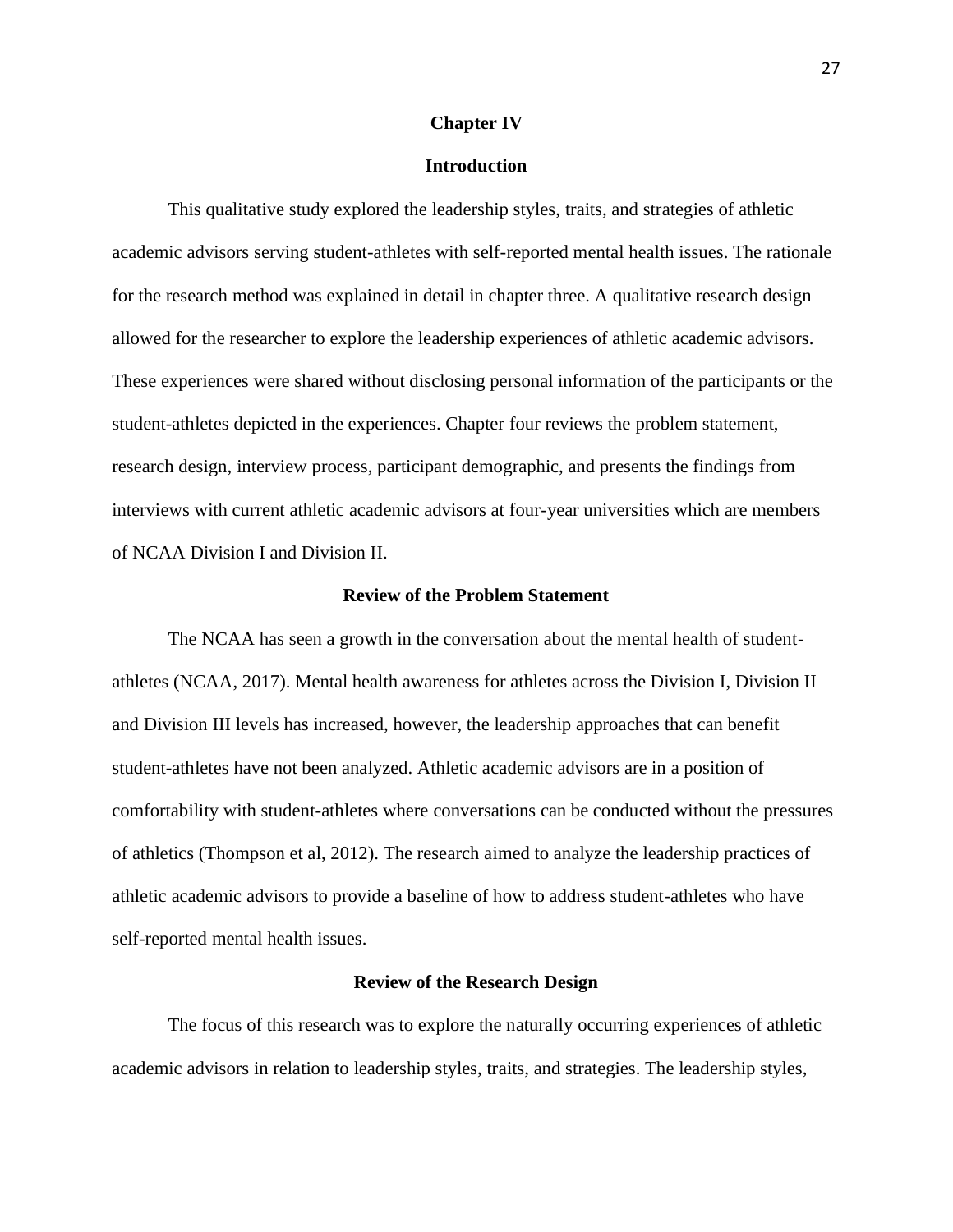traits, and strategies of athletic academic advisors as related to self-reported mental health issues has not been directly researched in the past. A qualitative research design allows for the researcher to examine these leadership experiences of athletic academic advisors serving studentathletes who have self-reported mental health issues.

The interviewing of athletic academic advisors also eliminates the risk of getting information from student-athletes. The stigma surrounding mental health issues makes it difficult for those suffering from mental health issues to initiate the conversation about the topic (National Council for Behavioral Health, 2015). Athletic academic advisors can share their experiences without disclosing personal information of student-athletes involved.

For this study, data was collected through individual telephone interviews. A semistructured interview protocol was used in order to allow for some deviation from the written questions (Lochmiller & Lester, 2017). Throughout the interview process, appropriate interview protocol was written and followed.

#### **Participant Demographics**

The researcher conducted interviews of six athletic academic advisors serving studentathletes at four-year universities which are members of NCAA Division I and Division II athletics. All of the participants are currently employed as athletic academic advisors with at least two years of experience in athletic academic advising. Each participant has earned an undergraduate and master's degree in various concentration areas. At least one participant advises student-athletes in the following sports: men's and women's cross country, football, volleyball, women's soccer, men's and women's basketball, men's and women's tennis, men's and women's track and field, men's and women's golf, softball, and baseball.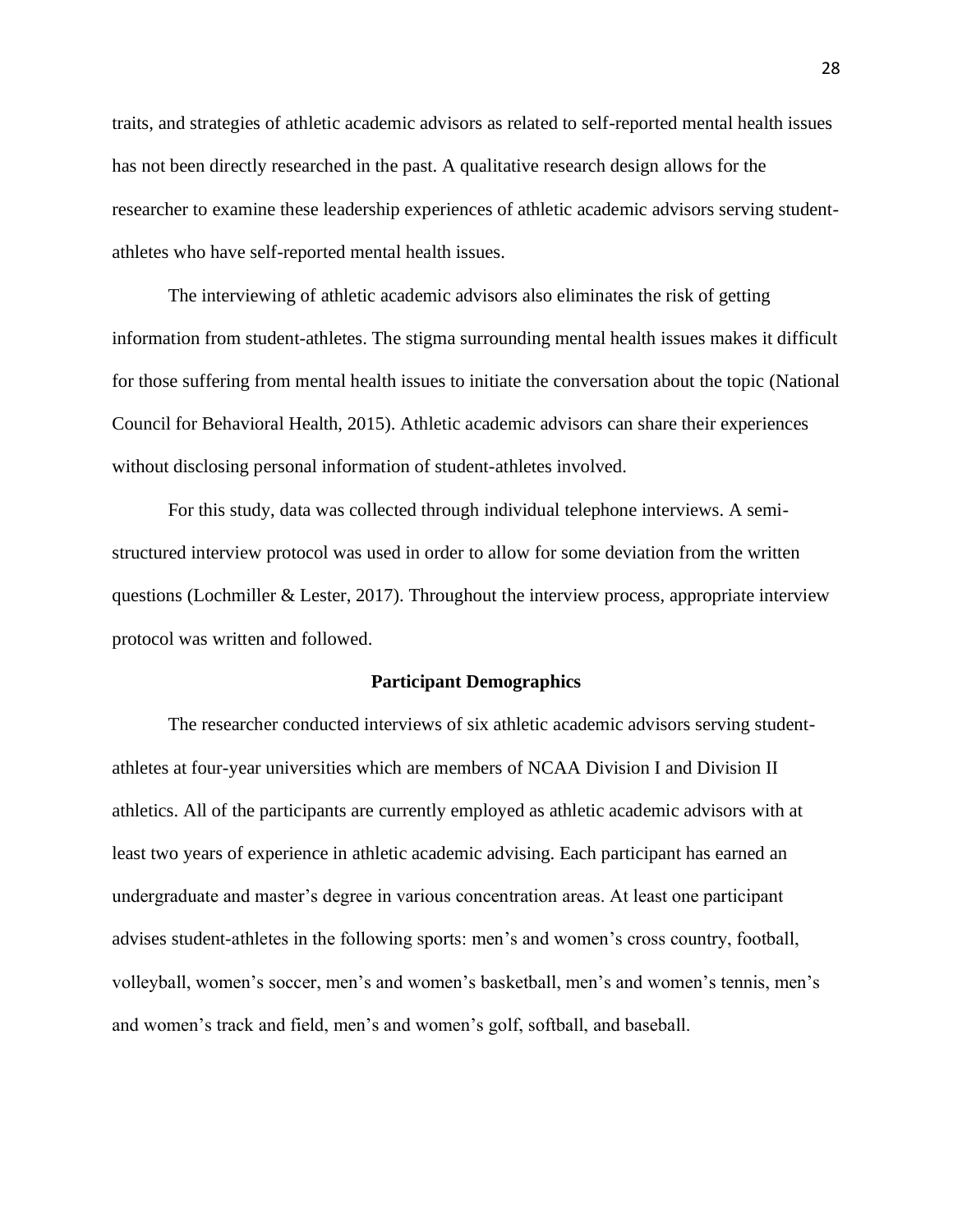## **Findings**

These findings were derived from the interviews with athletic academic advisors who participated in the study. Table 1 summarizes the guided research questions and the correlating themes from the interviews. Table 2 shows how often six important themes emerged and defines those themes.

Table 1:

| <b>Research Question</b>                                                                                           | Themes from Interviews     |        |
|--------------------------------------------------------------------------------------------------------------------|----------------------------|--------|
|                                                                                                                    | Not Uncommon               |        |
| RQ1: What are athletic academic advisors' experiences<br>with students self-reporting mental health issues?        | <b>Need More Training</b>  |        |
|                                                                                                                    | Accessibility              |        |
| RQ 2: How are athletic academic advisors interacting<br>with student-athletes who have self-reported mental health | Attentive                  | Caring |
| issues?                                                                                                            | <b>Build Relationships</b> |        |
|                                                                                                                    | Delegation                 |        |
| RQ 3: What leadership practices do athletic academic<br>advisors find useful in supporting student-athletes with   | Listen                     |        |
| self-reported mental health issues?                                                                                | Situational                |        |

*Summary Table of Themes and Research Questions*

| <b>Table</b> |  |
|--------------|--|
|--------------|--|

| Theme            | Theme Description                                                                                      | % of Participants<br>Discussing Theme |
|------------------|--------------------------------------------------------------------------------------------------------|---------------------------------------|
| 1. Caring        | Participants mentioned the benefits of staying true<br>to themselves and sharing compassion.           | 50                                    |
| 2. Training      | Participants displayed an interest in increasing the<br>required training.                             | 50                                    |
| 3. Accessibility | Participants mentioned the importance of being<br>readily available for students-athletes.             | 50                                    |
| 4. Listening     | Participants recommended active listening,<br>especially in difficult conversations.                   | 67                                    |
| 5. Situational   | Participants shared experiences of making small<br>shifts in leadership styles based on the situation. | 83                                    |
| 6. Delegation    | Participants refer student-athletes in need to health<br>care professionals.                           | 100                                   |

*Descriptions of Themes Formulated from Interview Data*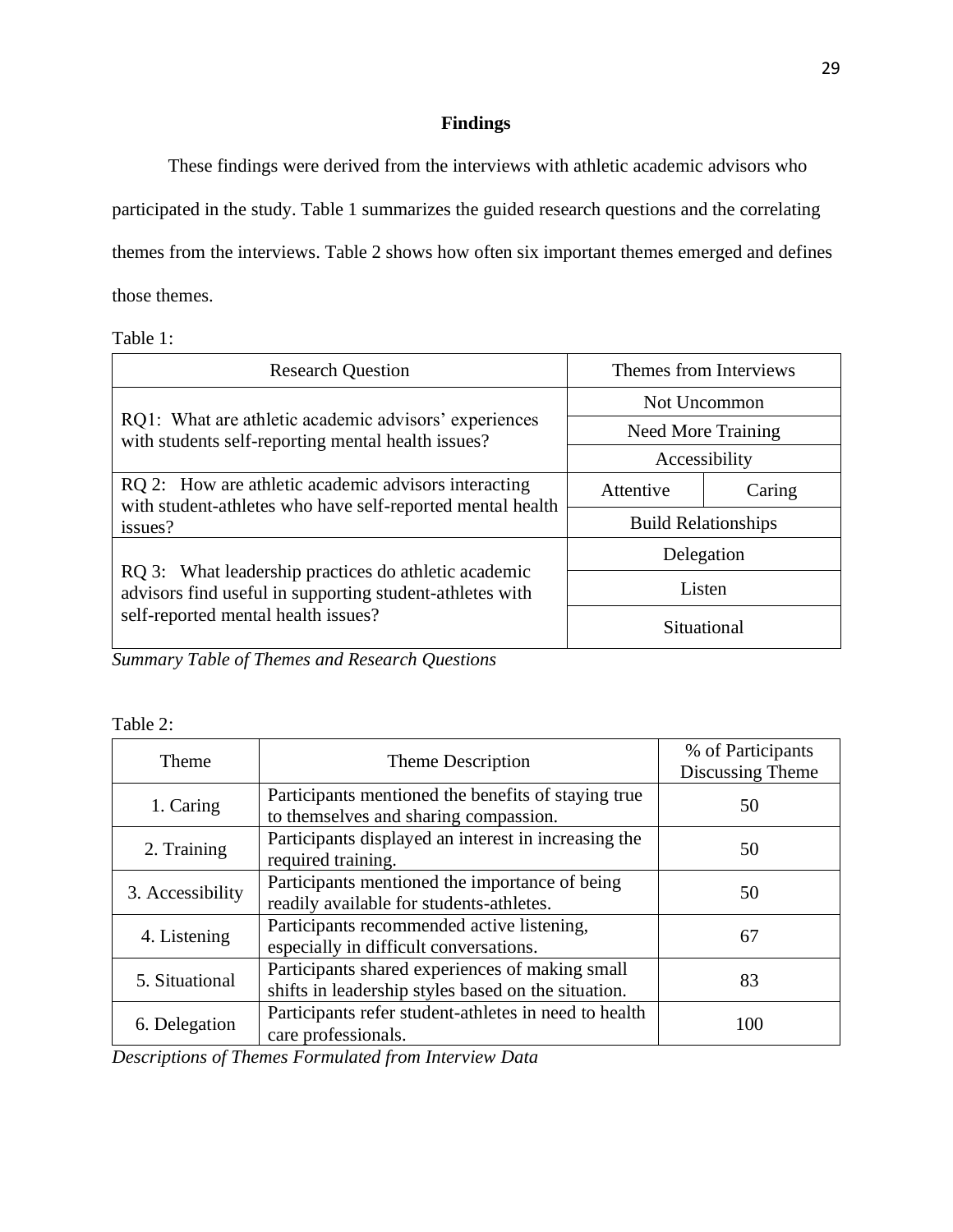#### **Breakdown of Emergent Themes**

The emergent themes from the study were gathered by using the Constant Comparative Method. Notes from the interviews and the interview transcriptions were analyzed to gather the emergent themes. The researcher used the Constant Comparative Method to harvest themes that became most apparent throughout multiple interviews.

## **Theme 1: Caring**

Caring was directly mentioned by a majority of the participants. Student-athletes are often moving into a new area with fewer people around them every day whom they can trust. With this in mind, several participants explained various situations where it was important for them to behave naturally and show student-athletes how much they care about the success and/or well-being of their student-athletes.

Interview Question: Regarding your leadership style, traits, and strategies, are there any changes that you have made based on past experiences?

Participant A: "I also know that just serving them academically is not a part of my job. It encompasses more. Like serving them when they need somebody to talk to. When they call me at nine o'clock at night saying, 'did you listen to this song?' or something like that. I think it's more serving in that way as well."

Interviewer: What benefits, if any, do you see from a leadership style, trait, or strategy when leading student-athletes?

Participant B: "What I said about being authentic. Authentic leadership. [A colleague] said, 'They don't care how much you know, until they know how much you care.' I think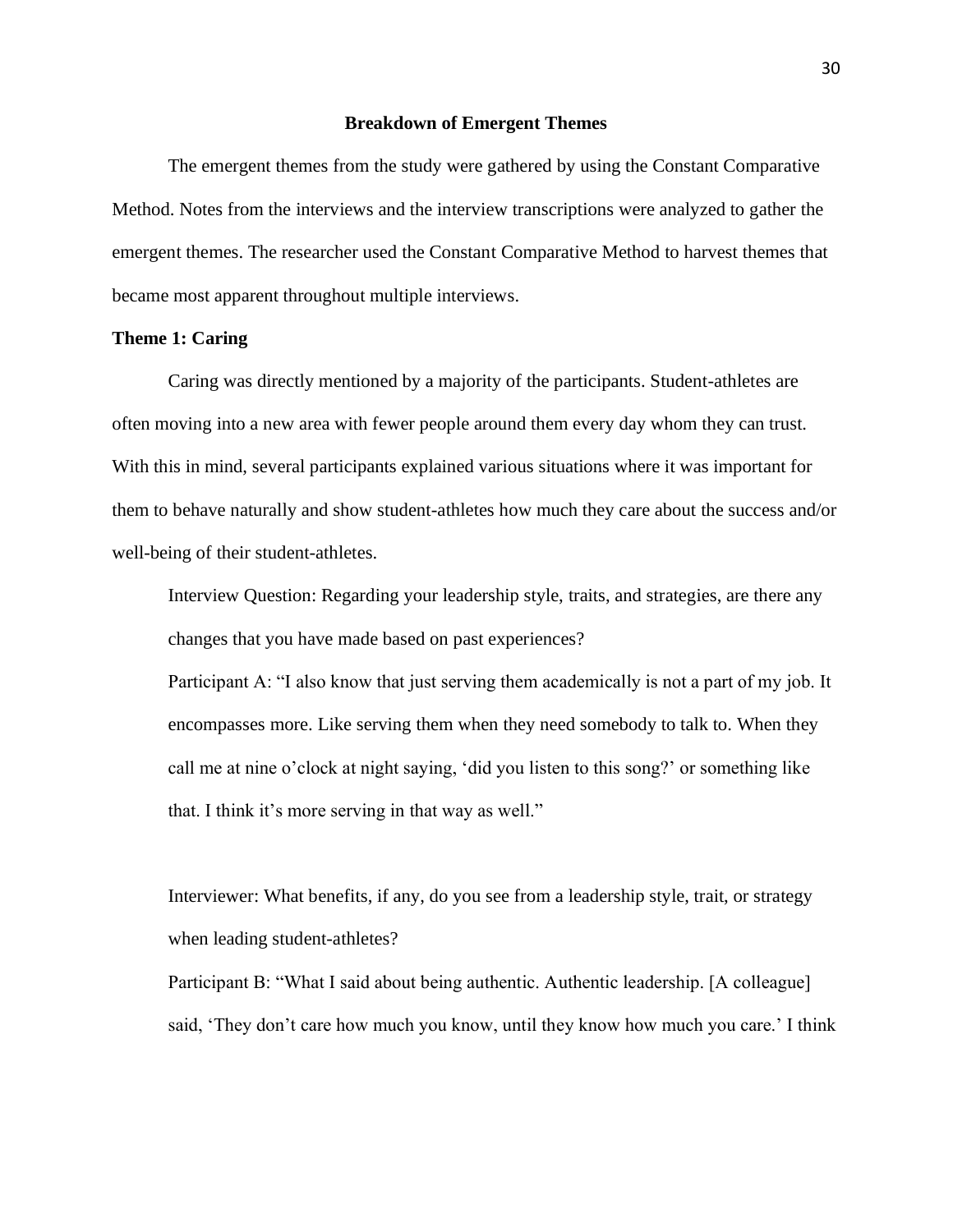that's huge. It's a big benefit being your true self and being genuine with them because I think they'll be more genuine with you, and they'll probably respect you more."

Interview Question: Please provide any additional information regarding your thoughts on athletic academic advising with regards to working with student-athletes with selfreported mental health issues.

Participant C: "The more that students can feel that you care about them as a person and that you're not just saying the right things, but you're actually engaged in this conversation. … You're following up with them and they can tell that you really care about them."

#### **Theme 2: Training**

The second interview question asked if the participant had a formal education in mental health support services. While many of the participants have attended lectures, workshops, and/or professional development seminars, participants still felt that they have not received enough training on the subject.

Interview Question: Please provide any additional information regarding your thoughts on athletic academic advising with regards to working with student-athletes with selfreported mental health issues

Participant B: "I wish we had more training. I would say I think everyone should at least do some kind of mandatory, even if it is a certificate, one-day program. 'What do you do when students come to you?' 'How do you handle students who seem stressed?' 'You see signs of this – what do you do? Steps you take.' those kinds of things. We really are the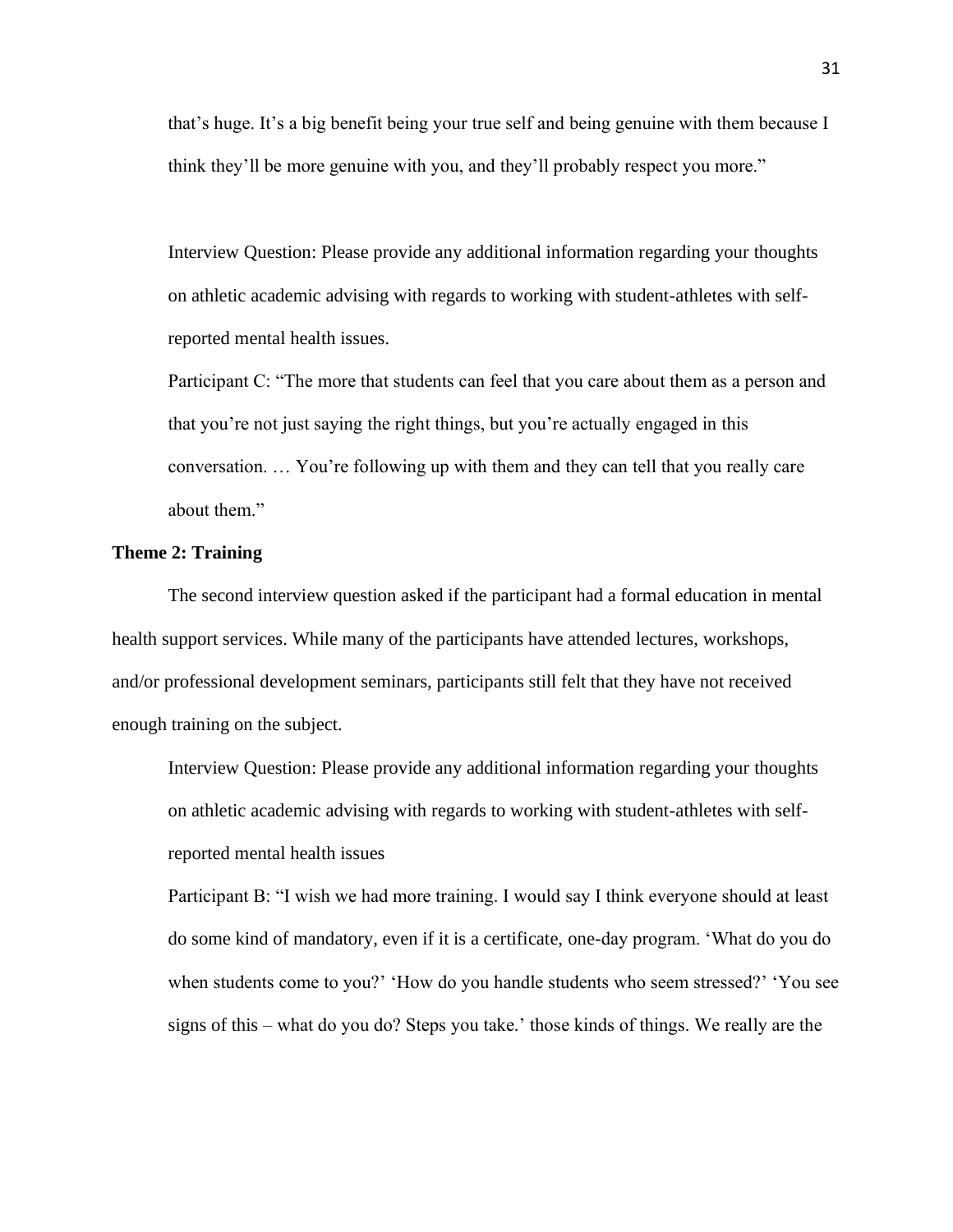front line of that because of the relationships we build with these students. Sometimes I feel like I wish I knew more, or wish I knew the right thing to say or do."

Interview Question: Please provide any additional information regarding your thoughts on athletic academic advising with regards to working with student-athletes with selfreported mental health issues.

Participant E: "Some [student-athletes] had deaths in the family this semester, and one of them I did not see for a while. How do you approach that? So, we should get more training, like specific training, because they come to us for everything because they are close to use. That's the nature of our role, but you can make a lot of positive influence or difference, but you can also do it the other way, too. So, I think we should get more training."

Interview Question: Please provide any additional information regarding your thoughts on athletic academic advising with regards to working with student-athletes with selfreported mental health issues.

Participant F: "Truly, I believe that athletic academic advisors should have some sort of training or experience with mental health first aid and just continuing the topic of mental health because in a way we do serve as a counselor as we are meeting with them multiple times in a given week or in a given month."

#### **Theme 3: Accessibility**

Participants mentioned their accessibility or the need to be accessible in the field of athletic academic advising. This theme was gathered through the participants' experiences and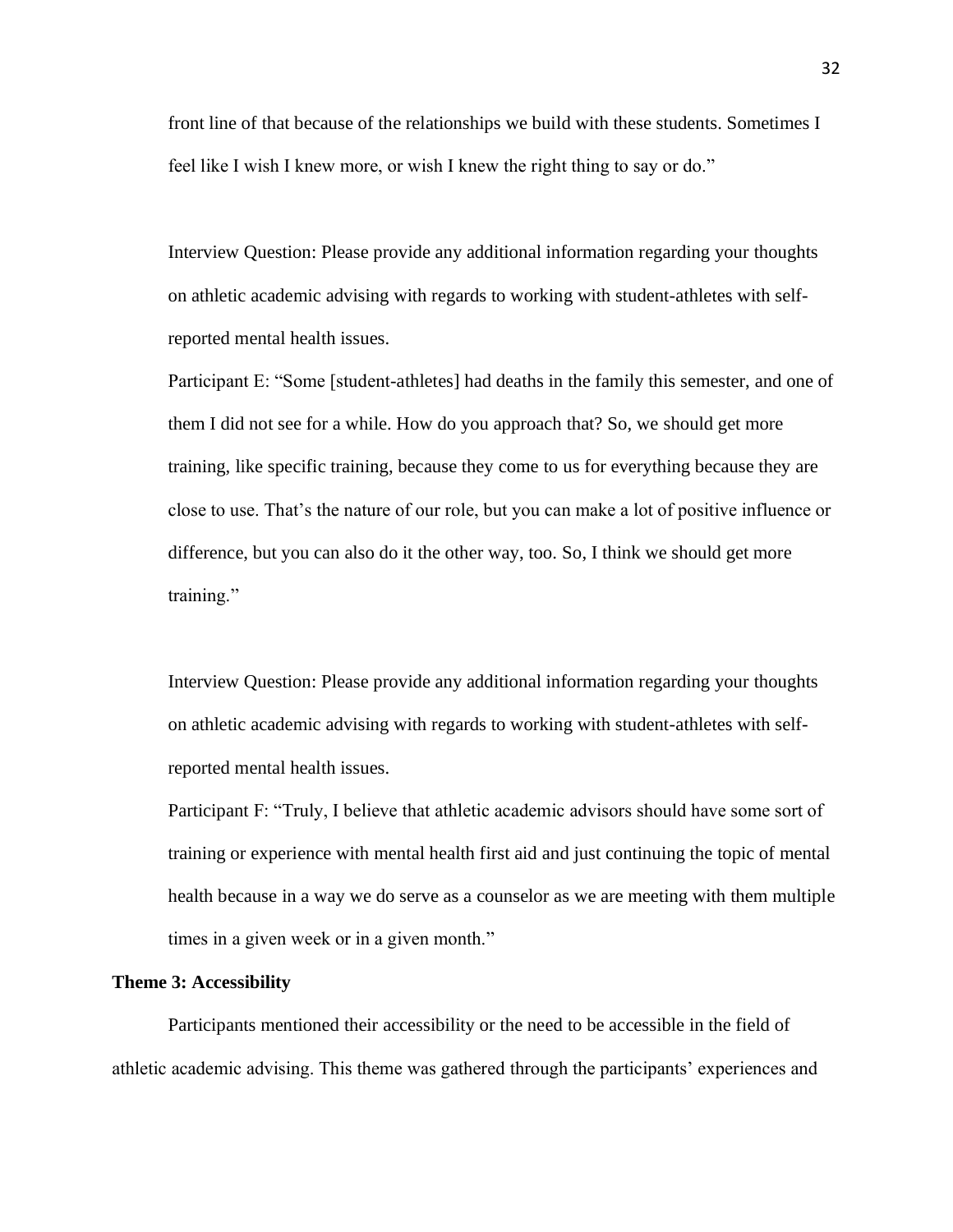how each participant utilizes a variation of an open-door policy to allow student-athletes the freedom to discuss any topic they choose.

Interview Question: Why do you feel student-athletes reach out to you with personal issues as opposed to other options on campus?

Participant A: "I establish a close relationship with them to where I'm distinguishing a difference of being a professional. They know that I'm not their friend, but they also have established a relationship with me to where they can come and talk to me about things that may be a little more embarrassing to talk about with coaches. … I'm in academics, so they can come and talk to me knowing that none of the information will be sent out unless it is something that is hindering their health. I think that it helps them, and I think that's why they come to me a lot with it."

Interview Question: Why do you feel student-athletes reach out to you with personal issues as opposed to other options on campus?

Participant B: "I know that I have less students than some other people, and some other people are just not as accessible. Not of their own, but because they are being pulled in so many directions by their other students. So, I think my office is usually empty. Sometimes I'll have students in there but if they want, they come and sit down. I know them, and if they are comfortable with me then they do."

Interview Question: What leadership styles, traits, and strategies do you use when assisting student-athletes with academic questions? Which do you avoid?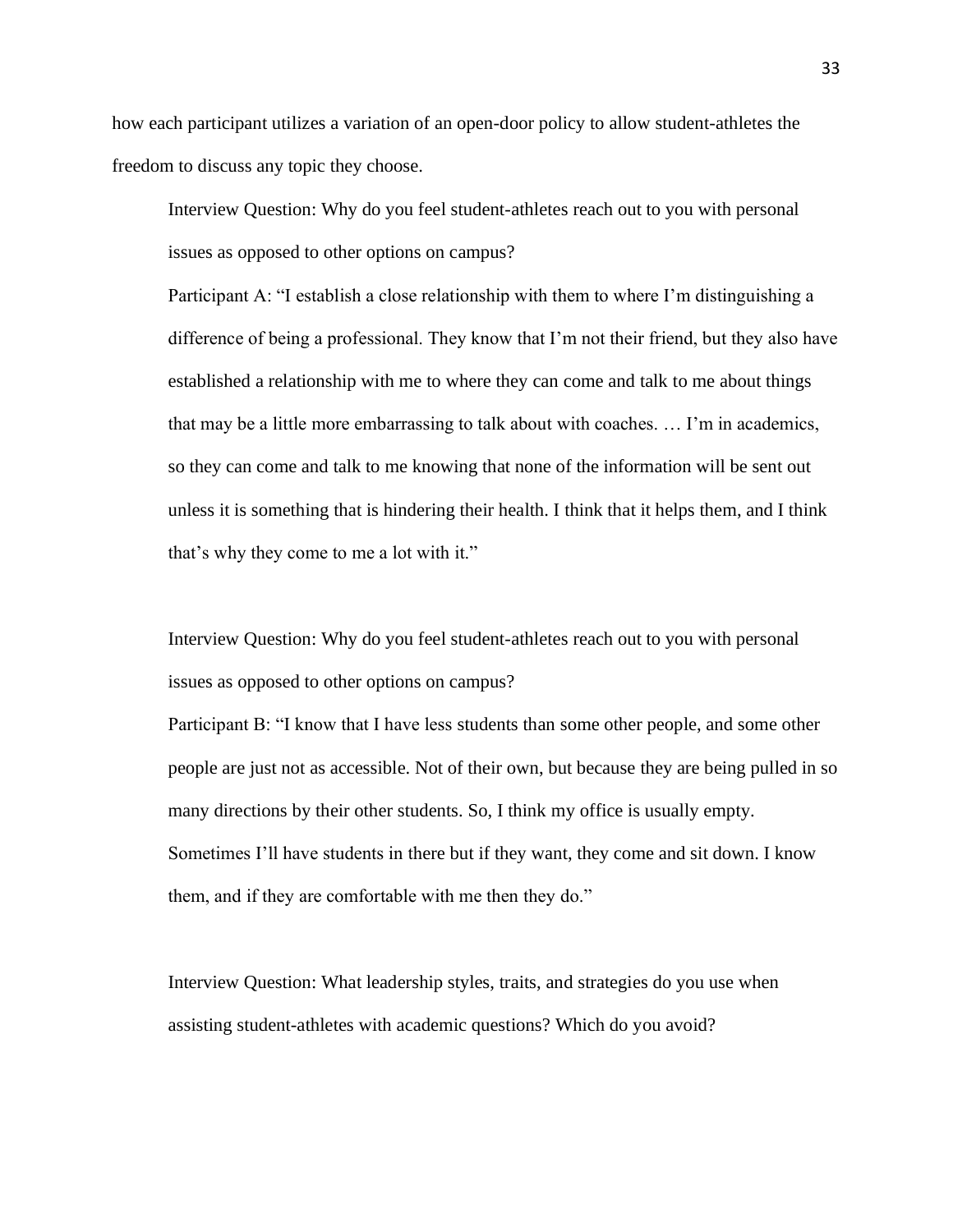Participant C: "Yes. I think the most important things are just being accessible, listening being open to different topics and just making it abundantly clear to the student that I'm here to help [the student-athlete]."

## **Theme 4: Listening**

Listening was one of the most notable themes from the participants with the most experience in athletic academic advising. Several participants explained that it is important to actively listen and react to conversations with student-athletes, especially when in situations where the student-athlete may be signaling at mental health issues.

Interview Question: Why do you feel that student-athletes reach out to you with personal Issues as opposed to other options on campus?

Participant B: "I've been here a decent amount of time now and built [relationships with student-athletes], and they feel comfortable. …Gen Z, they want to be heard, but they have to trust you, and they have to know that you're actually going to listen and that you have their best interest at heart."

Interview Question: What leadership styles, traits, and strategies do you use when assisting student-athletes seeking support from mental health issues? And which ones do you try to avoid in those situations?

Participant C: "Yea, I think even more so in cases involving mental health issues, the listening piece is the biggest. I'll tell them that I don't have a counseling background. I don't know that I'm going to be able to say anything incredibly wise and it's just going to really help you, but the one thing I will do, is I will listen and talk through things with you."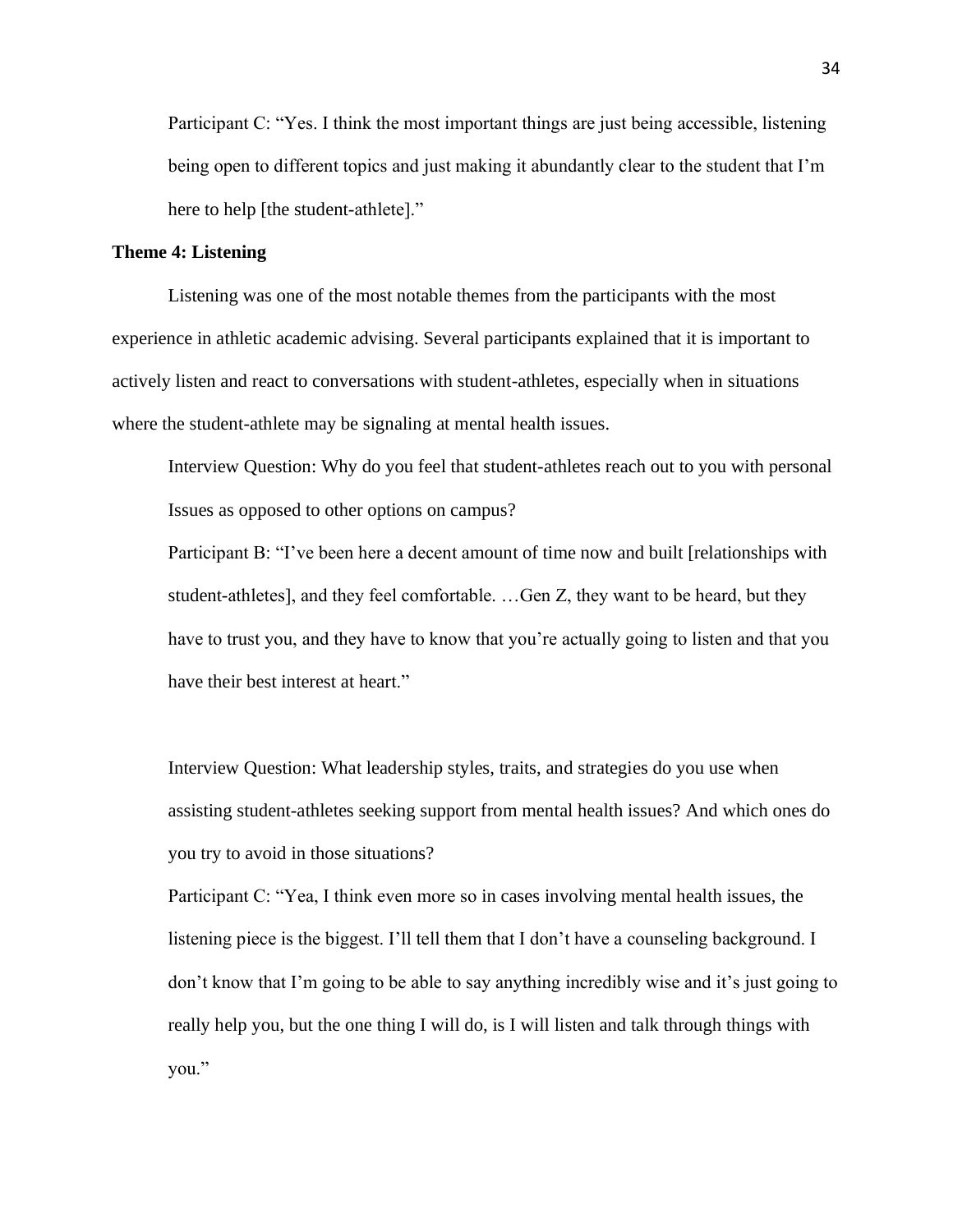Interview Question: What leadership styles, traits, and strategies do you use when assisting student-athletes seeking support from mental health issues? And which ones do you try to avoid in those situations?

Participant D: "There is never a one size fits all. Some kids just need to sit here and bitch and whine and have somebody listen to them. Some students it goes a lot deeper than that, and they need to have some professional intervention. So, I hope with my experience that I'm able to recognize those different situations. And so, listening to students and finding out where they are coming from is the key."

Interview Question: What leadership styles, traits, and strategies do you use when assisting student-athletes seeking support from mental health issues? And which ones do you try to avoid in those situations?

Participant F: "Again, I think that's more of a situational leadership approach or listening approach in terms of that if a student comes to me with a mental health issue, I typically just say, 'Can you talk to me about what you're going through? What's going on? How is that making you feel?' Because what I learned from my first aid class is that sometimes they just need somebody that will want to listen to them, and care for them and puts them at the center of attention. So, I tried to make them know that they are cared for by just really listening to whatever they want to tell me."

#### **Theme 5: Situational**

The situational leadership strategy was emphasized by multiple participants. Participants shared experiences of helping student-athletes with academic issues, personal issues, and mental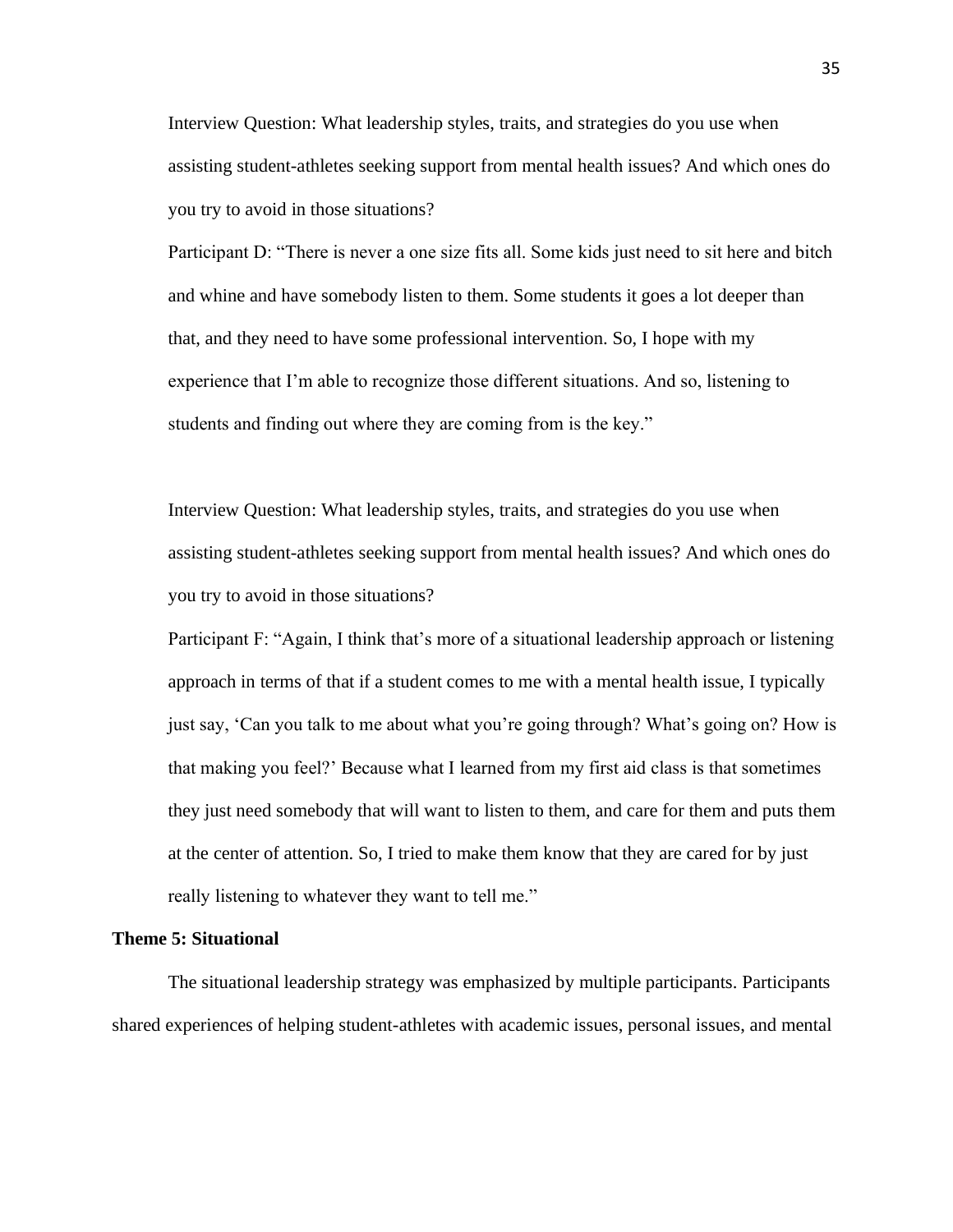health issues. In all of these experiences, participants did not share interest in drastically shifting their leadership style but making minor adjustments based on the situation at hand.

Interview Question: Please provide any additional information regarding your thoughts on athletic academic advising with regards to working with student-athletes with selfreported mental health issues.

Participant A: "I urge any academic advisor to make sure that you're catering to the student-athlete. You can have a certain leadership style, as I do, but I tweak it to each student-athlete, so I can be what they need from me."

Interview Question: Regarding your leadership style, traits, and strategies, are there any changes that you have made based on past experiences?

Participant B: "I think being an athletic academic advisor has opened my eyes to 'it's very situational. It depends on the student,' leadership. Your leadership style may need to even adjust based on the student you are dealing with."

Interview Question: What leadership styles, traits, and strategies do you use when assisting student-athletes seeking support for mental health issues? Which do you avoid? Participant D: "The way every individual reacts to something is different. And so, I think having an appreciation that all of our students are individuals, they all have individual responses, they all have individual coping mechanisms, and it's never black and white."

Interview Question: What leadership styles, traits, and strategies do you use when assisting student-athletes with academic questions? Which do you avoid?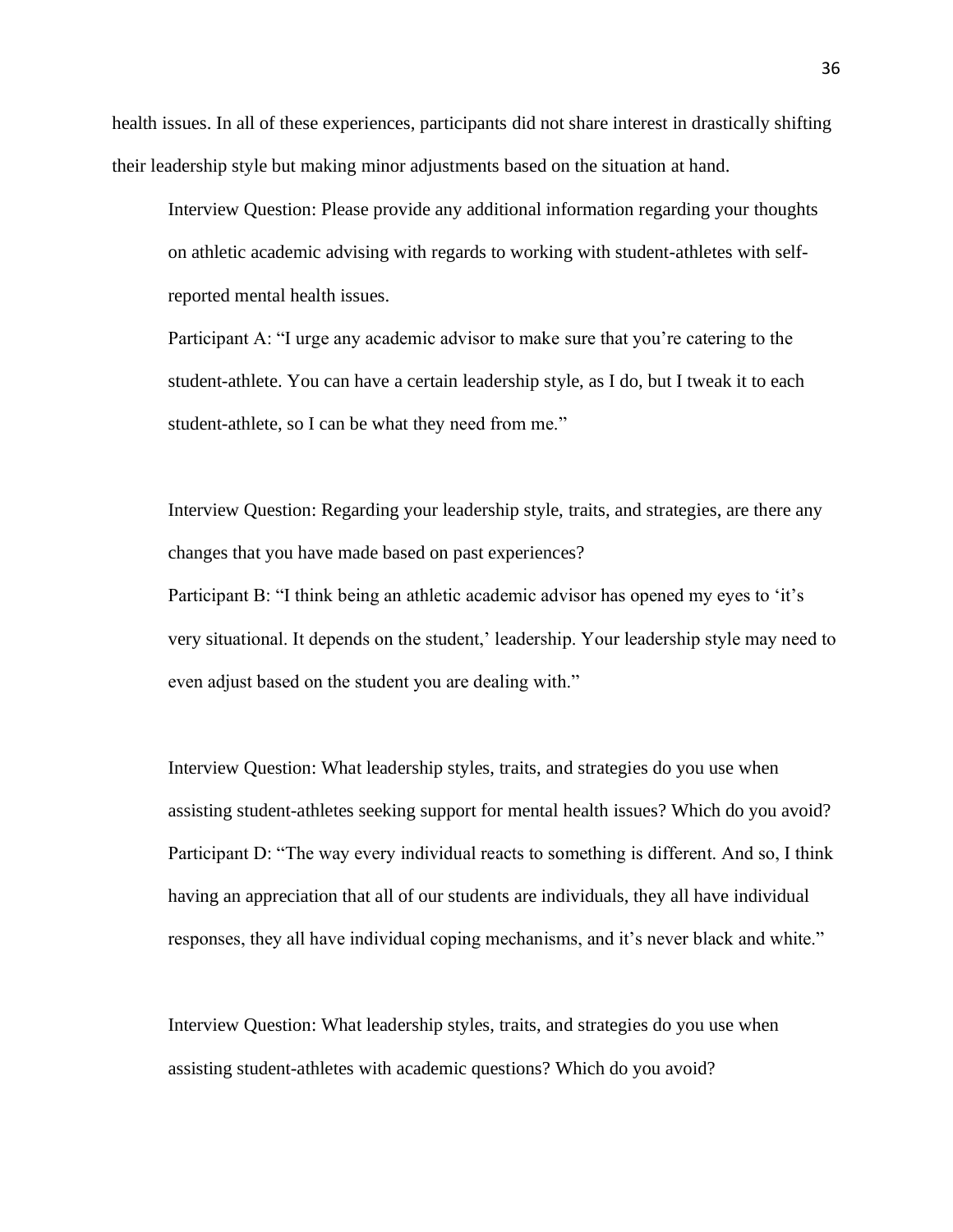Participant E: "Every student is different, so I guess meeting students where they are. You cannot use the same approach for everybody. You get to know them as an individual and do whatever they need because you will break them if you use the wrong style… It's the same approach [for student-athletes with mental health issues], depending on who they are, and a lot of them will not disclose that they were diagnosed with something."

Interview Question: What leadership styles, traits, and strategies do you use when assisting student-athletes seeking support for mental health issues? Which do you avoid? Participant F: "I really think that the situational leadership style, for me, is one of the styles that I tend to lean on the most because it allows for you to adapt to certain situations. Versus if you're always the autonomous leader where it's this way or its not this way. It's a clear cut yes or no. I think that's hard in these situations because if you don't fully understand what the student's going through, I don't know if you'd be able to provide them with strategies that would help their situation out."

#### **Theme 6: Delegation**

Even though some of the participants had training with regards to supporting studentathletes with mental health, all of the participants stressed the importance of delegation. All of the participants were well aware of mental health support services on campus, and some recited local and national options that are readily available. Delegation came up in all of the interviews around the recognition that athletic academic advisors are not professional mental health service providers.

Interview Question: How do you protect the privacy of student-athletes when they disclose information about their mental health issues?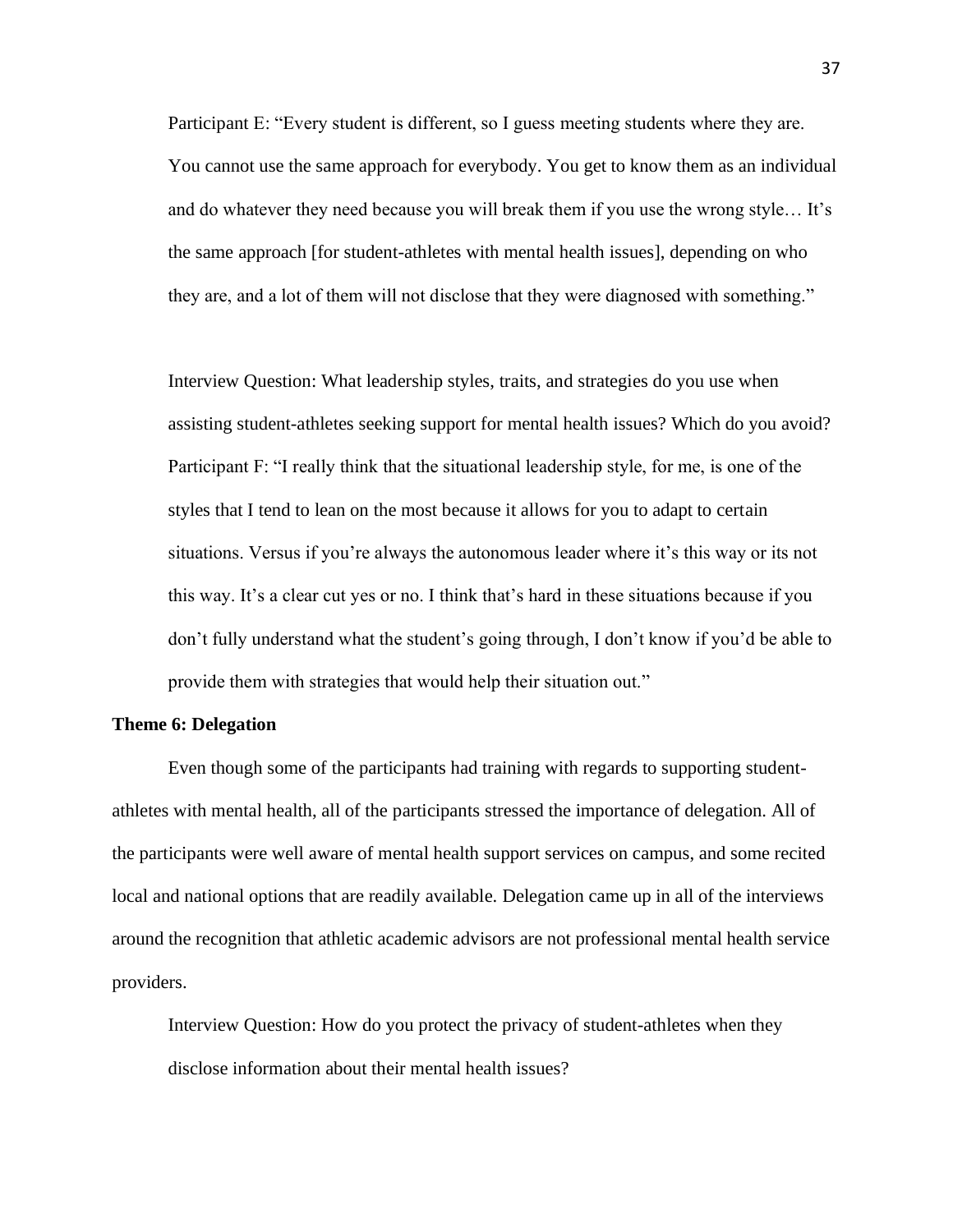Participant A: "That security knowing that I'm not going to tell their information, keeping it very professional while also being empathetic to their issues in life. Well that's really it. Showing them that I'm not going to tell anybody and showing them that I'm empathetic of how they feel. And referring them to the counselor."

Interview Question: What leadership styles, traits, and strategies do you use when assisting student-athletes seeking support for mental health issues? Which do you avoid? Participant B: "I'm not an expert, so I'm never going to tell them what they have to do or diagnose them. I think that one of the biggest things is referring them to the experts which is the mental health counselors."

Interview Question: What leadership styles, traits, and strategies do you use when assisting student-athletes seeking support for mental health issues? Which do you avoid? Participant C: "A thing to avoid is trying to jump in when you can. You're not going to be able to solve every problem that's put in front of you like that. I guess the other thing that I always try to keep in mind too is just making the case as much as I can, and obviously every situation is different, but making the case as much as I can to do referrals to counseling services and offer to help them get setup with somebody over there."

Interview Question: Regarding your leadership style, traits, and strategies, are there any changes that you have made based on past experiences?

Participant D: "Yes, I had a student who, I was actually on the phone with, and they were, they weren't, uhm. They weren't saying they were going to commit suicide. They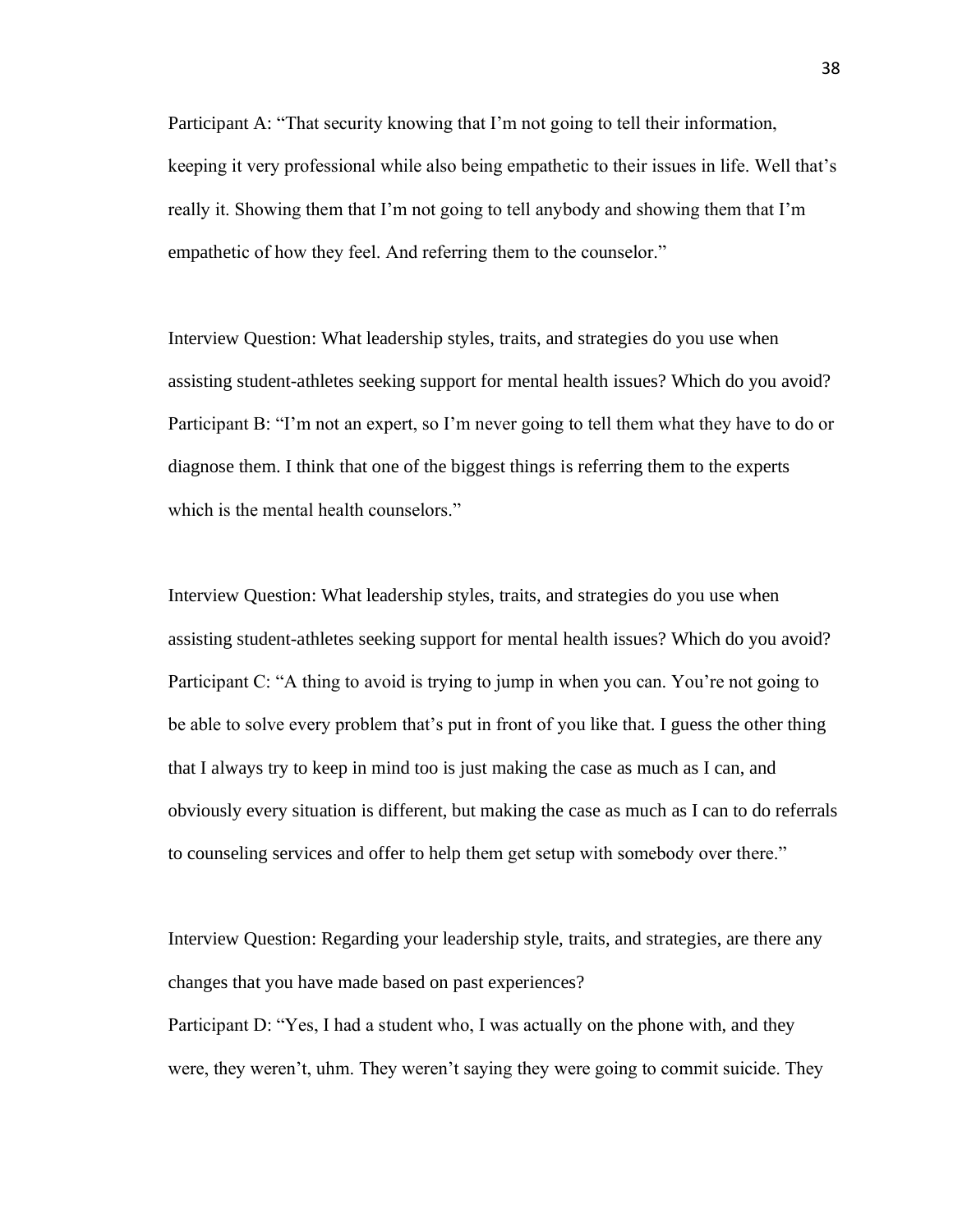were on the phone with me, and they were harming themselves. And so, I told, I was like, "Look. I have to call the University Police Department. I can't let you continue with this."

Interview Question: Why do you feel student-athletes reach out to you with personal issues as opposed to other options on campus?

Participant E: "They feel comfortable around [me]. I teach [a class], and every year I would talk about how it's important that they go to the counseling center. We would always have a speaker or somebody about mental health."

Interview Question: Regarding your leadership style, traits, and strategies, are there any changes that you have made based on past experiences?

Participant F: "I think that's the biggest thing that I've learned. You do not have to be the answer or provide the answer I also let them know that I don't have a degree in this area. So, providing them with some suggestions but also letting them know that I don't know everything that I need to know about depression, or I don't know everything I need to know about feeling anxiety but here are some resources that I've looked at. 'Have you thought of reaching out to so-and-so,' or 'Have you thought about this as a potential option?'"

#### **Summary**

Individual interviews were conducted and analyzed for the researcher to gather emerging themes with regards to the leadership styles, traits, and characteristics of athletic academic advisors when serving student-athletes with mental health issues. The six participants were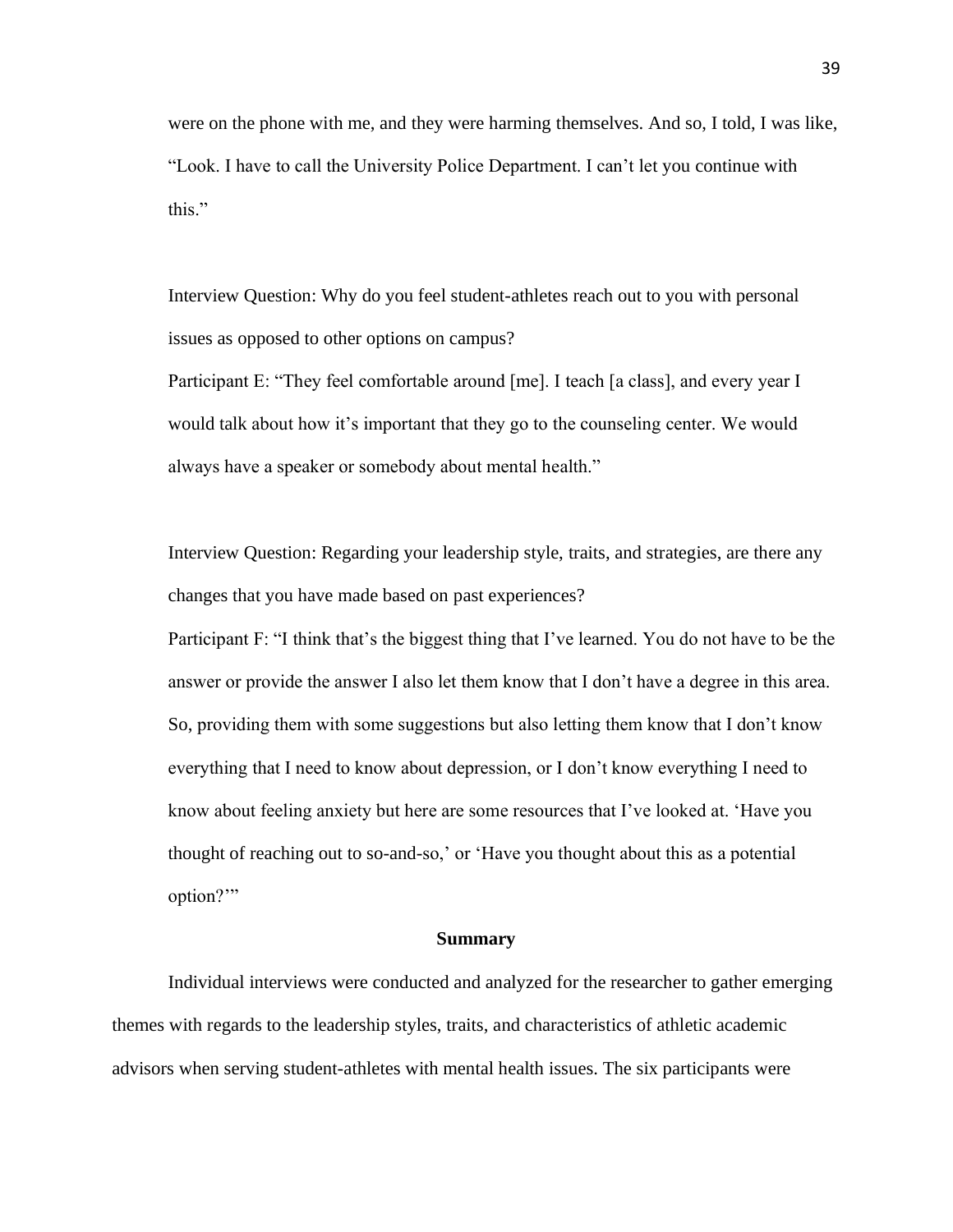currently employed by four-year institutions which compete in NCAA Division I or Division II athletics. The participants served student-athletes across 17 NCAA recognized sports. The analysis of the individual interviews resulted in six emerging themes: listening, caring, training, delegation, accessibility, and delegation. Themes were gathered using the Constant Comparative Method to address the most common things across all interviews. Table 1 and Table 2 depict the occurrence of themes in the interviews and their relation to the guided research questions. The Breakdown of Emergent Themes dives deeper into the meaning of the themes and direct quotes from the anonymous interviews.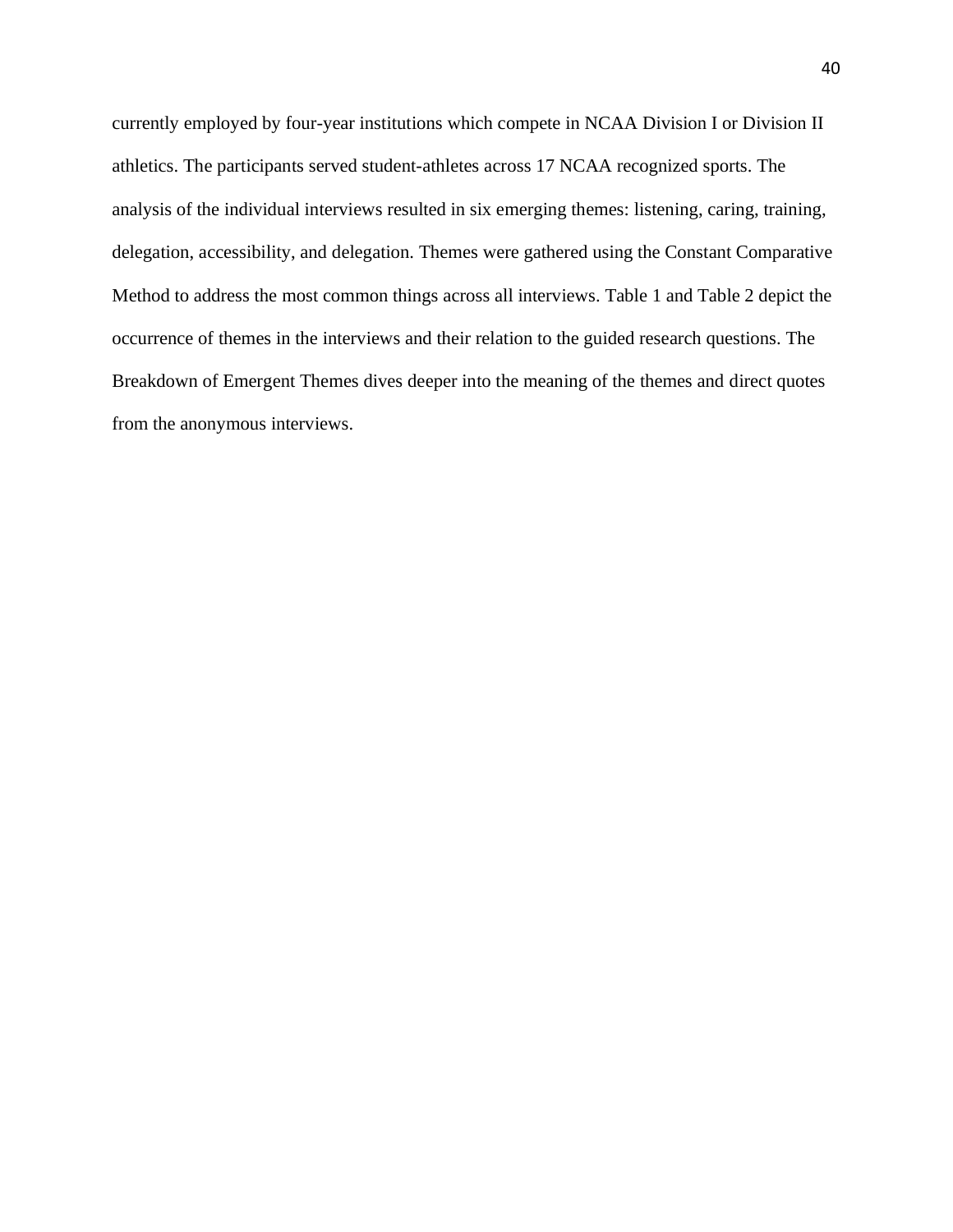#### **Chapter V**

## **Introduction**

This qualitative study explored the leadership styles, traits, and strategies of athletic academic advisors serving student-athletes with self-reported mental health issues. Athletic academic advisors serve student-athletes on a regular basis and tend to form strong personal relationships with those student-athletes. Experiences shared throughout this study were analyzed to understand how athletic academic advisors change – or do not change – their leadership styles, traits, and strategies when serving student-athletes with mental health issues.

A qualitative research design allowed for the researcher to explore the leadership experiences of athletic academic advisors. These experiences were shared without disclosing personal information of the participants or the student-athletes depicted in the experiences. This study was driven by three research questions:

RQ1: What are athletic academic advisors' experiences with student-athletes selfreporting mental health issues?

RQ2: How are athletic academic advisors interacting with student-athletes who have self-reported mental health issues?

RQ3: What leadership practices do athletic academic advisors find useful in supporting student-athletes with self-reported mental health issues?

Data collection included one-on-one interviews conducted over the phone or in person. The interviews were transcribed and then analyzed using the Constant Comparative Method. Six themes emerged from the analysis: caring, training, accessibility, listening, situational, and delegation.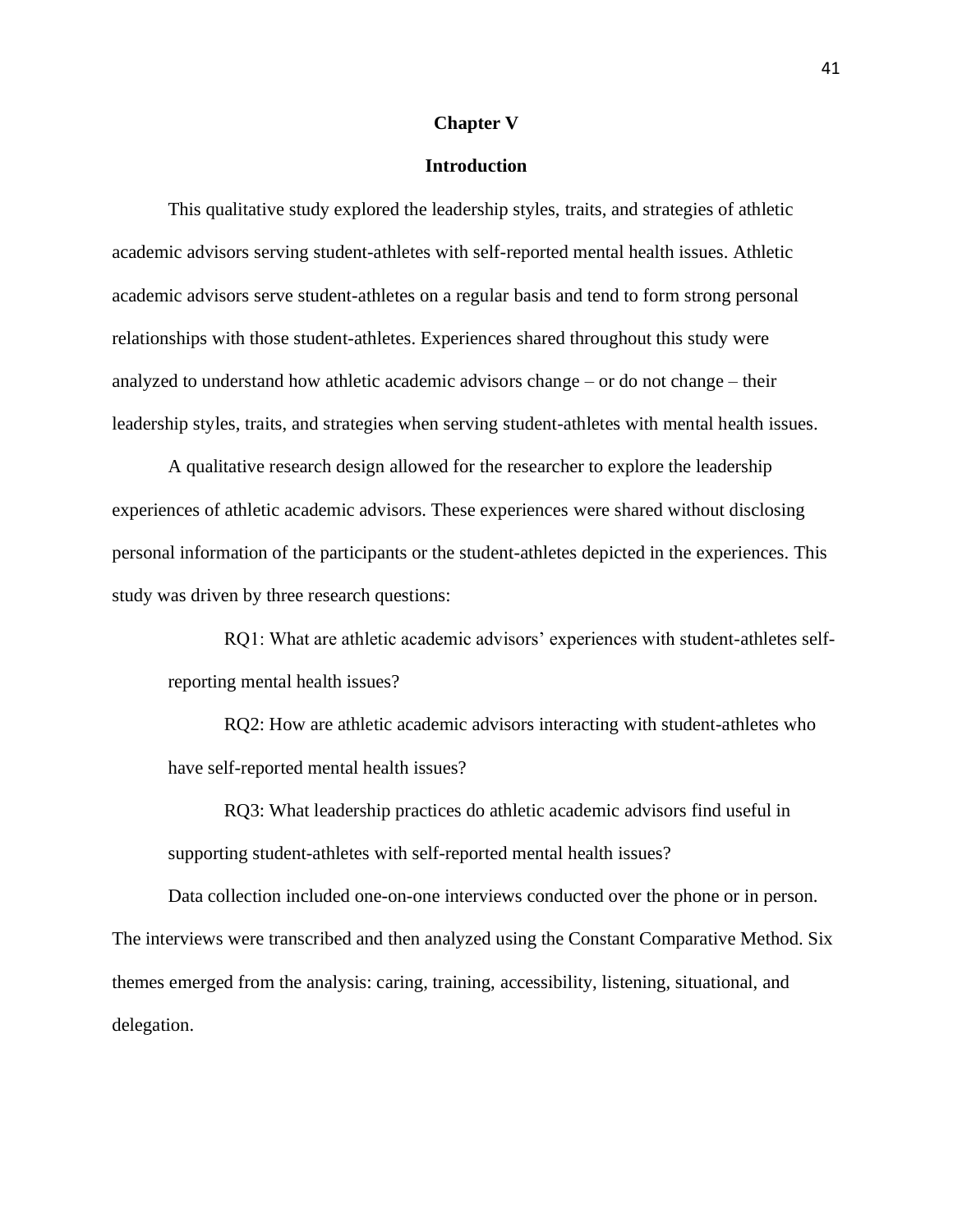## **Conclusions**

The researcher drew the following conclusions based on the results from the participant interviews:

- 1. Student-athletes frequent the help of athletic academic advisors due to strong, naturally occurring, personal relationships built over time.
- 2. Athletic academic advisors recognize the stigma with mental health issues among student-athletes but combat it in various ways.
- 3. Athletic academic advisors show fluidity in their leadership styles, traits, and strategies.
- 4. Athletic academic advisors do not actively change their leadership styles, traits, and strategies due to mental health issues.
- 5. Athletic academic advisors utilize the proper services when assisting student-athletes with mental health issues.

## **Discussion**

Student-athletes frequent the help of the athletic academic advisors due to strong, naturally occurring, personal relationships built over time. The first conclusion was drawn from this study because the findings of the interviews were similar to the findings in the literature. Each participant was asked why they felt student-athletes came to them in a time of personal need. Participants gave a combination of clues or directly mentioned the personal relationships they have built with student-athletes due to the amount of time spent in one-on-one conversations. Based on the findings of this study, the nature of the athletic academic advising occupation is personal and results in personal conversations. On the other hand, some of the more experienced participants mentioned that athletic academic advisors were an escape from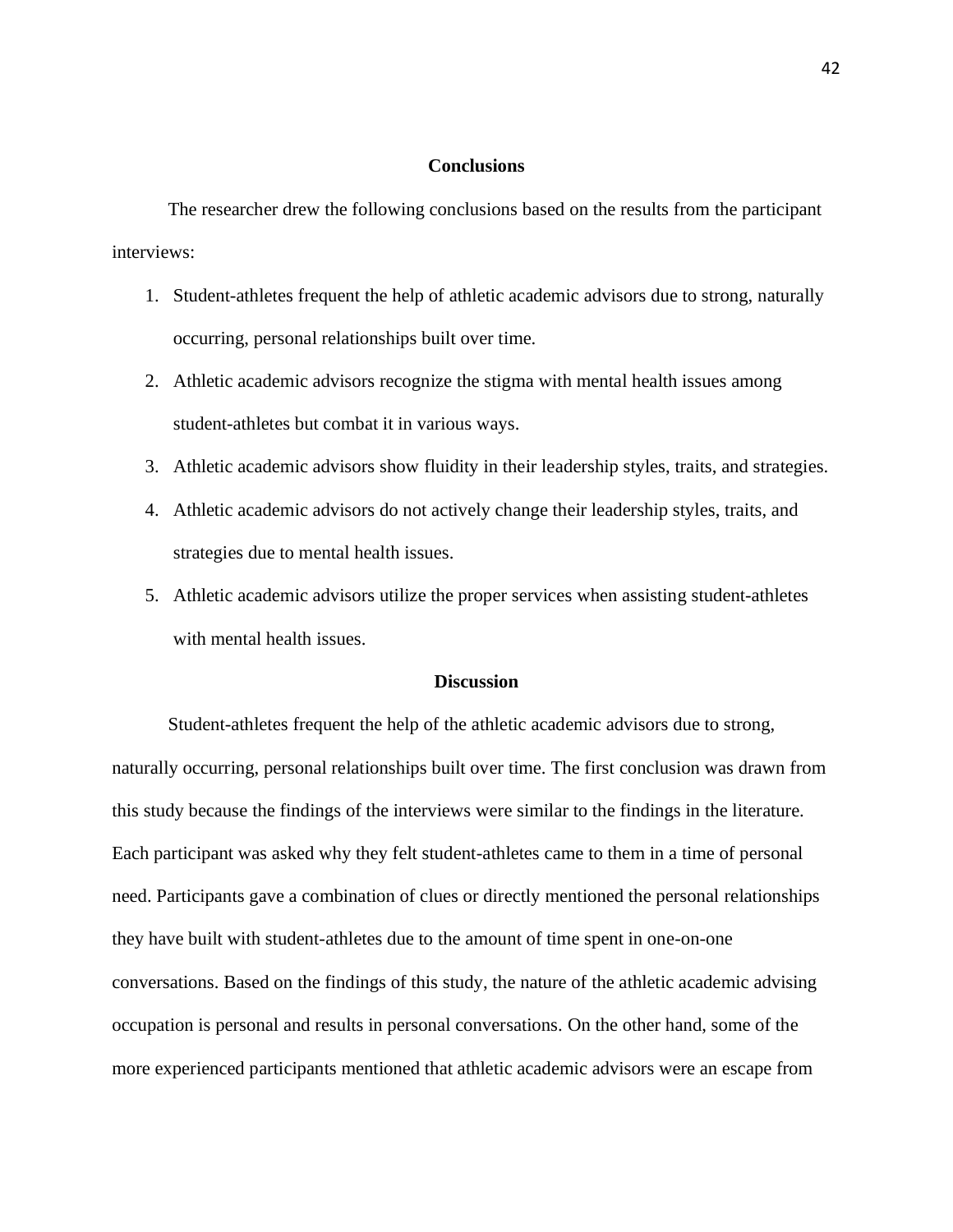athletic world. These experiences showed that some student-athletes rely on the need to be away from sports regarding certain topics. This conclusion fell in line with the hypothesis of the researcher based on literature which formed the study.

Athletic academic advisors recognize the stigma with mental health issues but combat it various ways. Half of the participants directly mentioned the importance of accessibility for an athletic academic advisor, but they stressed a common understanding of when to share information. The privacy of personal information is vitally important to student-athletes. The participants in the study all shared experiences of only sharing that information with others if someone involved is in danger. Along with keeping personal information private, the most experienced athletic academic advisors mentioned the use of listening as a tool. Student-athletes may need a person to vent to or a person to help them talk through a situation. Participants shared experiences of actively listening when student-athletes are conversing with them. Finally, the stigma of mental health issues in student-athletes is a growing topic in college athletics and the NCAA. The researcher did not anticipate the recognition of this stigma among athletic academic advisors currently working in the field. Each participant mentioned the difficulties of talking about mental health issues and the importance of being available for those who need it, rather than prying it out of each individual.

Athletic academic advisors showed fluidity in their leadership styles, traits, and strategies. The situational leadership style was directly mentioned by three of the participants. The other three participants shared the ideology that athletic academic advising is not a one-sizefits-all type of occupation. Each student-athlete responds best to one or more leadership styles, traits, or strategies, so athletic academic advisors show fluidity in order to best suit the individual they are helping. Findings in the interview analyses aligned directly with Leader-Member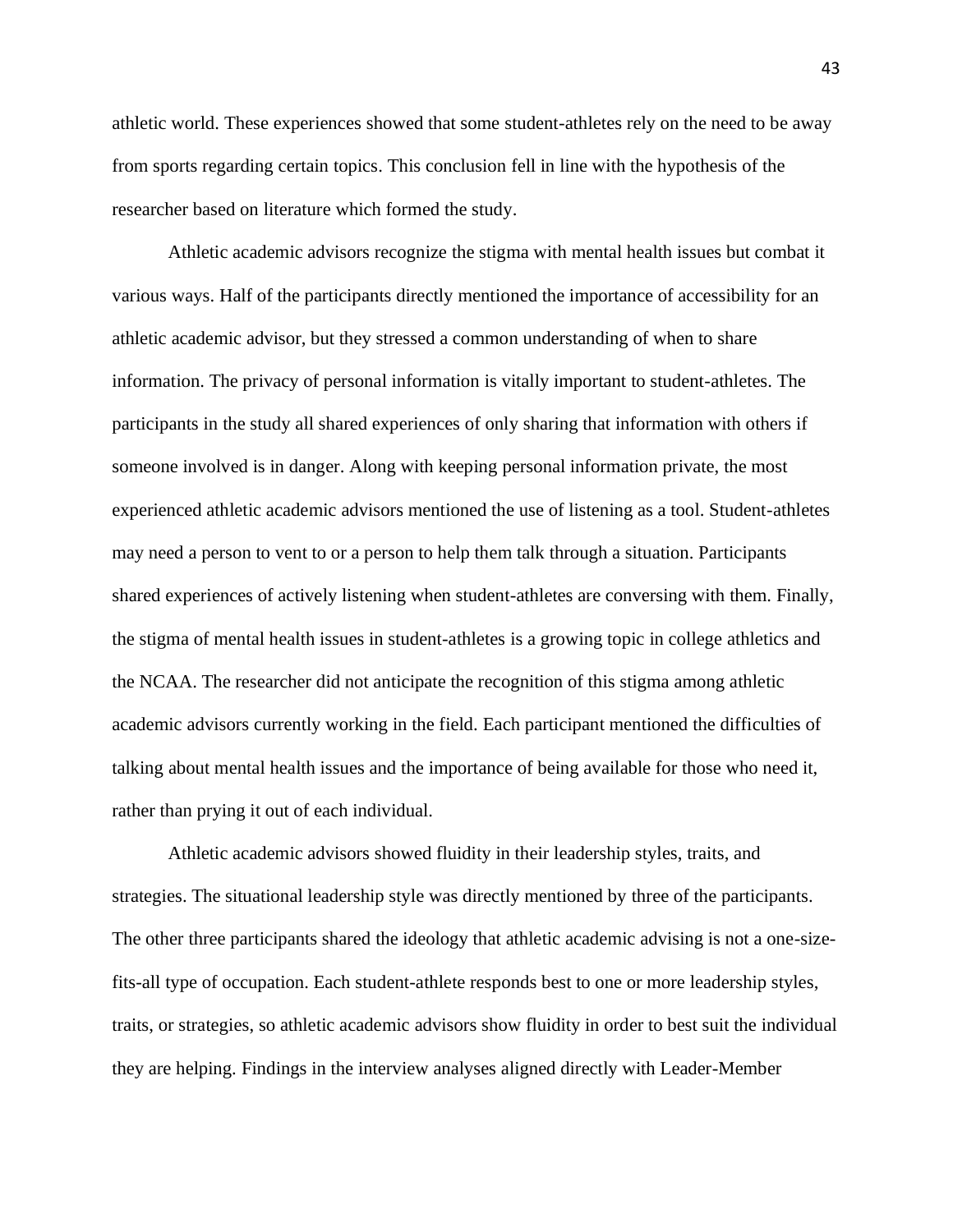Exchange Theory, which formed part of the theoretical framework of the study. The researcher hypothesized that this theory would show in the study.

Although they show fluidity, athletic academic advisors do not actively change their leadership styles, traits, and strategies due to mental health issues. All participants showed consistency when describing their leadership styles, traits, and strategies when dealing with academic, personal, and mental health issues. The situational leadership style mentioned above depicts how athletic academic advisors in the study adjust based on individual's needs in that situation. However, participants shared experiences and ideologies of authenticity when dealing with student-athletes who have mental health issues. Each student-athlete responds best to one or more leadership style, trait, or strategy, but athletic academic advisors saw the most benefits in caring, listening, and being themselves in the time of need of a student-athlete. This conclusion conflicts with the researcher's hypothesis. The researcher hypothesized that athletic academic advisors would use different leadership styles, traits, or strategies when mental health issues were present in student-athletes. The study showed that participants lead a person not a mental state.

Finally, athletic academic advisors utilize the proper services when assisting studentathletes with mental health issues. The awareness of mental health issues is growing for athletes and non-athletes alike. Athletic departments, universities, and communities have formed mental health support services for those in need. Participants showed a vast knowledge of professional options for students and student-athletes to utilize on the local and national level. Along with knowledge of professional mental health support services, some of the participants shared that they have received a formal training on supporting mental health support services. The participants who did not have a formal training explained options for training available to them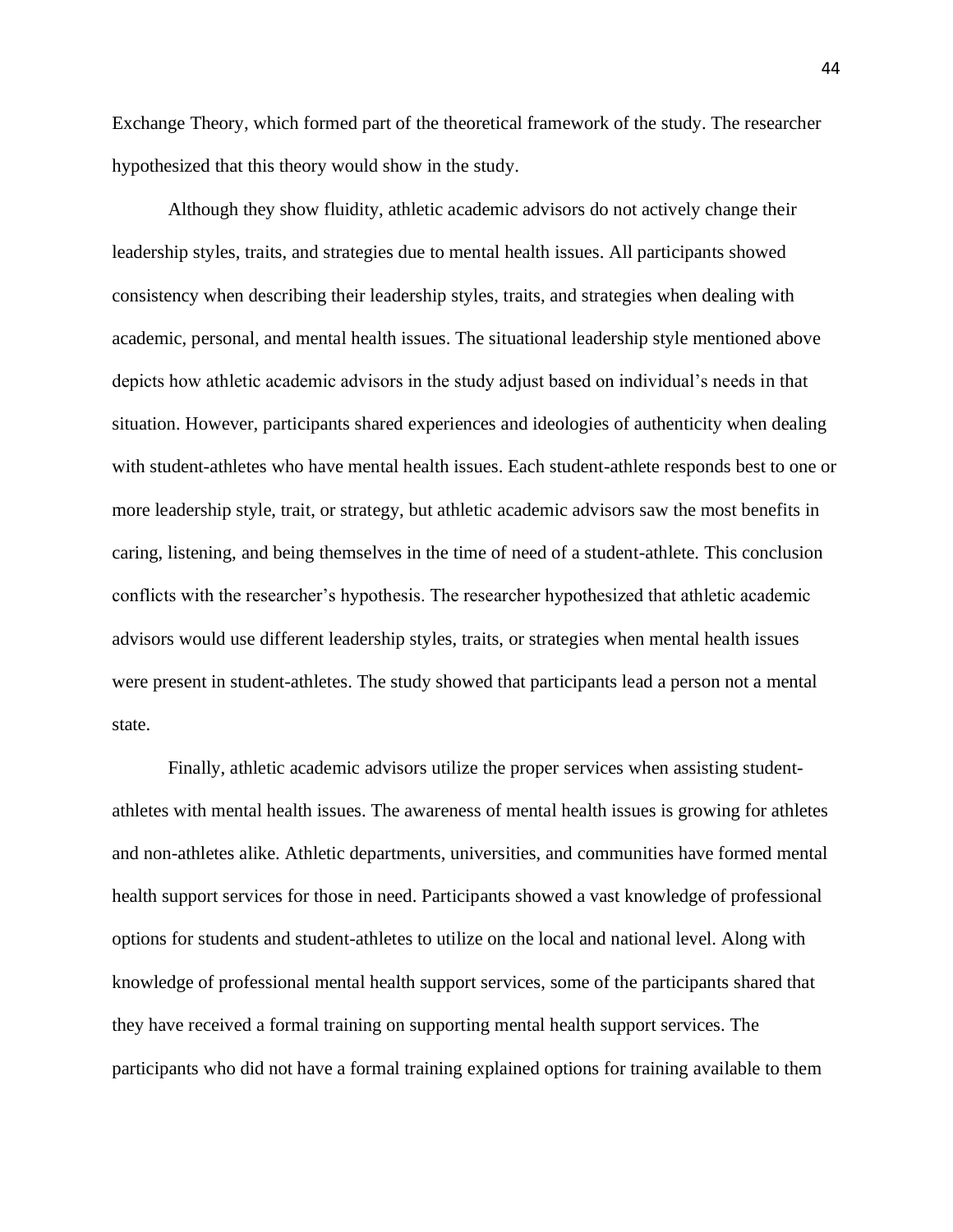along with encouragement for future athletic academic advisors to receive training. This conclusion was not anticipated by the researcher. A rise in mental health support training seminars was evident in the literature with the rise in awareness of mental health issues among student-athletes. The researcher failed to estimate the current training and interest in future training for athletic academic advisors.

## **Leadership Implications**

Many of the researcher's hypotheses were touched on during the participant interviews, but only the emergent themes gave enough information to draw conclusions. The conclusions led to three major leadership implications: situational, authentic, and delegation.

Situational leadership was indirectly described by each of the participants who did not directly state their use of situational leadership. Student-athletes are individuals with unique qualities and situations. As an athletic academic advisor, the researcher will implement situational leadership to further understand each student-athlete as an individual. Individualizing student-athletes will help the researcher appropriately lead student-athletes through personal issues, such as mental health.

Secondly, the participants demonstrated the value in being authentic with student-athletes in conversations about academics and mental health issues. As an athletic academic advisor, the researcher will implement authentic leadership to build personal relationships with studentathletes. These personal relationships will give student-athletes the ability to overcome the stigma with mental health issues.

Finally, delegation was prioritized by all of the participants. Each participant stressed that they wanted to help student-athletes, but they are not professionals in mental health support. All of the participants were aware of mental health support services on their campus. Some of the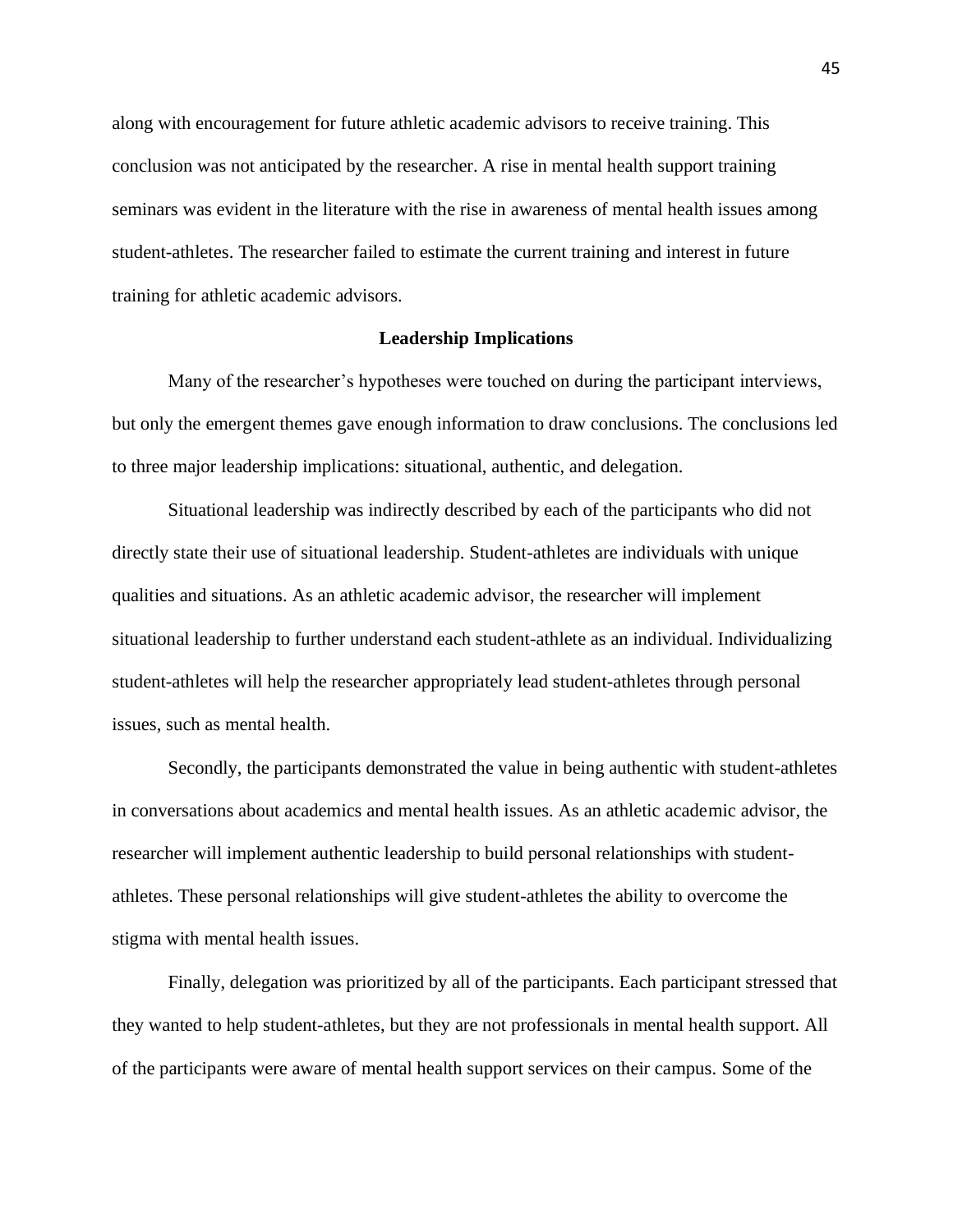participants had programs and/or contact information readily available for local and national mental health support services. As an athletic academic advisor, the researcher intends to implement delegation as a leadership style when serving student-athletes with mental health issues. The study showed that delegation can be a useful leadership style.

## **Recommendations for Future Research**

This study examined the experiences of athletic academic advisors serving studentathletes who participate in athletics at the NCAA Division I and Division II levels. Participants were asked to anonymously share experiences and thoughts on serving student-athletes with selfreported mental health issues.

Firstly, this study examined six participants advising student-athletes across 17 sports, but few of the participants overlapped in which sports they led. It is recommended that future research involve more participants and those participants serve the same or overlapping sports as other participants. Researching how athletic academic advisors serve student-athletes of the same sport may show more or less changes in leadership styles, traits, and strategies.

Secondly, this study examined athletic academic advisors who serve male and female student-athletes. It is recommended that future research examines the change of leadership styles, traits, and strategies of athletic academic advisors in comparison to the gender that the advisor is serving. Gender differences in the student-athletes and in the athletic academic advisor may show further change in leadership styles, traits, or strategies.

Lastly, this study asked athletic academic advisors for their experiences and their thoughts on the actions of student-athletes. It is recommended that future research directly involves student-athletes in the study. Student-athletes without mental health issues could provide a baseline of various leadership styles, traits, and strategies that athletic academic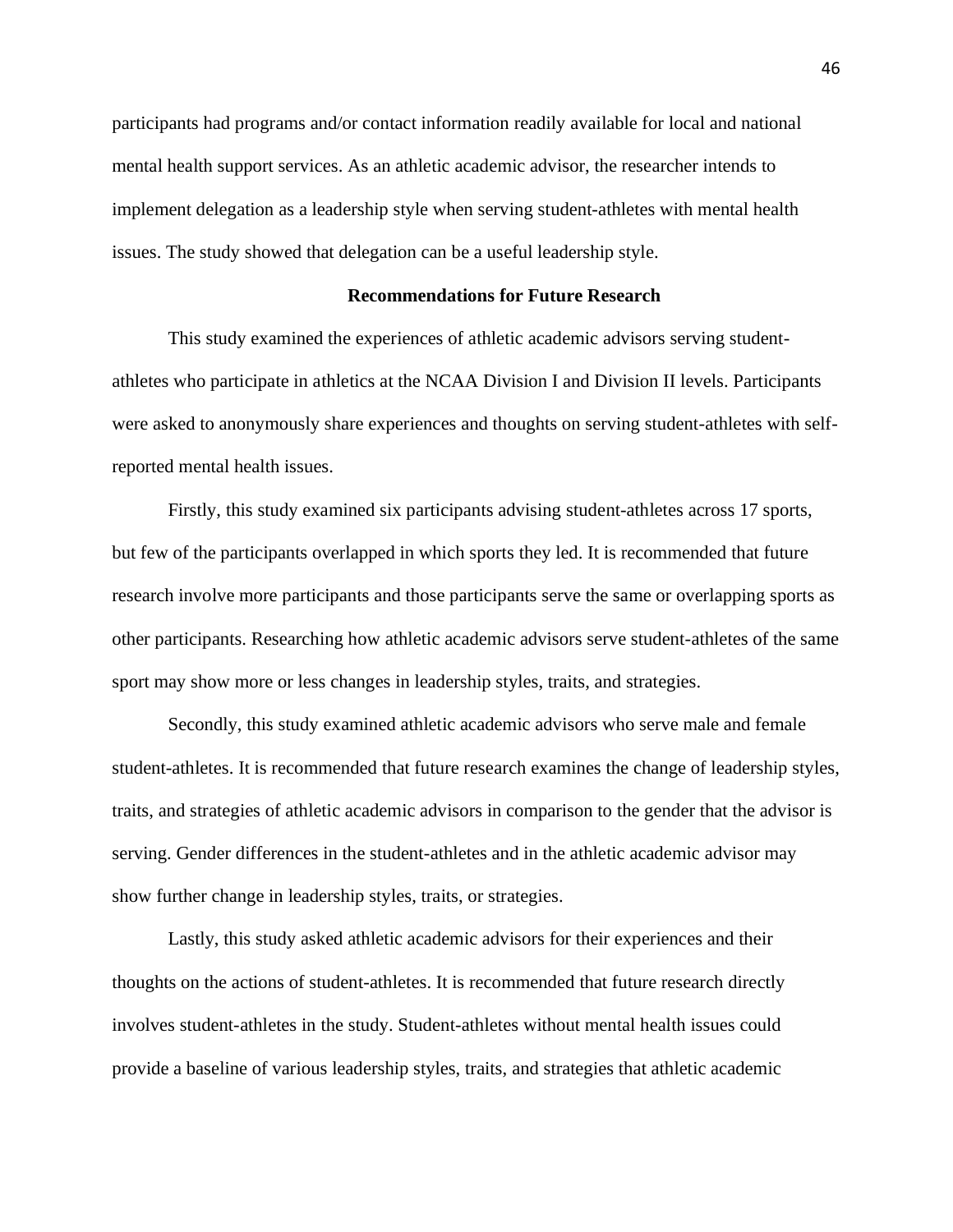advisors use. Student-athletes with mental health issues could provide the firsthand experiences of how a change – or lack thereof – in leadership styles, traits, or strategies helped or hindered their experience with mental health issues.

## **Summary**

This study explored the experiences of six athletic academic advisors and their experiences leading student-athletes with mental health issues. Emerging themes were pulled from the interviews using the Constant Comparative Method. Conclusions were drawn and discussed in comparison to the research questions and theoretical framework laid out in chapter one. The research found that situational, authentic, and delegation leadership were the most important of the leadership styles, traits, and strategies depicted by the participants. The researcher intends to utilize these leadership implications to further the ability to assist studentathletes with mental health issues in an athletic academic advising setting. The researcher recommends that future research examines more participants, includes the variable of gender, and expands the participants to include student-athletes.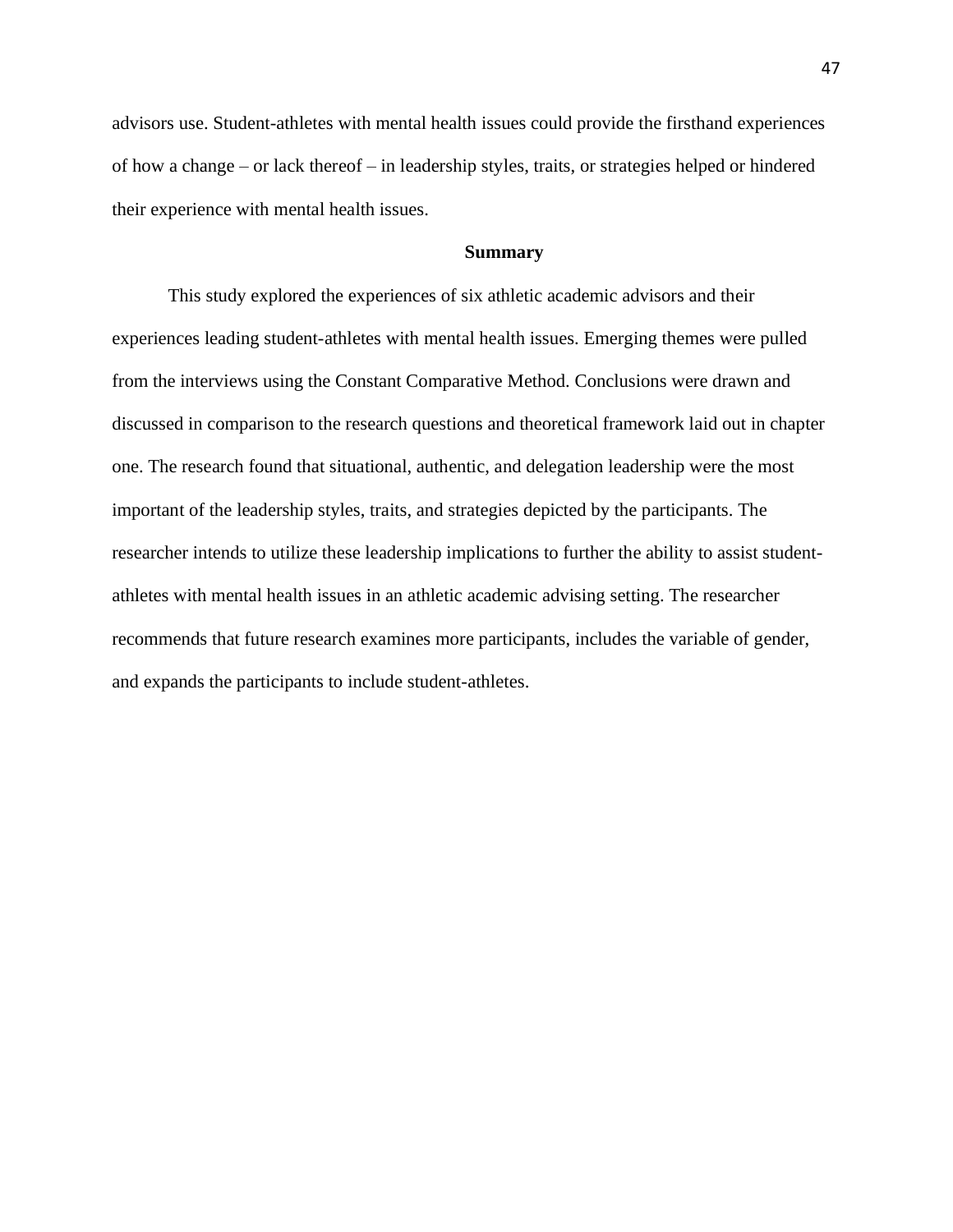## References

Ambrose, G. A., Martin, H.E., Page Jr., H. R. (2014). Linking advising and e-portfolios for engagement: Design, evolution, assessment, and university-wide implementation. *Peer Review,* 16(1), 1-8.

[<http://web.b.ebscohost.com.wsuproxy.mnpals.net/ehost/detail/detail?vid=5&sid=5b468e](http://web.b.ebscohost.com.wsuproxy.mnpals.net/ehost/detail/detail?vid=5&sid=5b468e95-e7c9-41a7-b5fe-8d33d459c0b0%40pdc-v-sessmgr01&bdata=JnNpdGU9ZWhvc3QtbGl2ZQ%3d%3d#AN=96063040&db=aph) [95-e7c9-41a7-b5fe-8d33d459c0b0%40pdc-v-](http://web.b.ebscohost.com.wsuproxy.mnpals.net/ehost/detail/detail?vid=5&sid=5b468e95-e7c9-41a7-b5fe-8d33d459c0b0%40pdc-v-sessmgr01&bdata=JnNpdGU9ZWhvc3QtbGl2ZQ%3d%3d#AN=96063040&db=aph)

[sessmgr01&bdata=JnNpdGU9ZWhvc3QtbGl2ZQ%3d%3d#AN=96063040&db=aph>](http://web.b.ebscohost.com.wsuproxy.mnpals.net/ehost/detail/detail?vid=5&sid=5b468e95-e7c9-41a7-b5fe-8d33d459c0b0%40pdc-v-sessmgr01&bdata=JnNpdGU9ZWhvc3QtbGl2ZQ%3d%3d#AN=96063040&db=aph)

Beauchemin, J. (2014). College student-athlete wellness: An integrative outreach model. *College Student Journal,* 48(2), 268-280.

[<http://web.b.ebscohost.com.wsuproxy.mnpals.net/ehost/detail/detail?vid=15&sid=5b46](http://web.b.ebscohost.com.wsuproxy.mnpals.net/ehost/detail/detail?vid=15&sid=5b468e95-e7c9-41a7-b5fe-8d33d459c0b0%40pdc-v-sessmgr01&bdata=JnNpdGU9ZWhvc3QtbGl2ZQ%3d%3d#AN=97002780&db=aph) [8e95-e7c9-41a7-b5fe-8d33d459c0b0%40pdc-v-](http://web.b.ebscohost.com.wsuproxy.mnpals.net/ehost/detail/detail?vid=15&sid=5b468e95-e7c9-41a7-b5fe-8d33d459c0b0%40pdc-v-sessmgr01&bdata=JnNpdGU9ZWhvc3QtbGl2ZQ%3d%3d#AN=97002780&db=aph)

[sessmgr01&bdata=JnNpdGU9ZWhvc3QtbGl2ZQ%3d%3d#AN=97002780&db=aph>](http://web.b.ebscohost.com.wsuproxy.mnpals.net/ehost/detail/detail?vid=15&sid=5b468e95-e7c9-41a7-b5fe-8d33d459c0b0%40pdc-v-sessmgr01&bdata=JnNpdGU9ZWhvc3QtbGl2ZQ%3d%3d#AN=97002780&db=aph)

- Booth, R., Sharma, D., Leader, T. (2016). The age of anxiety? It depends where you look: Changes in STAI trait anxiety, 1970-2010. *Social Psychiatry & Psychiatric Epidemiology,* 51(2), 193-202. doi: 10.1007/s00127-015-1096-0
- Creswell, J. W. (2014). Research design: Qualitative, quantitative, and mixed methods approaches. Thousand Oaks, CA: SAGE Publications, Inc. [http://englishlangkan.com/produk/E%20Book%20Research%20Design%20Cressweell%](http://englishlangkan.com/produk/E%20Book%20Research%20Design%20Cressweell%202014.pdf) [202014.pdf](http://englishlangkan.com/produk/E%20Book%20Research%20Design%20Cressweell%202014.pdf)
- Doubleday, J. (2013). With an eye toward retention, colleges amp up advising. *Chronicle of Higher Education*, 60(14), A6-A6. < [https://www.chronicle.com/>](https://www.chronicle.com/)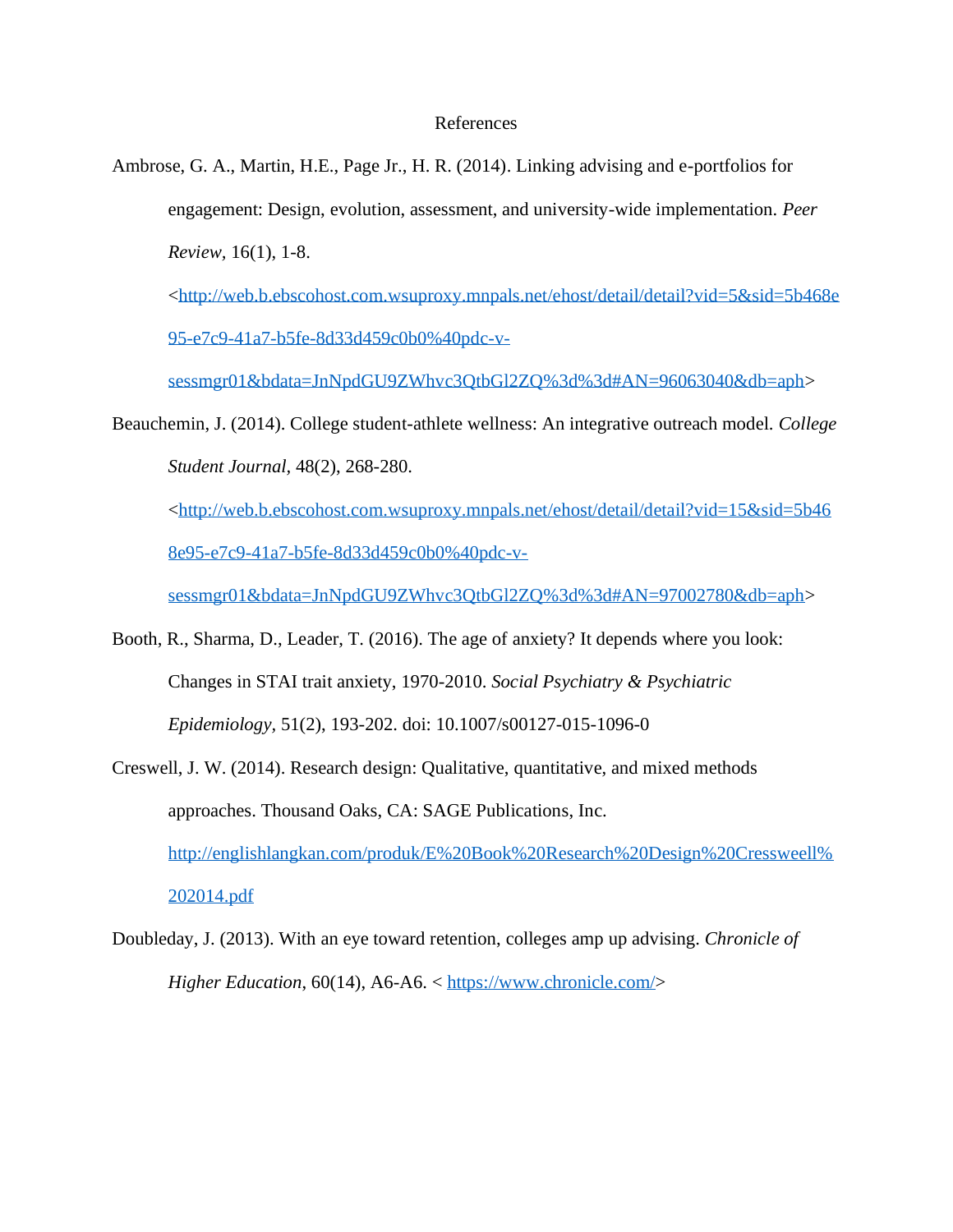Douce, L. A., Keeling, R. P. (2014). A strategic Primer on College Student Mental Health. *American Council on Education.* Retrieved from

[https://www.apa.org/pubs/newsletters/access/2014/10-14/college-mental-health.pdf.](https://www.apa.org/pubs/newsletters/access/2014/10-14/college-mental-health.pdf)

- Gard, A. N. (2017). High school academics: Increasing the standard. *Physical Educator,* 74(3), 405-419. doi: 10.18666/TPE-2017-V74-I3-7369
- Gill, E. L. (2014). Integrating collegiate sports into social work education. *Journal of Social Work Education,* 50(2), 305-321. doi: 10.1080/10437797.2014.856245
- Giroux, D., Geiss, E. (2019). Evaluating a student-led mental health awareness campaign. *Psi Chi Journal of Psychology Research,* 24(1), 61-66. doi: 10.24839/2325-7342.JN24.1.61

Harborth, A. (2015). The developing role of student advising: An interview with Charlie Nutt. *Journal of Developmental Education,* 39(1), 18-20.

[<http://web.b.ebscohost.com.wsuproxy.mnpals.net/ehost/detail/detail?vid=3&sid=5b468e](http://web.b.ebscohost.com.wsuproxy.mnpals.net/ehost/detail/detail?vid=3&sid=5b468e95-e7c9-41a7-b5fe-8d33d459c0b0%40pdc-v-sessmgr01&bdata=JnNpdGU9ZWhvc3QtbGl2ZQ%3d%3d#AN=112162637&db=aph) [95-e7c9-41a7-b5fe-8d33d459c0b0%40pdc-v-](http://web.b.ebscohost.com.wsuproxy.mnpals.net/ehost/detail/detail?vid=3&sid=5b468e95-e7c9-41a7-b5fe-8d33d459c0b0%40pdc-v-sessmgr01&bdata=JnNpdGU9ZWhvc3QtbGl2ZQ%3d%3d#AN=112162637&db=aph)

[sessmgr01&bdata=JnNpdGU9ZWhvc3QtbGl2ZQ%3d%3d#AN=112162637&db=aph>](http://web.b.ebscohost.com.wsuproxy.mnpals.net/ehost/detail/detail?vid=3&sid=5b468e95-e7c9-41a7-b5fe-8d33d459c0b0%40pdc-v-sessmgr01&bdata=JnNpdGU9ZWhvc3QtbGl2ZQ%3d%3d#AN=112162637&db=aph)

- Hudson, C. G. (2018). Behavioral mental health: An emerging field of service or an oxymoron?. *Social Work,* 63(1), 27-36. doi: 10.1093/SW/SWX048
- Kaiseler, M., Poolton, J. M., Backhouse, S. H., Stanger, N. (2017). The relationship between mindfulness and life stress in student-athletes: the mediating role of coping effectiveness and decision rumination. *Sport Psychologist,* 31(3), 288-298. doi: 10.1123/tsp.2016-0083
- Leach, R. B., Wang, T. R. (2015). Academic advisee motives for pursuing out-ot-class communication with the faculty academic advisor. *Communication Education,* 64(3), 325-343. doi: 10.1080/03634523.2015.1038726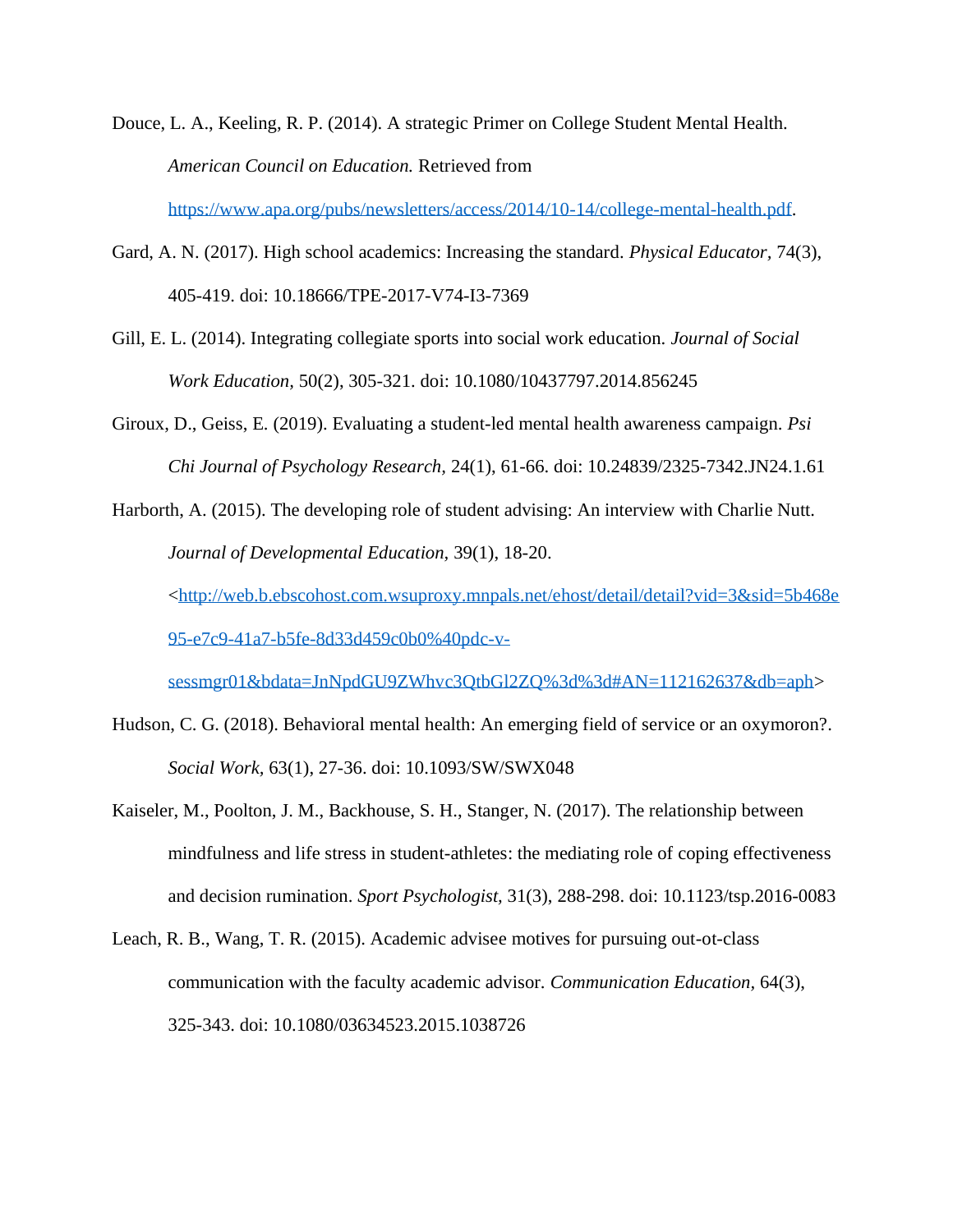- Ledbetter, A. M. (2019). Parent-child privacy boundary conflict patterns during the first year of college: Mediating family communication patterns, predicting psychosocial distress. *Human Communication Research,* 45(3), 255-285. doi: 10.1093/hcr/hqy018
- Lochmiller, C. R., Lester, J. N. (2017). *An Introduction to Educational Research Connecting Methods to Practice.* SAGE Publications, Inc.
- National Council for Behavioral Health. (2015). *Mental Health First Aid USA* (1st ed revised). National Council for Behavioral Health.
- NCAA. (2015, April 13). Definition of "Prospective Student-Athlete". Retrieved from http://www.ncaa.org/enforcement/basketball-certification/definition-prospective-studentathlete.
- NCAA. (2019, February 27). Our Three Divisions. Retrieved from http://www.ncaa.org/about/resources/media-center/ncaa-101/our-three-divisions.
- NCAA Research. (2017). NCAA Study of Student-Athlete Social Environments (2012-2016). Retrieved from

[http://www.ncaa.org/sites/default/files/2017RES\\_NCAA\\_Convention\\_Social\\_Environme](http://www.ncaa.org/sites/default/files/2017RES_NCAA_Convention_Social_Environments_present_20170807.pdf) [nts\\_present\\_20170807.pdf.](http://www.ncaa.org/sites/default/files/2017RES_NCAA_Convention_Social_Environments_present_20170807.pdf)

- Northouse, P. G. (2015). *Leadership: theory and practice.* Seventh edition. Los Angeles: SAGE Publications, Inc.
- Rehagen, T. (2019, February 5). Change of Mind. Retrieved from [http://www.ncaa.org/champion/change-mind?sf195297961=1.](http://www.ncaa.org/champion/change-mind?sf195297961=1)
- Ryan, H., Gayles, J. G., & Bell, B. (2018). Student-athletes and mental health experiences. *New Directions for Student Services, 2018, 67-79.* doi: 10.1002/ss.20271